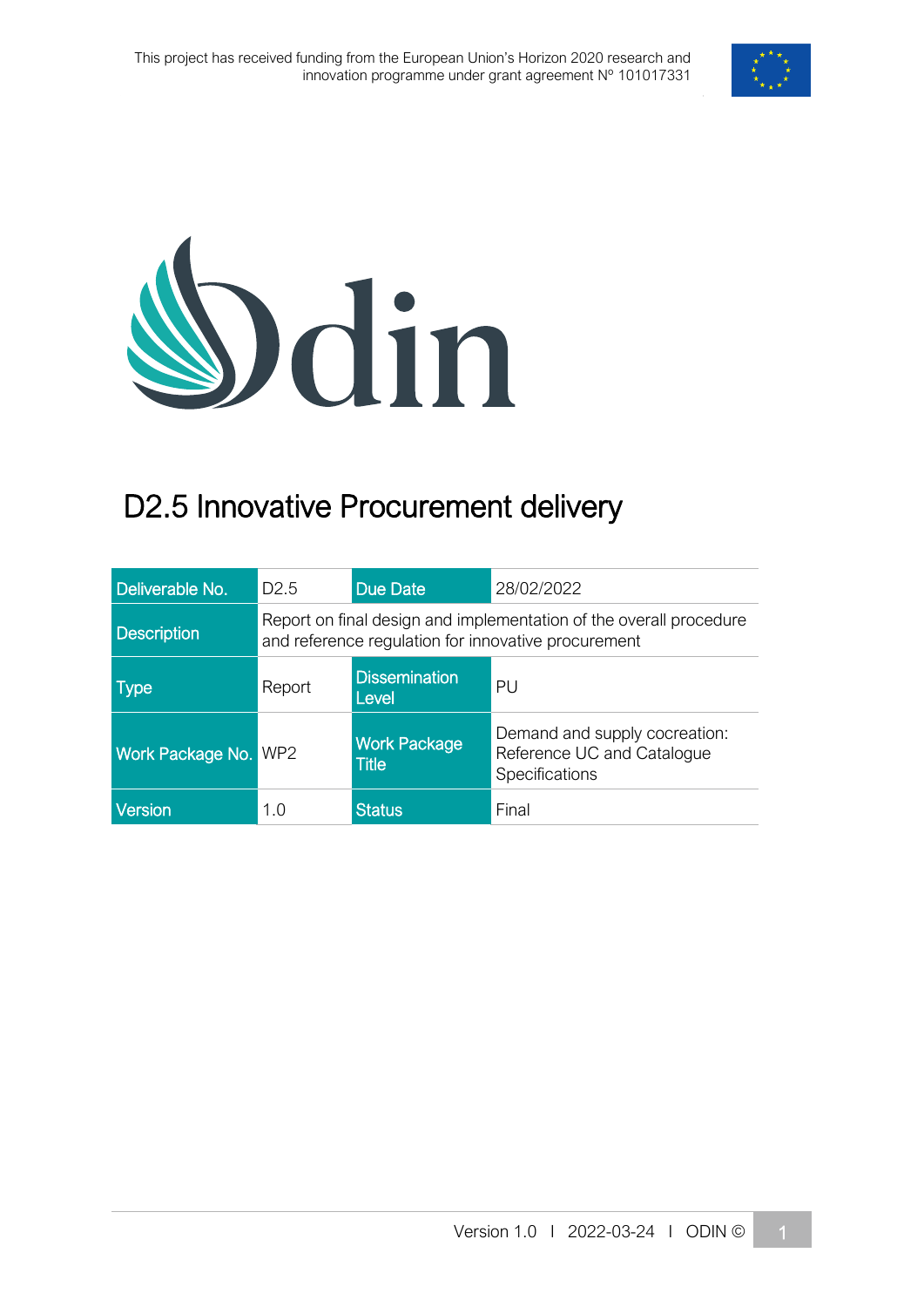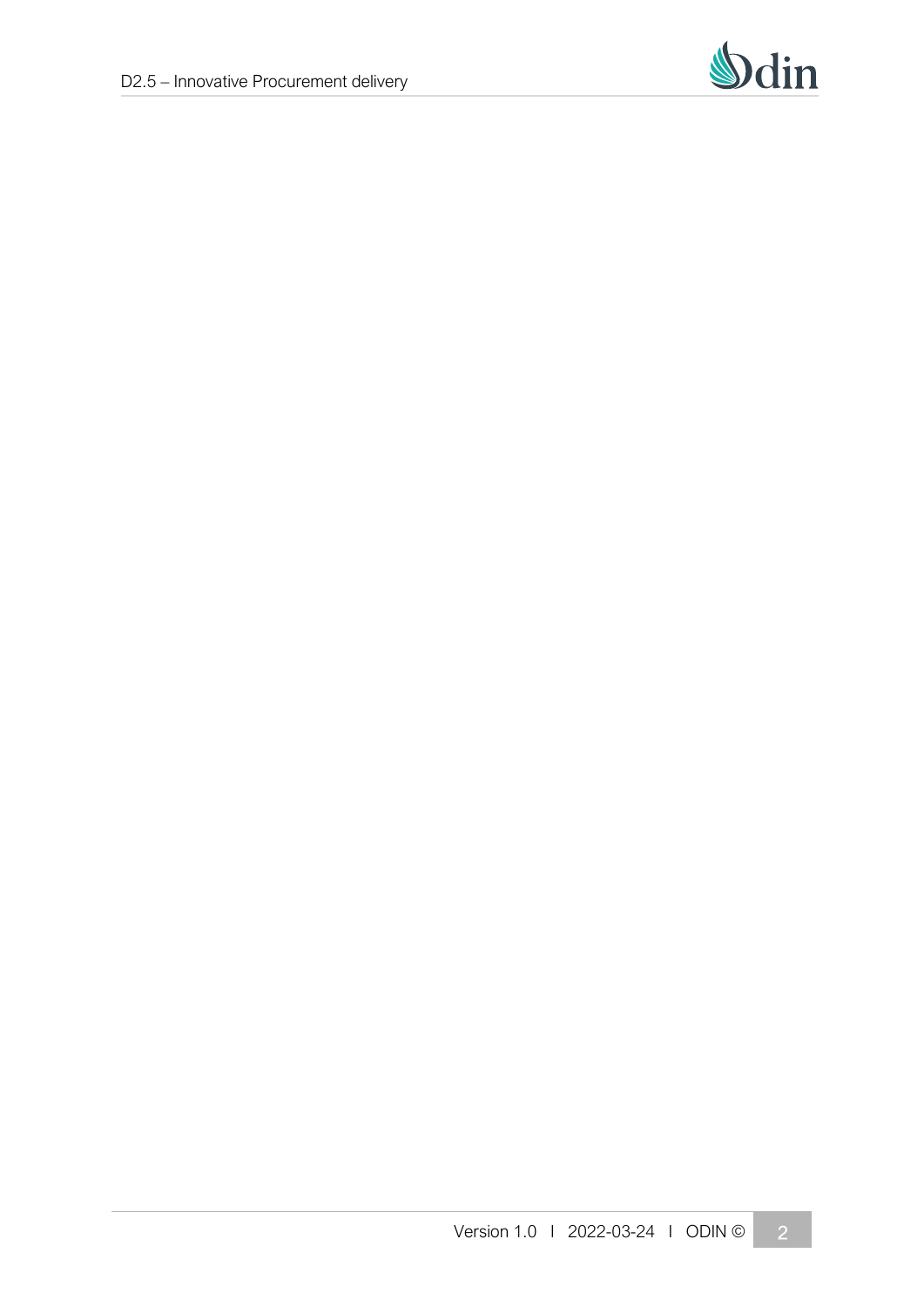

# Authors

| Name and surname        | Partner name  | e-mail                           |
|-------------------------|---------------|----------------------------------|
| Marta Perez             | <b>MDT</b>    | marta.perez@medtronic.com        |
| Alicia Panadero         | <b>MDT</b>    | alicia.panadero@medtronic.com    |
| Paula Currás            | <b>MDT</b>    | paula.curras@medtronic.com       |
| Elena Arredondo         | <b>SERMAS</b> | elena.innova.hcsc@gmail.com      |
| Alexandre Jaborska      | <b>AMIENS</b> | jaborska.alexandre@chu-amiens.fr |
| <b>Thomas Penzel</b>    | <b>CUB</b>    | thomas.penzel@charite.de>        |
| Saskia Haitjema         | <b>UMCU</b>   | s.haitjema@umcutrecht.nl         |
| Nevio Luigi Tagliamonte | <b>UCBM</b>   | n.tagliamonte@unicampus.it       |
| Przemyslaw Kardas       | MUL           | przemyslaw.kardas@umed.lodz.pl   |

# **History**

| <b>Date</b> | <b>Version</b> | Change                               |
|-------------|----------------|--------------------------------------|
| 06/07/2021  | 0.1            | Table of Content                     |
| 21/02/2022  | 0.2            | Last pilot information added         |
| 22/02/2022  | 0.3            | Deliverable ready for peer review    |
| 23/02/2022  | 0.4            | Final version for quality review     |
| 16/03/2022  | 1.0            | Final version quality check included |

# Key data

| Keywords             | Procurement, Innovation, Value-based healthcare, directive               |
|----------------------|--------------------------------------------------------------------------|
| <b>Lead Editor</b>   | Marta Perez, Medtronic                                                   |
| Internal Reviewer(s) | Gastone Ciuti and Andrea Firrincieli (SSSA) and Francesca Manni<br>(PEN) |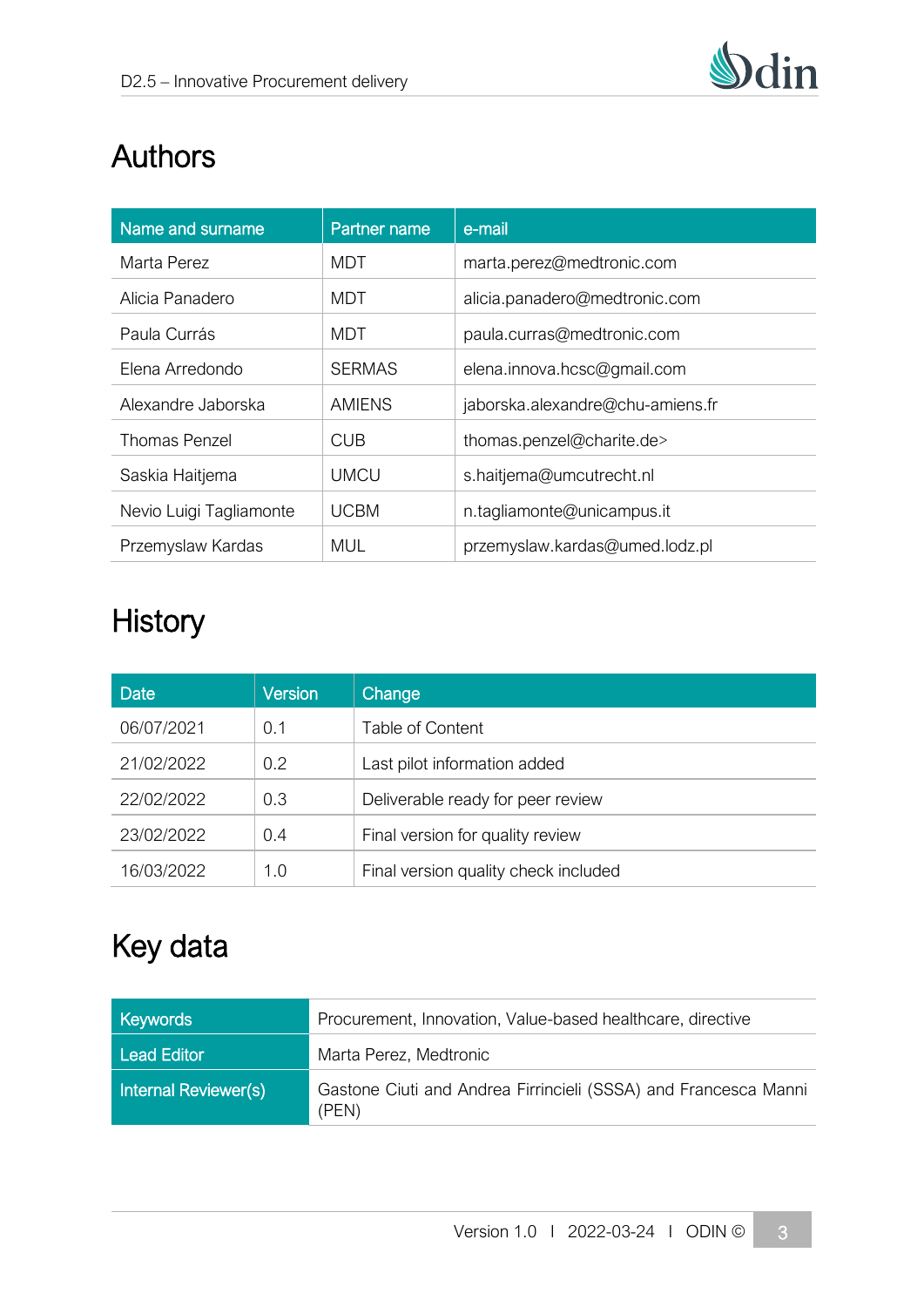

# Abstract

This document, developed in the framework of T2.5 Innovative Procurement Phases Delivery, lays the foundations for the creation and implementation of a strategy to promote public procurement of AI-based solutions with the aim to improve delivery of care in European hospitals in Europe. We have analysed the European and national legal frameworks that apply in this regard, the types of public procurement models, the processes that apply in each hospital and/or region of the ODIN consortium, the stakeholders involved in the hospitals and the best practices and pain points identified by these institutions.

The conclusions drawn from the work presented in this document, will serve as a basis for collaboratively working with the Demand Sides (hospitals) and the Supply Sides (medical technology suppliers) in focus groups, for co-creation workshops in the framework of tasks T10.2 and T10.3 and for defining guidelines and the framework for the procurement of solutions promoted in the ODIN project.

## Statement of originality

This deliverable contains original unpublished work except where clearly indicated otherwise. Acknowledgement of previously published material and of the work of others has been made through appropriate citation, quotation, or both.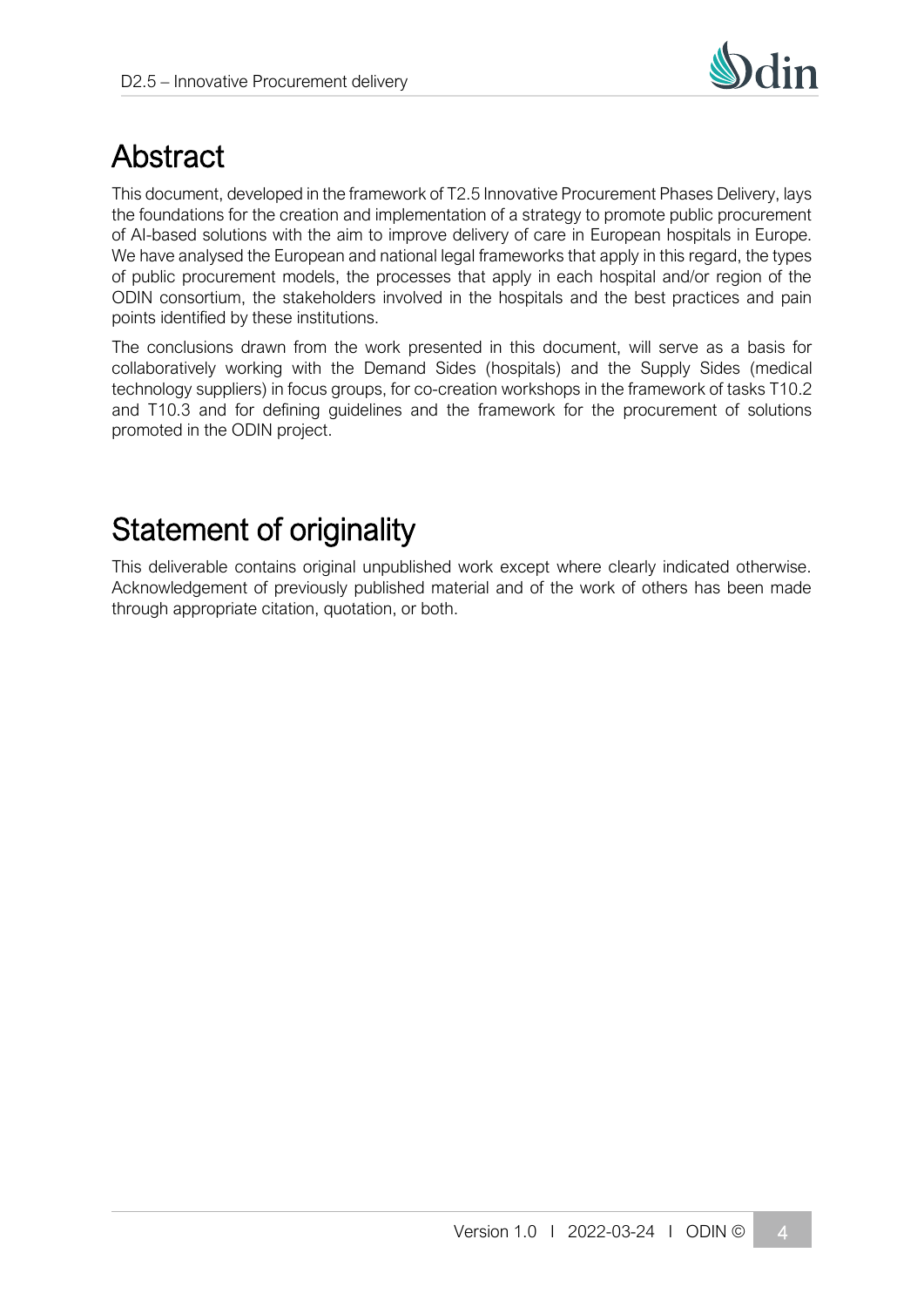

# <span id="page-4-0"></span>Table of contents

| 1.             |       |                                                                              |  |
|----------------|-------|------------------------------------------------------------------------------|--|
|                | 1.1   |                                                                              |  |
| $\overline{2}$ |       | EUROPEAN REFERENCE REGULATION FOR INNOVATIVE PROCUREMENTS 10                 |  |
|                | 2.1   |                                                                              |  |
|                | 2.1.1 |                                                                              |  |
| 3              |       |                                                                              |  |
|                |       |                                                                              |  |
| 3.1            |       |                                                                              |  |
|                | 3.2   | THE PROCUREMENT PROCESS OF INNOVATION IN THE ODIN HOSPITALS  18              |  |
|                | 3.2.1 |                                                                              |  |
|                | 3.2.2 |                                                                              |  |
|                | 3.2.3 |                                                                              |  |
|                | 3.2.4 |                                                                              |  |
|                | 3.2.5 |                                                                              |  |
|                | 3.2.6 |                                                                              |  |
|                | 3.2.7 |                                                                              |  |
| 4              |       |                                                                              |  |
| 5              |       | INITIAL ANALYSIS OF THE STATUS IN THE ADOPTION OF PPI IN THE ODIN HOSPITALS: |  |
|                |       |                                                                              |  |
|                | 5.1.1 |                                                                              |  |
|                | 5.1.2 |                                                                              |  |
|                | 5.1.3 |                                                                              |  |
|                | 5.1.4 |                                                                              |  |
|                | 5.1.5 |                                                                              |  |
|                | 5.1.6 |                                                                              |  |
| 6              |       |                                                                              |  |
| 7              |       |                                                                              |  |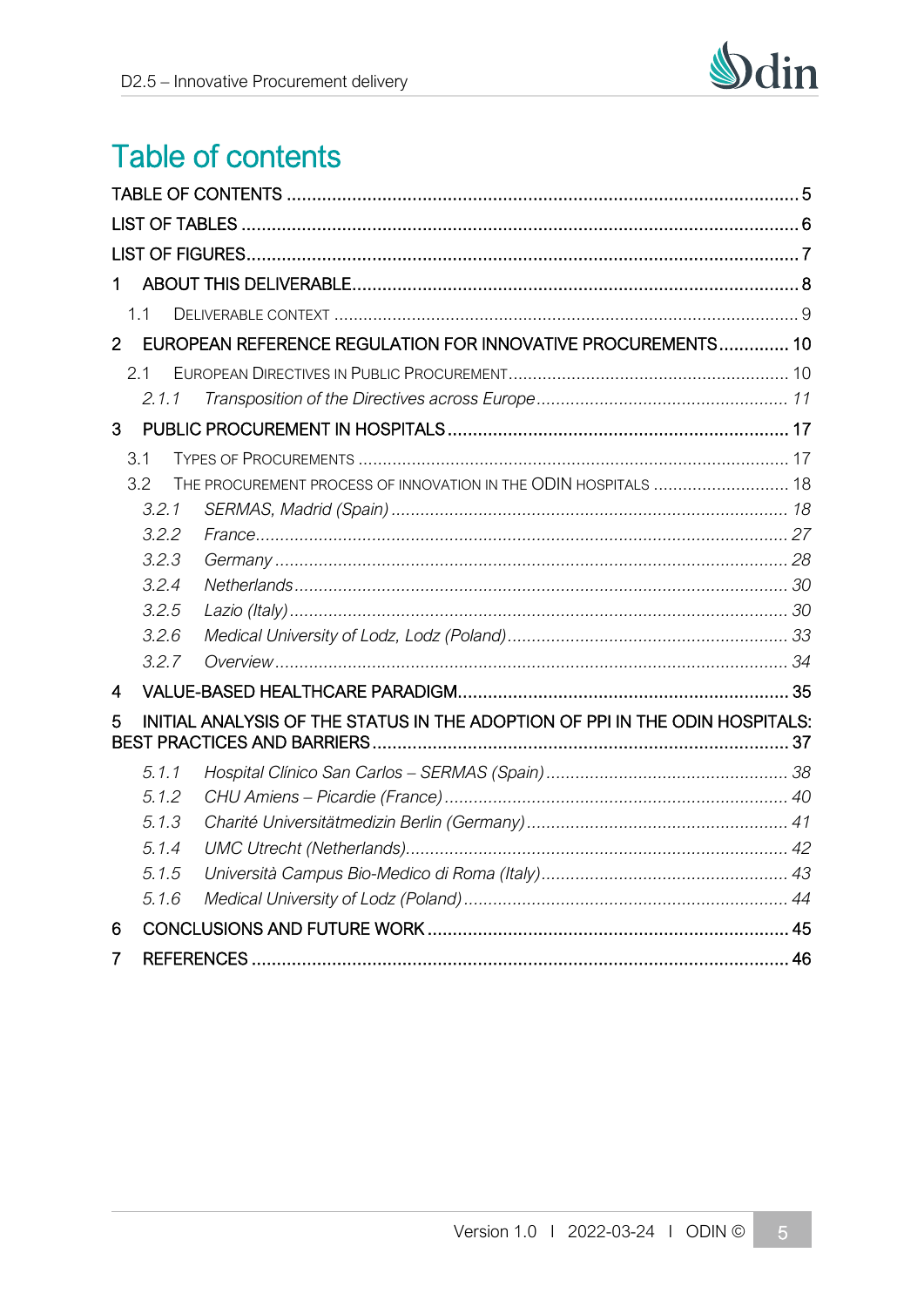

# <span id="page-5-0"></span>List of tables

| TABLE 7. PHASES FOR PROCESSES IN PROCUREMENT OF INNOVATION IN GERMANY  28                   |  |
|---------------------------------------------------------------------------------------------|--|
| TABLE 8. THALEA AND THALEA II: EXAMPLES OF PPI PROCESSES IN GERMANY  29                     |  |
|                                                                                             |  |
| TABLE 10. INPUTS FOR PPI PROCESSES PROVIDED BY HOSPITAL CLÍNICO SAN CARLOS (SERMAS) 38      |  |
|                                                                                             |  |
| TABLE 12. INPUTS FOR PPI PROCESSES PROVIDED BY CHARITÉ UNIVERSITÄTMEDIZEN BERLIN  41        |  |
|                                                                                             |  |
| TABLE 14. INPUTS FOR PPI PROCESSES PROVIDED BY UNIVERSITÀ CAMPUS BIO-MEDICO DI ROMA (ITALY) |  |
| TABLE 15. INPUTS FOR PPI PROCESSES PROVIDED BY MEDICAL UNIVERSITY OF LODZ  44               |  |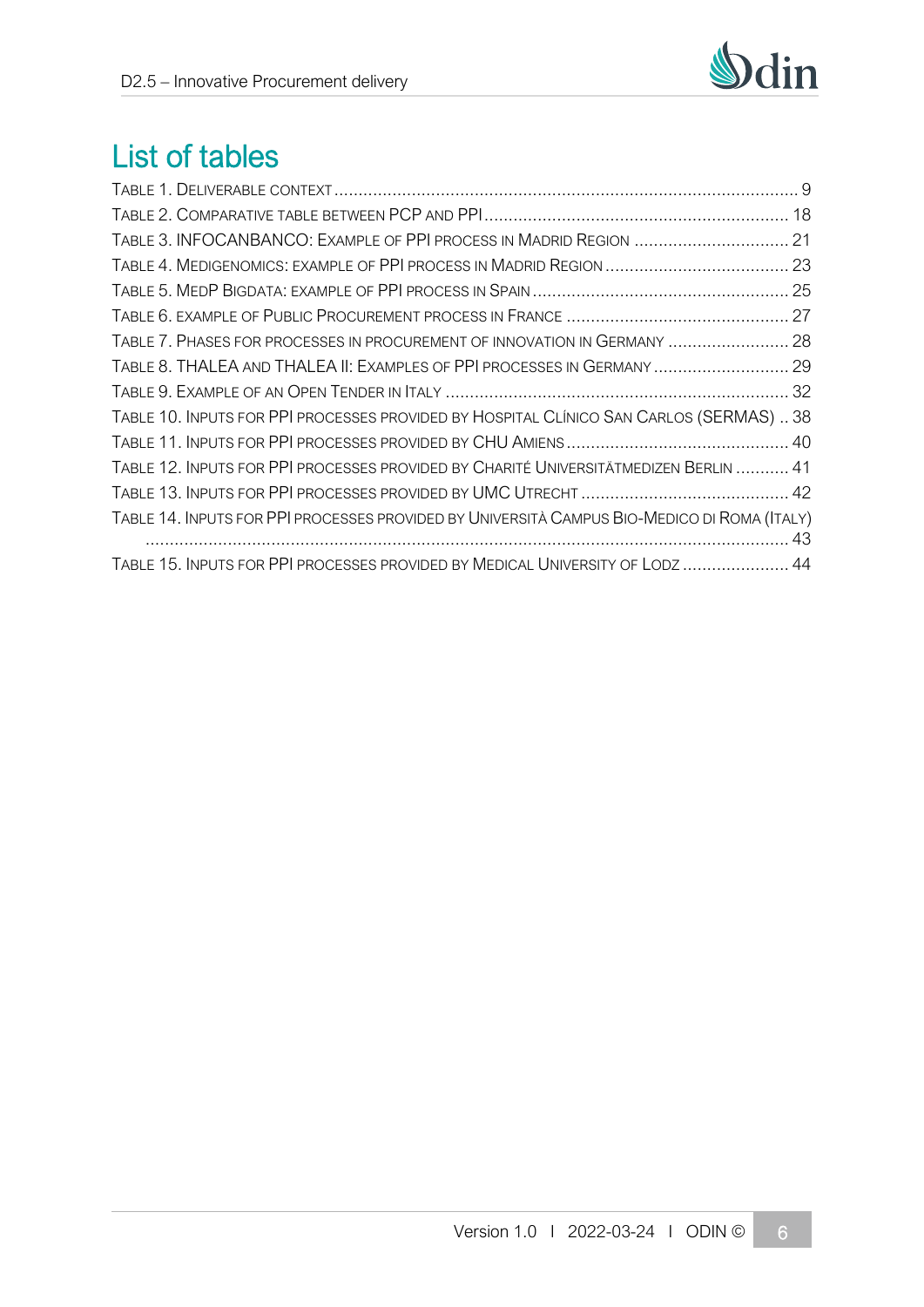

# <span id="page-6-0"></span>List of figures

| FIGURE 2. DIAGRAM OF PUBLIC PROCUREMENT MODELS CONSIDERING TECHNICAL KNOWLEDGE AND |  |
|------------------------------------------------------------------------------------|--|
|                                                                                    |  |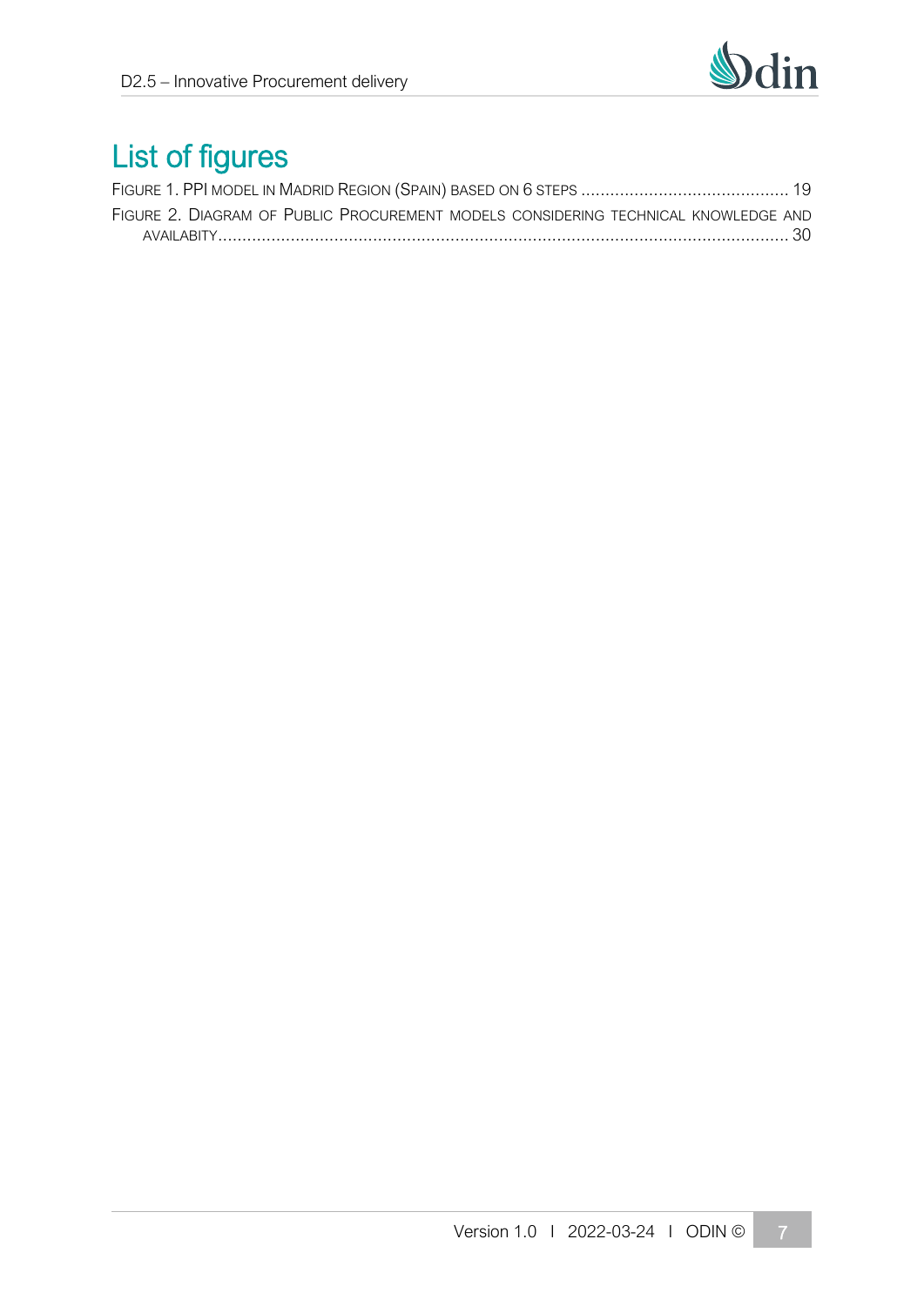

# <span id="page-7-0"></span>1 About this deliverable

This document is developed for WP2 – DEMAND AND SUPPLY COCREATION: Smart Hospital Needs, Reference Use Cases and Catalogue Specifications in Task 2.5 Innovative Procurement Phases Delivery. The main objective of this Task is to design and implement the overall procedure for innovative procurement of the outcomes of the ODIN project.

This will be done by developing the following activities:

- Analysis of the status of the EU Public Procurement of Innovation (PPI) in healthcare
- Analysis of the status of Public Procurement in Hospitals
- Barriers and best practices for the implementation of PPIs in Hospitals
- Value-based healthcare paradigm and its impact in procurement
- Definition of a common methodology and guideline for the procurement of ODIN solutions

Public Procurement of Innovation is one of the pillars of the ODIN exploitation and sustainability because the acquisition of the ODIN services and solutions by public Health & Care Agencies, such as hospitals and regional authorities, can only be done following the country legal regulations of public procurement.

The scope of this deliverable is to analyse the current state of the art of the Public Procurement of Innovation in Europe taking in consideration the current legislation, ongoing initiatives, and examples of published PPIs. This analysis will be combined with the feedback received from the healthcare authorities involved in the ODIN project. Their experience in such procurement-related activities will form the basis for the ultimate task goal which is represented by the definition of PPI guidelines for the procurement of the ODIN solutions. This task will involve the preparation of focus groups and the co-creation of a workshop.

In this document, we focus on the analysis of the current situation of public procurement in the countries where ODIN is developing pilot sites. This selection has been done since, as members of the ODIN project, hospitals will be the first users of ODIN services and solutions. These hospitals are the so-called early adopters. Therefore, by adopting a hand-to-hand approach, we will be able to analyse how they are currently purchasing these innovative solutions, which are the barriers and the current best practices that we can incorporate to the guidelines developed during the execution of Task 2.5.

The work has been done in relation with Task 2.1 Co-creation strategy, stakeholders' definition and mapping, Task 2.2 Hospital requirements specification. Apart from that, the outcomes of T2.5 will be further developed in D10.2 Demand Open Innovation and D10.3 Supply Open Innovation and consider in Task 9.4 Exploitation Report and Business Models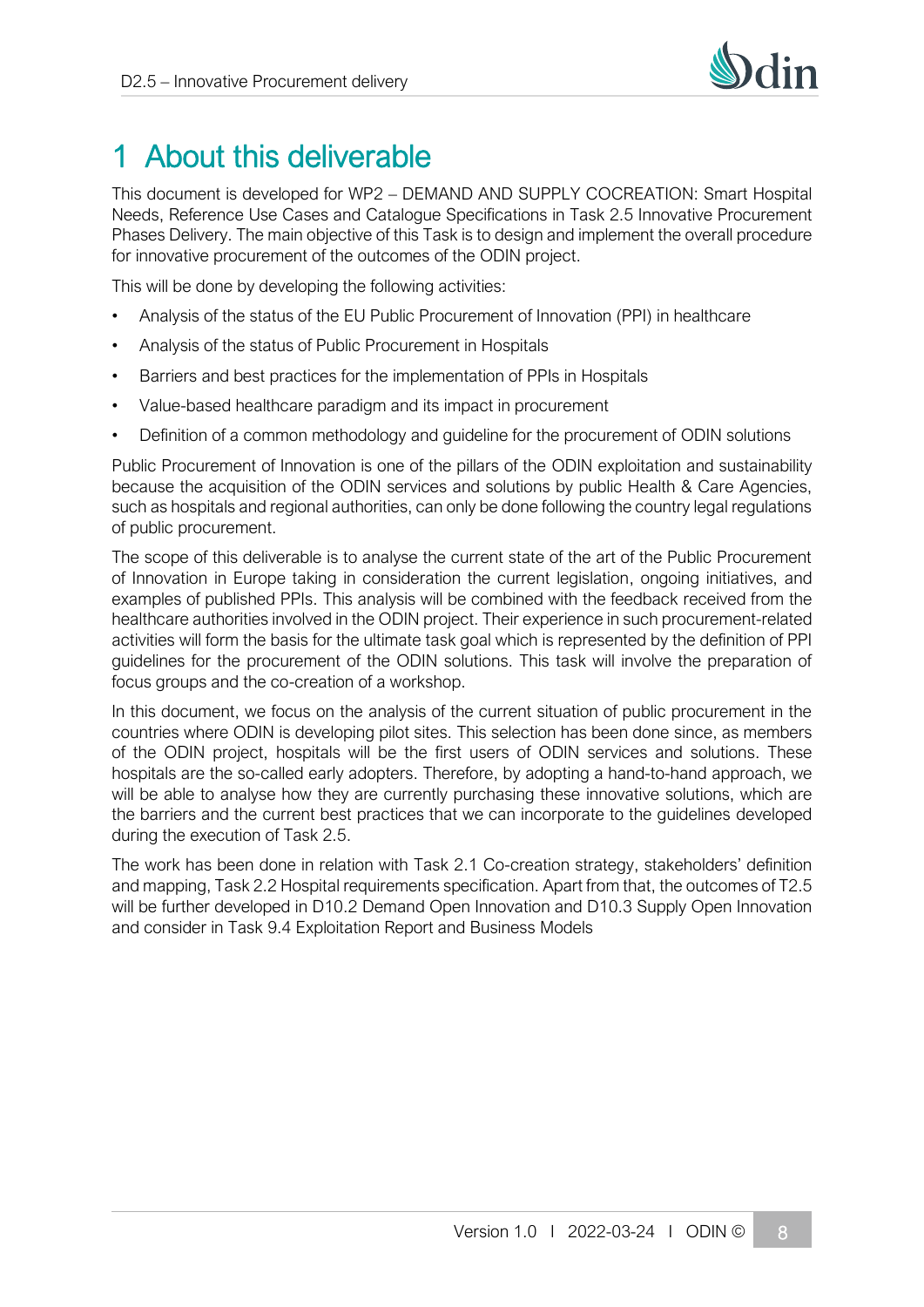

## <span id="page-8-0"></span>1.1 Deliverable context

#### Table 1. Deliverable context

| <b>PROJECT ITEM</b>        | <b>RELATIONSHIP</b>                                                                                                                                                                                                                                                                                                                                                                                                                                        |
|----------------------------|------------------------------------------------------------------------------------------------------------------------------------------------------------------------------------------------------------------------------------------------------------------------------------------------------------------------------------------------------------------------------------------------------------------------------------------------------------|
| <b>Objectives</b>          | This deliverable is directly contributing to meet O2: Build a dynamic<br>co-creation<br>mechanism<br>collaborative<br>for<br>Innovative<br>and<br>Procurement Journey and O4: set up an exploitation strategy to<br>reach a critical mass, to allow the ODIN solutions to be delivered, as<br>this document is setting the basis of the public procurement<br>framework for the acquisition of the ODIN services and solutions<br>from the HC authorities. |
| <b>Exploitable results</b> | This deliverable is going to contribute to develop a methodology for<br>the overall procedure and reference regulation for the innovation<br>procurement of ODIN solutions.                                                                                                                                                                                                                                                                                |
| Workplan                   | $D2.5$ is<br>attributed to the WP2 DEMAND<br>AND<br><b>SUPPLY</b><br>COCREATION: Smart Hospital Needs, Reference Use Cases and<br>Catalogue Specifications. The task involved in the preparation of this<br>deliverable is T2.5 Innovative Procurement Phases Delivery.                                                                                                                                                                                    |
| <b>Milestones</b>          | D2.5 is contributing to the overall ODIN sustainability that will be one<br>of the key activities to be achieved on MS2 (Procurement procedure<br>simulation) for Designing Solution Intervention Phase and MS4 (Pre-<br>commercial Procurement) for Innovative Procurement & Product<br>Packaging phase of the project.                                                                                                                                   |
| <b>Deliverables</b>        | D2.5 is performing an analysis of the status of the EU PPI in<br>Healthcare, identifying its barriers, best practices, and framework<br>for the definition of ODIN solutions procurement.                                                                                                                                                                                                                                                                  |
| <b>Risks</b>               | There is no foreseen related risk to this deliverable/task.                                                                                                                                                                                                                                                                                                                                                                                                |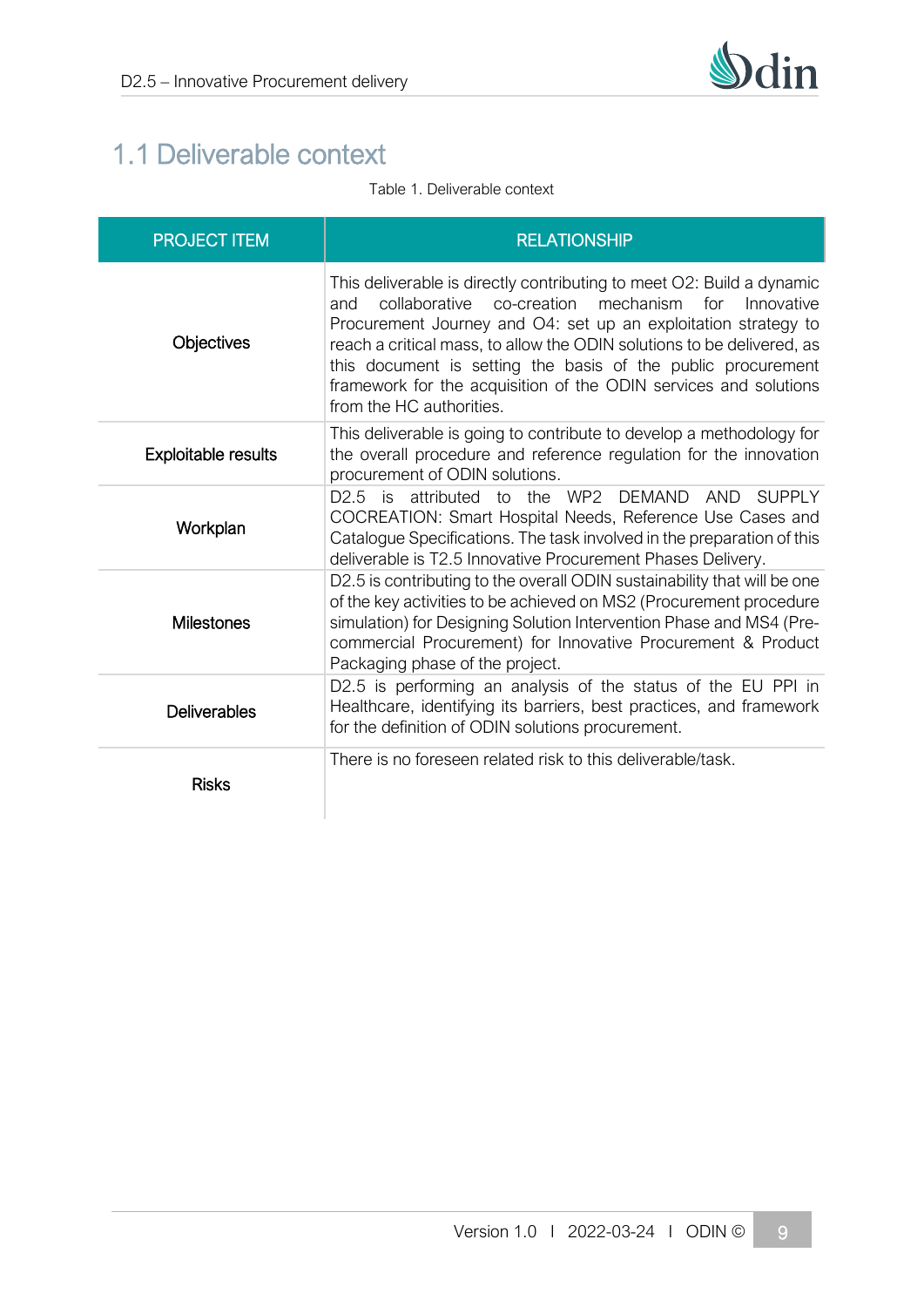

## <span id="page-9-0"></span>2 European Reference Regulation for Innovative **Procurements**

Regarding Public Procurement (acquisition of works, goods, and services by Public Administrations), we can find an important legislative framework that defines the procedures to carry out and materials to be used in these initiatives. This chapter will describe the European Directive on Public Procurement and its transposition in each of the EU member countries present in ODIN. Likewise, the most frequent models of public procurement nowadays will be commented.

## <span id="page-9-1"></span>2.1 European Directives in Public Procurement

The first European rules dealing with public procurement are:

- Directive 2004/18/EC of the European Parliament and European Council of 31 March 2004 on the coordination of procedures for the award of public works contracts, public supply contracts and public service contracts and;
- Directive 89/665/EEC of the European Council 21 December 1989 on the coordination of the laws, regulations and administrative provisions relating to the application of review procedures to the award of public supply and public works contracts

In 2014, the European Parliament and European Council adopted Directive 2014/24/EU on public procurement, transposed into national law in the EU member states.

This Directive created a more flexible framework for public procurement with the aim of using instruments that enable smart, sustainable, and inclusive growth, ensuring the most efficient use of public funds. In addition, it positions research and innovation as one of the main drivers of future growth [1] .

In this respect, one concept included in this Directive was the European "most economically advantageous tender" (MEAT) principle. The European Union legislation promotes a methodological framework for making use of the Best Price to Quality Ratio (BPQR), with which to boost innovation, while taking into account the costs including the price of procured goods, services and solutions [2].

On the other hand, an important element of Directive 2014/24/EU is the defence of the SME sector. Contracting Authorities are encouraged to make use of the "European Code of Best Practices Facilitating Access by SMEs to Public Procurement Contracts" and to divide large contracts into lots to improve competition in two areas: (i) quantitatively, to match the size of the contract to the operational capacity of SMEs; and (ii) qualitatively, so that lots are tailored to SMEs specialised sector [1].

Also, in this Directive there are concepts indicated such as Joint Procurement, the process by which different buyers from different Member States join together, in a single process, with the objective of increasing volume and obtaining better prices or access to [2].

In addition, the EU promotes the adoption of Artificial Intelligence in the public sector, by preparing an "Adopt AI programme". This and other actions in order to boost AI can be found in the White Paper On Artificial Intelligence - A European approach to Excellence and trust [3].

Finally, this Directive should consider the United Nations Convention on the Rights of Persons with Disabilities when choosing means of communication, technical specifications, award criteria and contract conditions. In fact, contracting authorities have the possibility to exclude economic operators which violate rules on accessibility for disable people [1].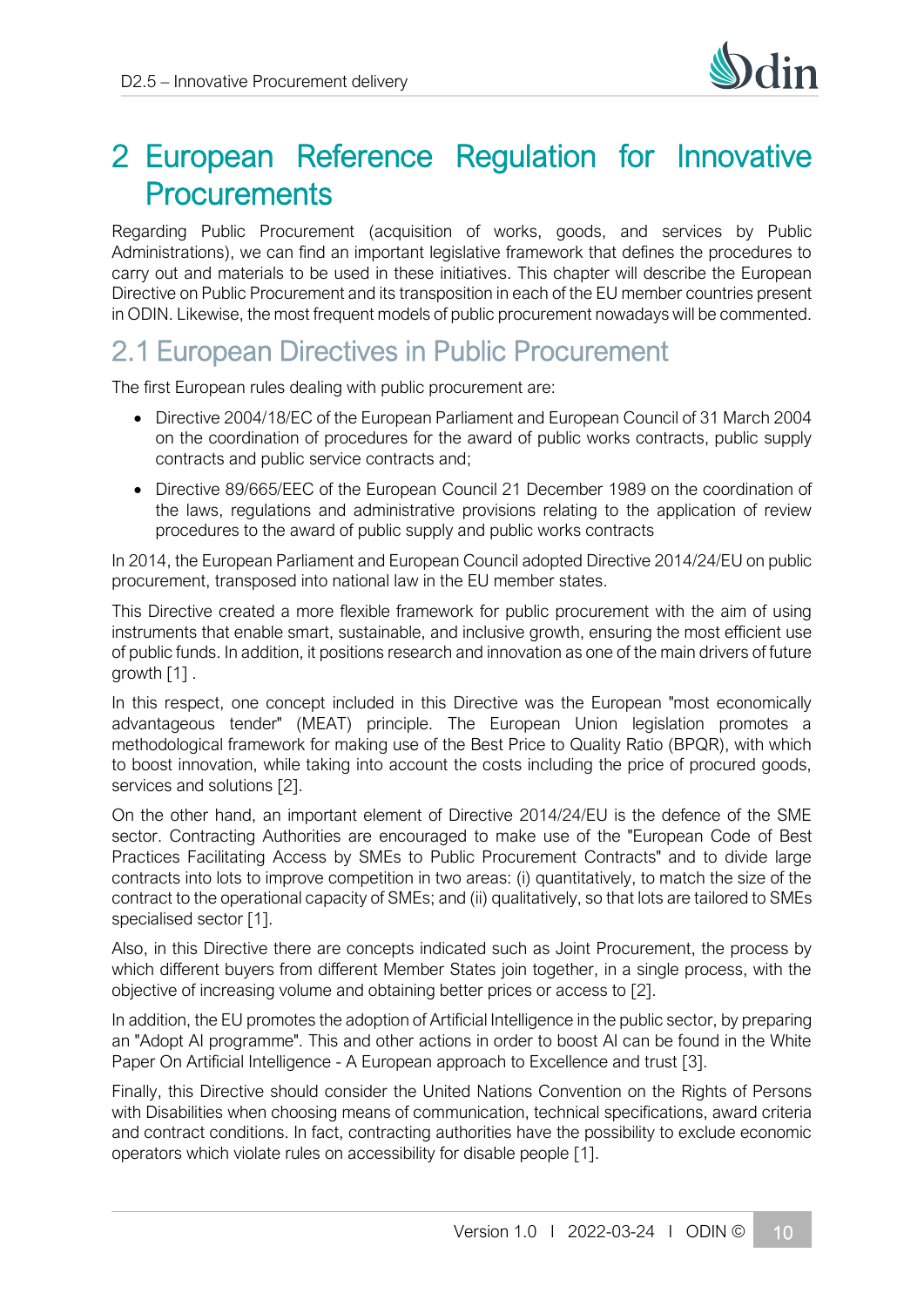

### <span id="page-10-0"></span>2.1.1 Transposition of the Directives across Europe

The European Directives in Public Procurement have different transpositions on the different countries. Hence, under the following subsections, we have done a first analysis about the Public Procurement policies and its process in the different countries where ODIN is developing its use cases. The selected countries are members of the ODIN project; thus they will represent the first users of ODIN services and solutions (the early adopters). Therefore, a state-of-the-art overview of the procurement landscape will help us to understand how their situation can foster or not the acquisition of those services and solutions, in their corresponding organisations and regions.

#### 2.1.1.1 Spain

European Directive 2014/24/EU is mainly transposed in Law 9/2017, of 8 November, on Public Sector Contracts, which replaced Royal Decree-law 3/2011, of 14 November, approving the Consolidated Text of the Public Sector Contracts. Two other important laws concerning public procurement in Spain are: Law 14/2011, of 1 June, on Science, Technology and Innovation; and Royal Decree 3/2020, of 4 February, on urgent measures transposing into Spanish law various European Union directives in the field of public procurement in certain sectors; private insurance; pension plans and funds; taxation and tax litigation. Following Royal Legislative Decree 3/2011, the MEAT criterion was established. However, the basic and sole award criterion was usually based exclusively on the price. For this reason, Law 9/2017 introduced the reference to the best Price-quality ratio, emphasizing the conceptual swift.

This national legislation is further developed at regional level, as the Spanish public procurement system is decentralized among 17 regions and 2 autonomous cities with contracting authorities at all levels. However, Ministry of Science and Innovation, through the General Secretariat for Innovation, is the body responsible for the provision of funding for innovation procurement projects under the European Structural and Investment Funds (ESIF). The Centre for the Development of Industrial Technology (CDTI) is the national competence centre for public procurement of innovation, together with Carlos III Health Institute (ISCIII) and the National Institute for Aerospace Technology (INTA). Although the public bodies do not usually consider allocation of resources for public procurement of innovation as part of their budgets, they work on different public procurement of innovation projects funded by the European Regional Development Funds (ERDF).

#### 2.1.1.2 France

EU Directive 2014/24, Article 82 obliges contracting authorities to award public contracts to the 'most economically advantageous' bids. This provision has been transposed into French law (Article 52 of the 2015 Decree and Article 62 of the 2016 Decree).

The following types of public contracts are used under Article 4 and 5 of the 2015 Decree:

- Public contract
- Public supply contract
- Public service contract
- Public works contract
- Framework agreement
- Partnership contract

Article 42 of the 2015 Decree defines the following competitive bidding procedures: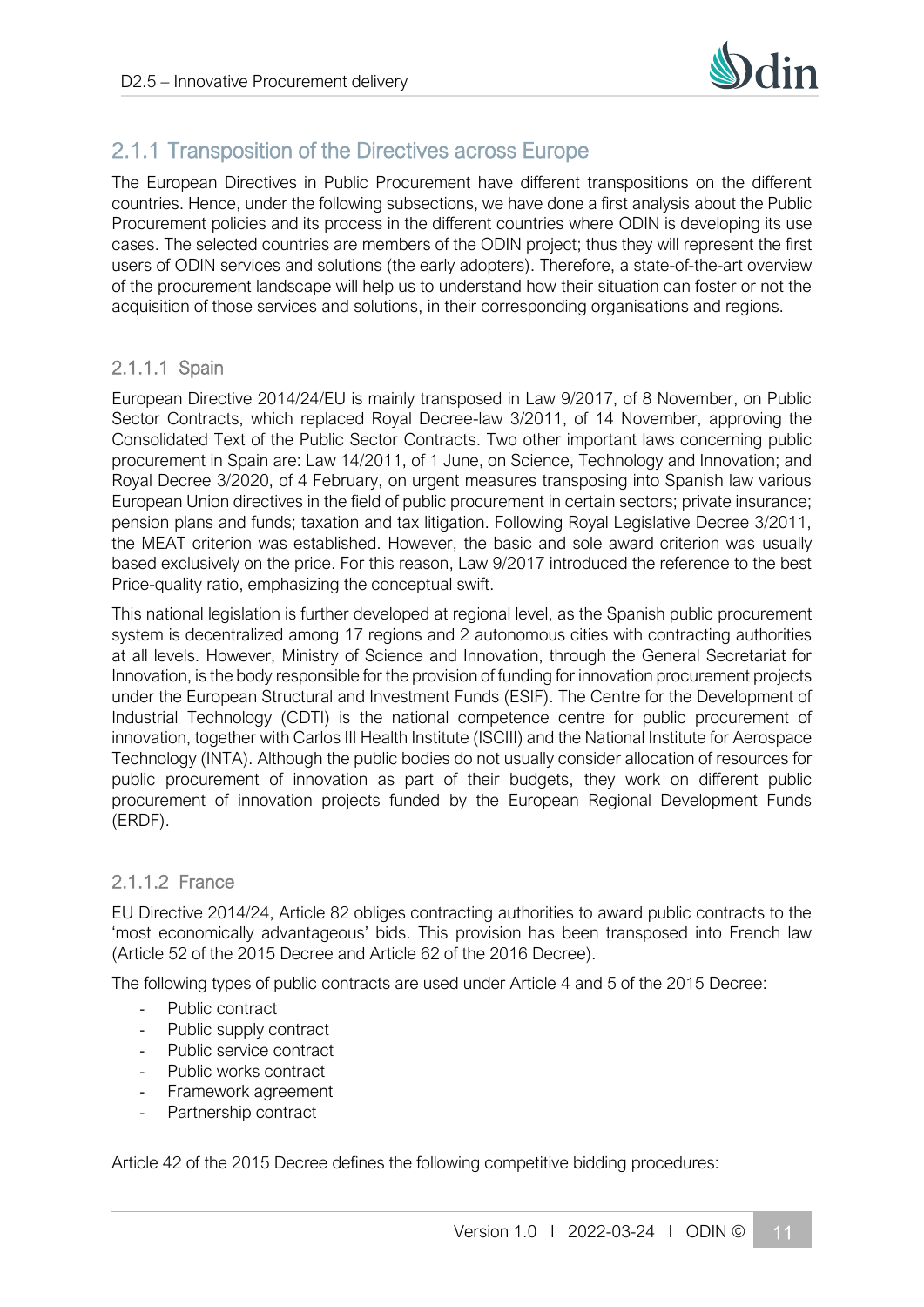

#### Formalised procedures

- Open or restricted tendering procedure, whereby the buyer chooses the most economically advantageous tender based on objective criteria communicated to the candidates in advance (without negotiation).
- Competitive procedure with negotiation, whereby a contracting authority negotiates the terms of a public contract with one or more economic operators.
- Negotiated procedure with prior call for competition, whereby a contracting entity negotiates the terms of a public contract with one or more economic operators.
- Competitive dialogue, in which the buyer discusses with a select group of candidates in order to define or develop solutions that meet their need(s).

#### Adapted procedure

- Defined by the buyer in line with public procurement principles for purchases below the formalised procedure thresholds and involving the public procurement of social services and other specific services.
- Negotiated procedure without publication or competitive bidding (Article 30).

French contracting authorities can award public contracts with values below €25,000 (excluding VAT) without prior advertising or competition. Fostering innovative purchasing, the Ministry of the Economy has raised the threshold for public procurement contracts for innovative products, services or works from SMEs that can be concluded without prior notice/publication or competitive bidding from  $\epsilon$ 25,000.00 to  $\epsilon$ 100,000.00.

The legislation allows certain types of organisations to apply special rules: "National public administration institutions with a statutory research mission can apply special rules for research related purchases [which applies to non-state purchasers and public entities that are not industrial or commercial organisations, as well as local authorities, their public institutions and groups]" (Article 2 of the Decree). Such rules establish some exemptions from the threshold values that usually require tenders to be advertised nationally:

- The publication/advertising threshold for 'adapted' procedures32 is set as below €144,000.00, replacing the intermediate €90,000.00 threshold specified in the general law (Article 34 I 2)
- Buyers are only required to advertise the tender and publish the award notice in the Official Journal of the European Union for formalised procedures, whereas national legislation requires additional publication in the Official Bulletin of Public Procurement Announcements (BOAMP) (Article 33 I 2).

Article 14 3 of the 2015 Decree exempts "Public procurement of R&D services for which the buyer does not acquire exclusive ownership of the results or does not fully fund the service. [...]" (for example, research partnership contracts) from its scope. - Article 30 of the 2016 Decree states that "II. - Contracting authorities may also negotiate public supply contracts for the purchase of products manufactured solely for the purposes of research, experimentation, study or development, and with no profitability or amortization of research and development costs objectives, without advertising or issuing a prior call for competition." - Innovation partnerships (Article 93) covering R&D for innovative goods, services or works [...] and the acquisition of goods, services or works responding to a need that cannot be satisfied by solutions already available on the market. - Public contracts under publicly funded programmes (Article 97) and that support national public research, testing and experimentation programmes.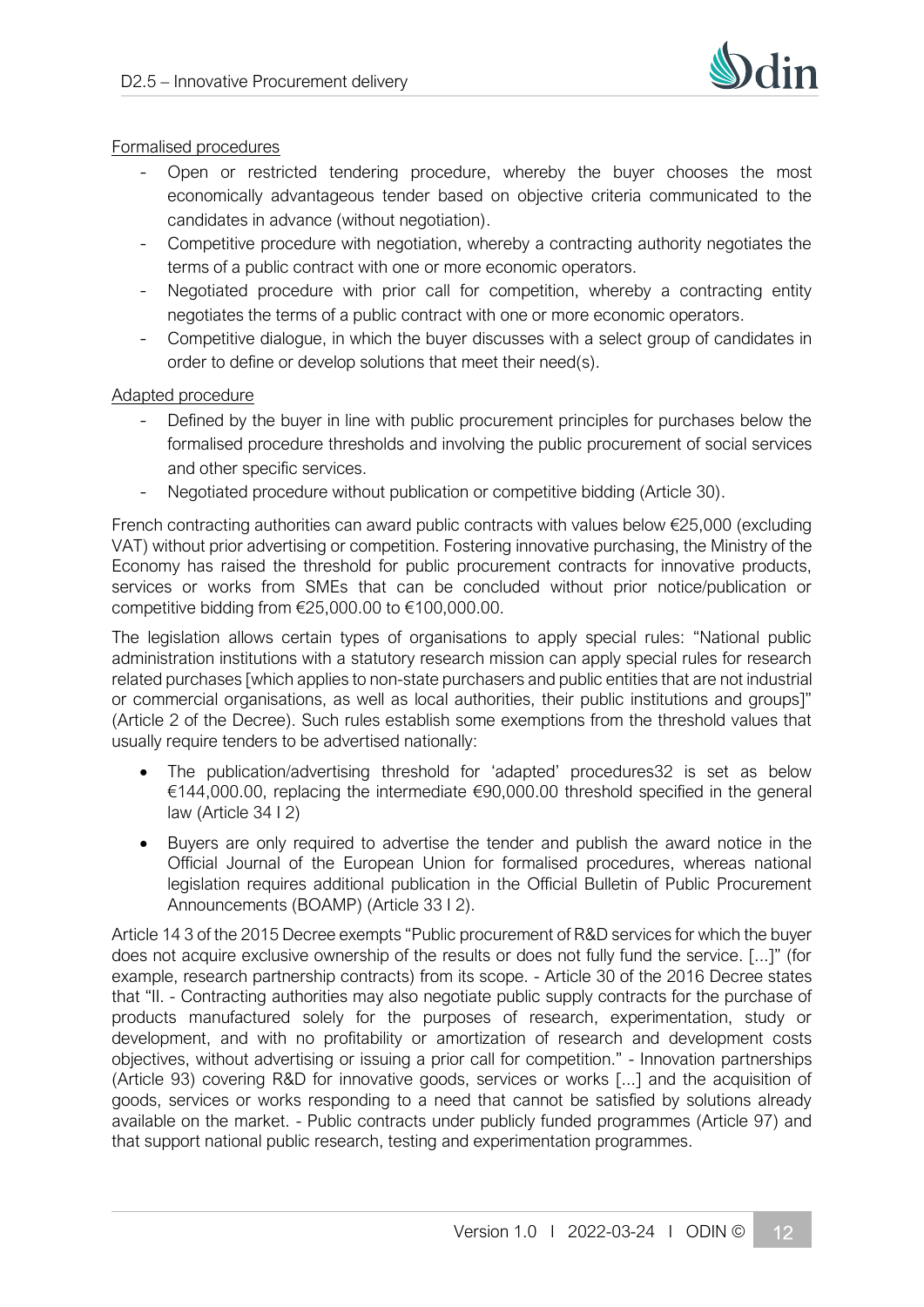

The French public procurement system is characterised by a large number of contracting authorities and oversight institutions due to the size of the country and its semi-decentralised political structure. This results in methods that are not fully standardised, and therefore the outcomes vary. In addition, its relatively complex structure can be burdensome for suppliers [4].

The French Public Procurement Code applies to all public-private contracts, public concessions as well as partnership contracts are derived from EU Directives 2014/24/EU and 2014/25/EU. Some of the general principles from the Code are the equal treatment, the open access to public procurement, transparency, the streamlining of public procurement and the proper use of public funds. On the other hand, the Code adapts some rules to Research and Development contracts, as well as innovative procurement (after an experimental period, contracting authorities can award a contract of 100,000 without prior advertising or competitive tendering, in accordance with Decree nº2021-1636) [5].

#### 2.1.1.3 Germany

The regulation 2014/24/EU has been legally implemented in Germany by changing the national law "Gesetzes gegen Wettbewerbsbeschränkungen" (GWB) and by adding a number of additional / supplemental law regulations. For the medical field, especially the additional regulations "Verordnung über die Vergabe öffentlicher Aufträge"(Vergabeverordnung – VgV) and the regulation "Verordnung über die Vergabe von Konzessionen" (Konzessionsvergabeverordnung – KonzVgV) are of high relevance. The law changes were set in power on 18. April 2016.

The new regulations define the principles for procurement "Grundsätze der Vergabe" which are: competition, transparency, economically sensible, relativity, equality. Beside these general guidelines, after the new law was set in power, the general aspects of quality and innovation as well as social and environmental aspects needed to be included (§ 97 Abs. 3 GBW). These conditions are described in more detail in the different steps of the stepwise procurement (performance description, criteria for accepting the tender, execution regulations).

Important instruments for innovative public tenders in Germany:

#### **Functional performance description**

In case of a functional performance description the seeking party does not require a detailed description of the envisaged solution. The involved parties can prepare the solutions for the required project themselves and together.

#### ■ To allow and evaluate supplemental tenders

To allow supplemental tenders enables public entities with a relatively low additional administrative burden to see and evaluate innovative solution tenders which were not known previously.

#### ▪ Negotiation procedures

Negotiation procedures can add and incorporate new and innovative aspects, which become visible only during the negotiation phase with the tenders. This allows to correct deficits during the process of negotiations and allows to find an optimal and most efficient solution.

#### ▪ Competitional dialogue

The competitional dialogue is mostly recommended if it is not known what the market has available in terms of technical, financial, or legal solutions. This is especially useful in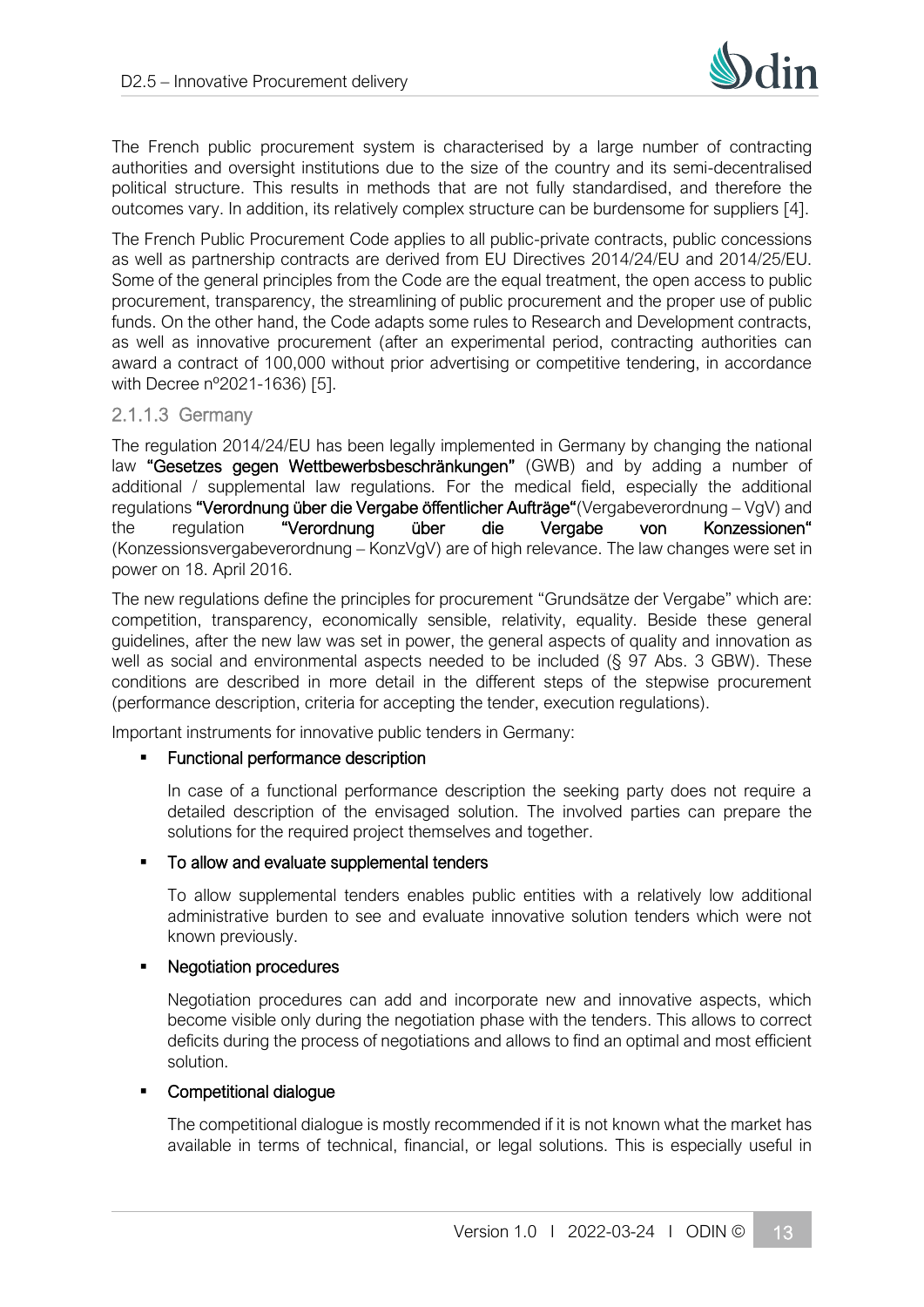

innovative projects, in realizing large traffic infrastructure projects, or in case of large computer network projects.

#### **•** Innovation partnership

The innovation partnership enables the public entity to acquire products and services, which are simply not available on the market. This procedure is only possible for complex products and services because both sides (partners) need to invest resources and the multi-step procedure of this kind of procurement is very time consuming.

#### ▪ Pre-Commercial Procurement (PCP)

Public entities can reduce risks in procurement by asking several tenders to prepare a solution and then, with several interim steps with competitions between them, filtering out the best tender. The development costs for the interim steps are not necessarily higher than financing just one developer, because the developers pay a large proportion of their costs themselves, because they receive the right to use the developed solutions otherwise, if they do not win the final competition. Since the developers pay a large proportion of their costs and they receive the right to use their own developed solutions (if they do not win the final competition), the development costs for the interim steps do not need to be higher than the costs needed for financing just one developer.

These legal regulations are supplemented by additional supportive actions given by the Federal government of Germany, by the federal states, and by the regional authorities.

#### 2.1.1.4 Netherlands

The Public Procurement Act applies to all types of public procurement contracts in The Netherlands. This amended Act enters into force on 1 July 2016 as the transposition of the latest EU Procurement Directives (2014/23/EU on the award of concession contracts, 2014/25/EU on public procurement and 2014/25/EU on procurement by entities operating in the water, energy, transport, and postal services sectors). This Act is described in detail in the Public Procurement Decree.

As part of this Decree, the Proportionality Guide (Proportionaliteitsgids), the Works Procurement Regulation 2016 (Aanbestedingsreglement Werken 2016) and the European Single Procurement Document (Uniform Europees Aanbestedingsdocument) can be found.

- Proportionality Guide: aims to ensure that the requirements imposed by the contracting authority are proportionate to the subject matter and scope of the public contract. This Guide helps to improve the position of SMEs in procurement procedures.
- Works Procurement Regulation 2016: aims to describe the procedures to be used for awarding contracts.
- European Single Procurement Document (ESPD): this document, signed by the tenderers, indicates that they comply with the tender requirements, and only must be submitted by the winner. The ESPD replaced the Dutch Self-Declaration[6].

#### 2.1.1.5 Italy, Lazio

European Directive 2014/24/EU was transposed in Italy in Legislative Decree (D. Lgs.) 50/2016 of April 18, on Public Sector Procurement, which replaced D. Lgs 163/2006 of April 12, approving the Consolidated Text of the Public Sector Contracts. The D. Lgs. has been amended twice in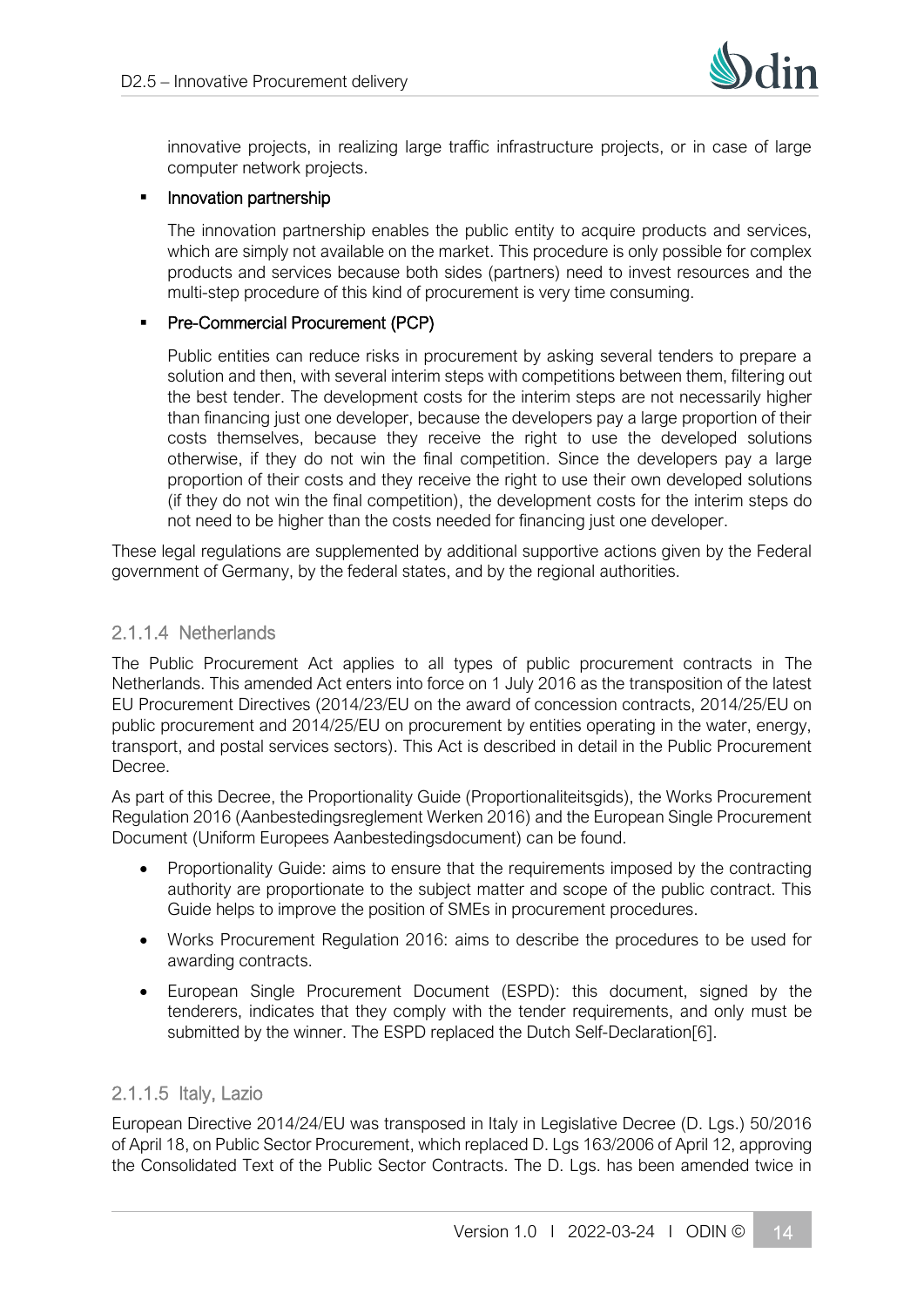

2017, firstly by D. Lgs. 56/2017 ("decreto correttivo", i.e., corrective decree) and then by Law 96/2017. The most recent amendments, following the economic and pandemic crisis, were Law 55/2019 (also known as "Sblocca cantieri") and Law Decree 76/2020 ("decreto semplificazione", i.e., simplification decree) converted in Law 120/2020. The amendments were introduced with the aim of simplifying and speeding up an overall complex tender process and of supporting and favouring the participation of SMEs to public tenders. The most recent modification, dictated by the Italian Recovery and Resilience Plan, has been introduced in February 2022 with Law 238/2021 (also called "European law").

The public sector legislation applies to public work contracts, public service contracts, public supply contracts and public-private partnership contracts, which include public works, public service concessions, availability contracts and financial lease contracts. Quantitative thresholds for tenders on the aforementioned processes are defined within art 35 of the D. Lgs 50/2016.

The procedures for provider selections, established in D. Lgs 50/2016, can be split into two categories: traditional procedures (open and restricted procedures, competitive dialogue and negotiated procedure) and new procedures (competitive procedure with negotiation, and partnership for innovation). Moreover, outside D. Lgs 50/2016, two additional procedures for providers selection were introduced to comply with the need to purchase innovative solutions: pre-commercial contract and R&D supply contract.

To support and harmonize the procurement process at national level, a key role is played by Consip S.P.A. (inhouse of the Italian Ministry of Economy and Finance). It is the central procurement body that defines specific agreements (framework agreements, dynamic purchasing system, electronic marketplace, etc.) to support single Public Administrations (PAs) in the transversal procurement process within any purchasing area (automotive, infrastructures, IT solutions, services, healthcare devices and instrumentations, etc.) for any goods and services.

At regional level, most of the procurement activities are managed by Consip S.P.A. due to the geographic location in Rome. Nonetheless, Regione Lazio has additional dedicated inhouse companies. The most important one for the innovation procurement is Lazio Innova, which represents the main link between the Region and the European programs for innovation. It manages the analysis and the implementation of services and activities beneficial for the Lazio innovation system.

The Ministry for Innovation and Digital Transaction and the Agency for Digital Italy (AgID), the technical agency of the Presidency of the Council of Ministers, are responsible for the strategic definition and coordination of Italian innovations. Most specifically, AgID main purpose is to guarantee the achievement of the objectives set by the Italian digital agenda and to contribute to the spread of ICT to ultimately foster innovation and economic growth.

Italy brought its domestic procurement laws into compliance with EU Procurement Directives (2014/24/EU, 2014/25/EU, 2009/81/EC). Italy has more than 22,000 contracting authorities at both central and local level. At the local level, the main agencies include regions, provinces, and municipalities, including local health authorities, in charge of hospital administration, among other things. Efforts are being made to reduce contracting authorities and streamline procurement protocols and processes [7].

In addition to this, from 2020 onwards, the COVID-19 pandemic has affected the public procurement sector. Emergency measures were adopted by the government to contain the negative impact of the restrictions and to support the economic operators most affected by the crisis. Therefore, the Public Contracts Code has been significantly amended by decree laws [8].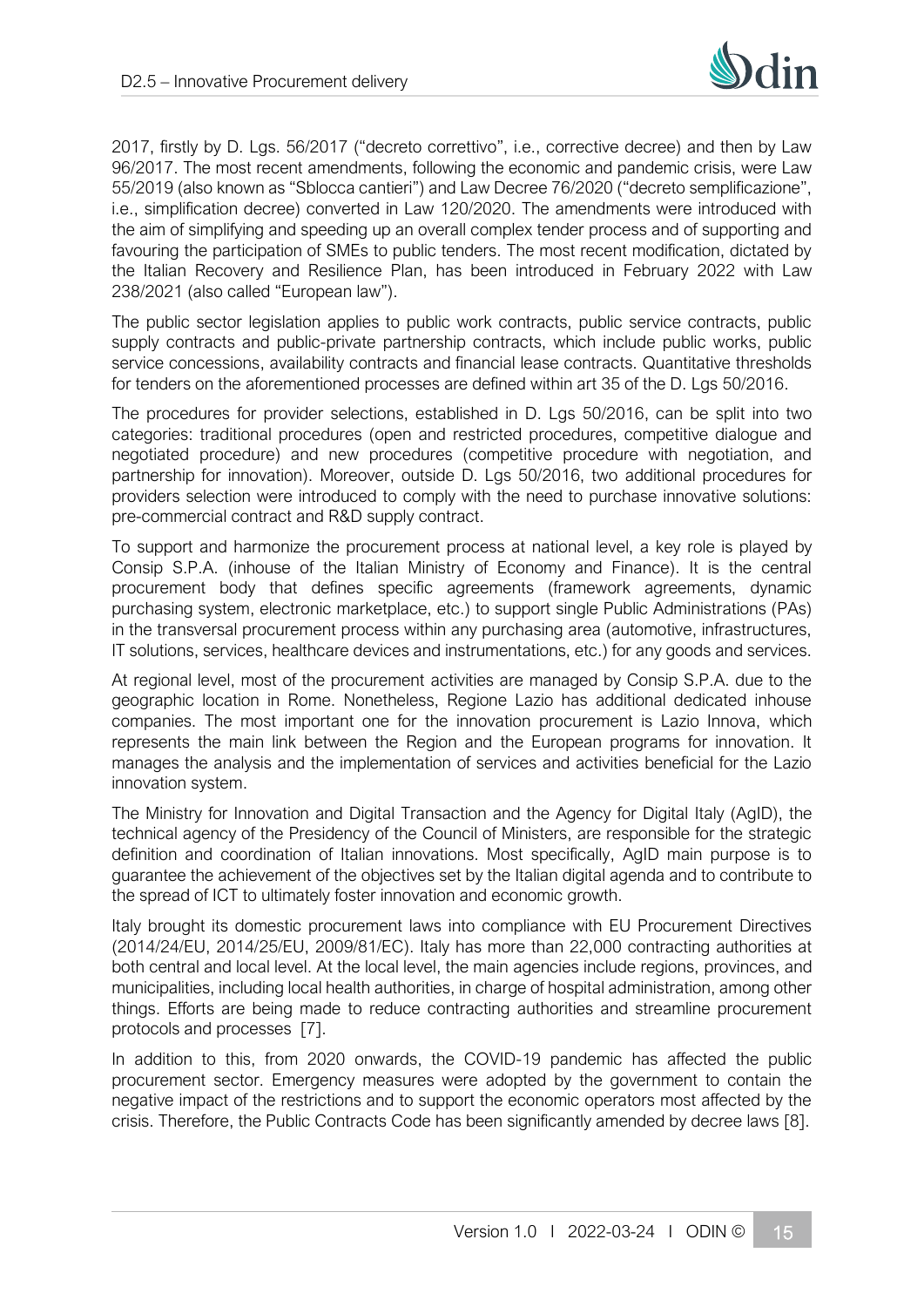

#### 2.1.1.6 Poland

The provisions on the implementation of public procurement are regulated in the Act - Public Procurement Law (Journal of Laws of 2021, item 1129, as amended). It is a new legal act prepared in 2019, adjusting Polish regulations to the provisions of Directive 2014/24 / EU of the European Parliament and of the Council on public procurement. The provisions of the Act apply to the award of classic and sectoral contracts by public and sectoral awarding entities throughout the country.

Detailed regulations of the above-mentioned Act were included in the Regulations to the Act.

The act regulates the rules of purchasing goods, services or construction works above the amount of PLN 130,000 net (approx.29,000 EUR). Below this amount, the rules are set out in the internal University Regulation entitled 'Regulations on application of public contracts' to which the Act - Public Procurement Law does not apply. In addition, the procedure for submitting applications and awarding contracts in the field of science or cultural activity at the University with an estimated value equal to or exceeding PLN 130,000 net (approx.29,000 EUR) was also regulated.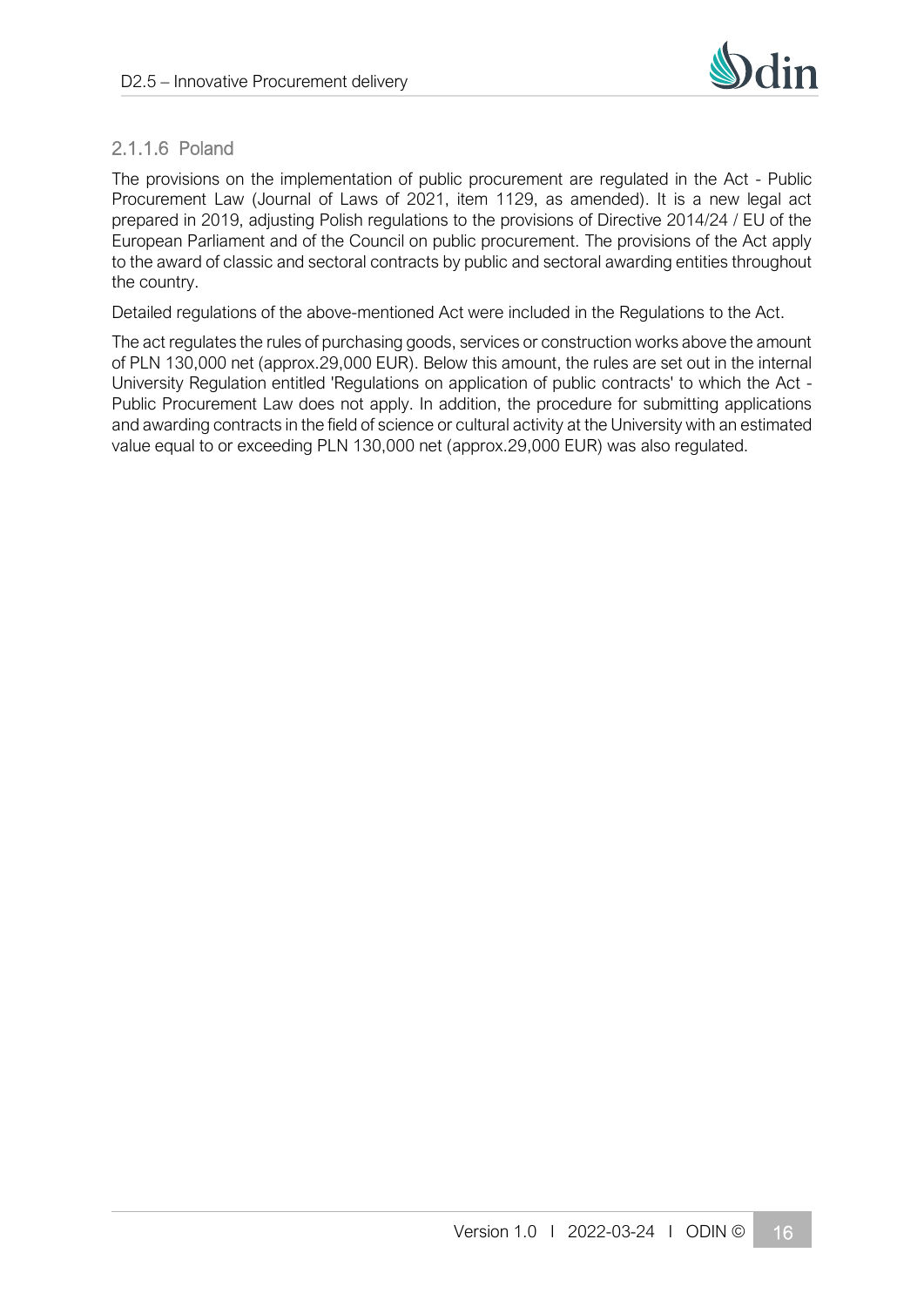

# <span id="page-16-0"></span>**3 Public Procurement in Hospitals**

## <span id="page-16-1"></span>3.1 Types of Procurements

Public procurement is the purchase by governments or public entities of a country of goods and services. Innovation and public procurement are closely linked.

The most common public procurement models include the following ones:

- Open tender: it is the main tendering procedure; it allows to submit a tender to supply the required goods or services and offers an equal opportunity to any organization to submit a tender. The main requirements are: be open to all interested bidders, advertised at an appropriate level, clear technical specifications and clear evaluation criteria [9].
- **•** Low-value contracts: it occurs when a procurement does not exceed a certain quantity (established usually by each national regulation), thus simplified rules apply. Based on EU, the tender should not be valued more than between €15,000.00 and €144,000.00.
- Negotiated purchase: it occurs when a contracting authority approaches a single supplier based on their track-record or a previous relationship. The terms of the contract are then negotiated [10].
- Accelerated public tender: it is considered as an Open Tender, but with accelerated timeframes, used in states of urgency [11].

According to the Organisation for Economic Co-operation and Development (OECD), innovation has become a recurrent strategy pursued by public authorities. Moreover, between 2010 and 2012, between 14% and 36% of companies that had participated in public procurement processes reported having included innovation elements in their procurement strategies.

Despite this, and according to the OECD, public procurement and innovation are not fully aligned at the moment, although it is recognised that Contracting Authorities are gradually including more strategies and initiatives to boost innovation and SMEs' participation, as indicated in section 2.1 of this [12].

In this regard, the European Commission's vision for innovation procurement includes two different initiatives, as detailed below (see

[Table 2\)](#page-17-2):

- Pre-Commercial Procurement PCPs: the co-development of innovative solutions through the procurement of research and development services. PCP is used when there are not solutions that meet the needs and requirements of the payers nor close to be launched to the market, so R&D alternatives have to be developed. One of the benefits of PCPs is the reduction of the risk of acquiring innovative solutions, as they are designed, prototyped and developed in real time [13] [14].
- Public Procurement of Innovative solutions PPIs: the procurement of innovative solutions that do exist and are in their final stages of creation but are not yet widely available on the market. This initiative is undertaken when there is evidence that there are early adopters willing to purchase the innovative solution [15] [16].

Below is a table comparing the two procurement of innovation frameworks [13]: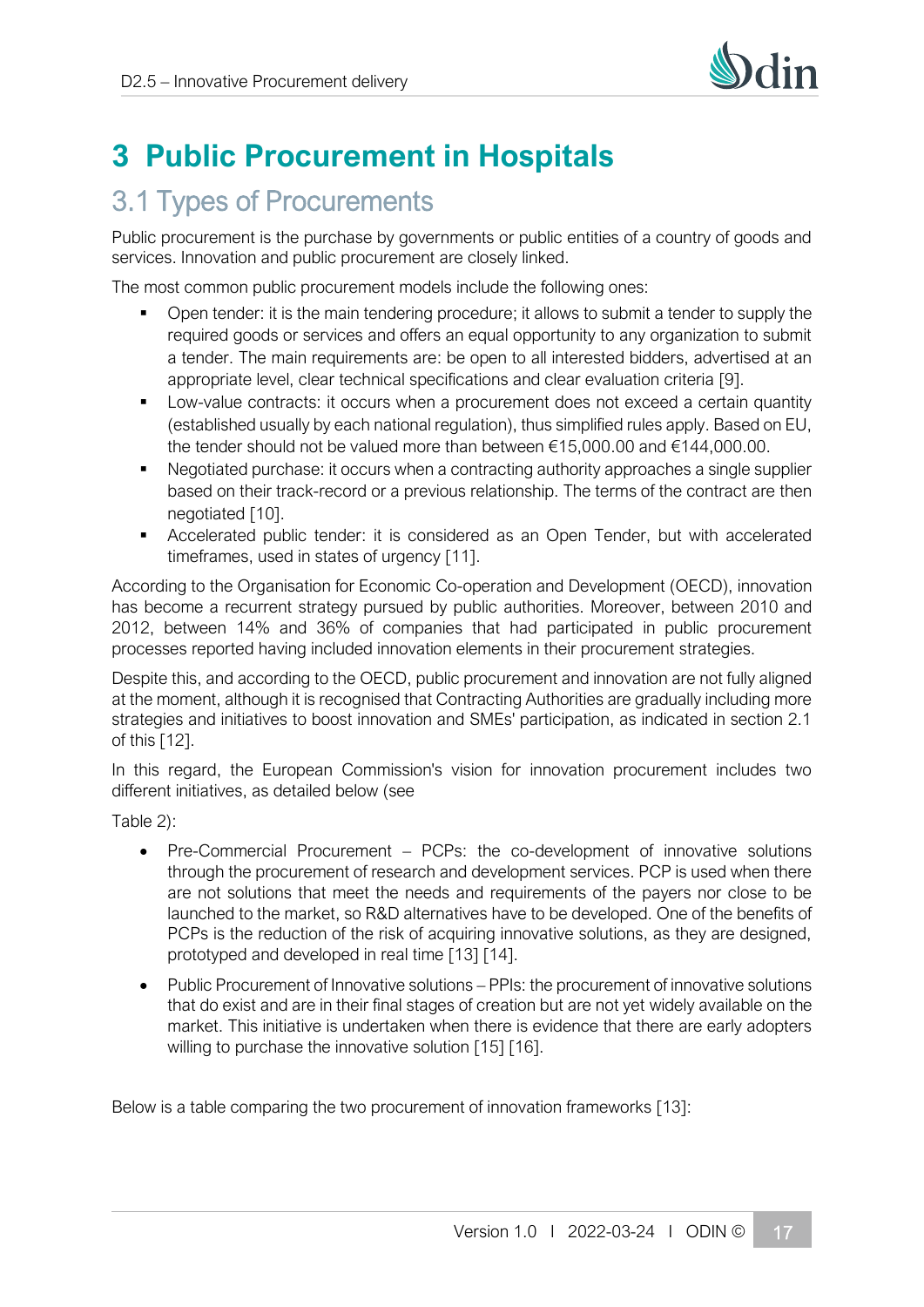

| Table 2. Comparative table between PCP and PPI |  |  |
|------------------------------------------------|--|--|
|------------------------------------------------|--|--|

<span id="page-17-2"></span>

|       | PCP vs PPI                                                                                      |                                                                                                                                         |  |  |
|-------|-------------------------------------------------------------------------------------------------|-----------------------------------------------------------------------------------------------------------------------------------------|--|--|
|       | <b>PCP</b>                                                                                      | <b>PPI</b>                                                                                                                              |  |  |
| What? | Public Administrations buy R&D<br>according to their needs                                      | Public Administrations act as an early<br>adopter or first buyer of solutions that are<br>very close to the market or have just arrived |  |  |
| When? | The problem is clearly defined,<br>but the pros and cons have not<br>been compared or validated | There is no R&D involved and a solution is<br>required around market entry without large-<br>scale implementation                       |  |  |
| How?  | R&D is purchased from several<br>suppliers, to compare their<br>performance and impact          | Public sector acts as a facilitator for the<br>industry to scale up its production.                                                     |  |  |

## <span id="page-17-0"></span>3.2 The procurement process of innovation in the ODIN hospitals

### <span id="page-17-1"></span>3.2.1 SERMAS, Madrid (Spain)

The Spanish national public procurement system is decentralized among 17 regions and 2 autonomous cities. One of these regions, the Community of Madrid, is committed to the Public Procurement of Innovation (PPI) as one of their strategic lines. The Regional Ministry of Health specifically contemplates the implementation of PPI procedures to develop and incorporate new products and services to improve the quality of care.

The *Consejería de Sanidad de la Comunidad de Madrid*, through the *Dirección General de Investigación, Docencia y Documentación*, is in charge of promoting and leading the PPI in the healthcare sector, developing innovative projects to achieve new products and services that increase the efficiency and effectiveness of healthcare services.

With this aim, the Community of Madrid envisions the PPI as a strategic instrument to cover 5 main objectives:

- 1. Development of the business sector: the procurement mainly aimed at fostering the participation of companies in the bidding process, especially SMEs and innovative startups.
- 2. Attraction of investment and large companies: the procurement encourages reference large companies in their sector to participate and commit investments in the Community of Madrid.
- 3. Cultural change of the Public Sector: the aim is to integrate innovation into the daily dynamics of public administrations.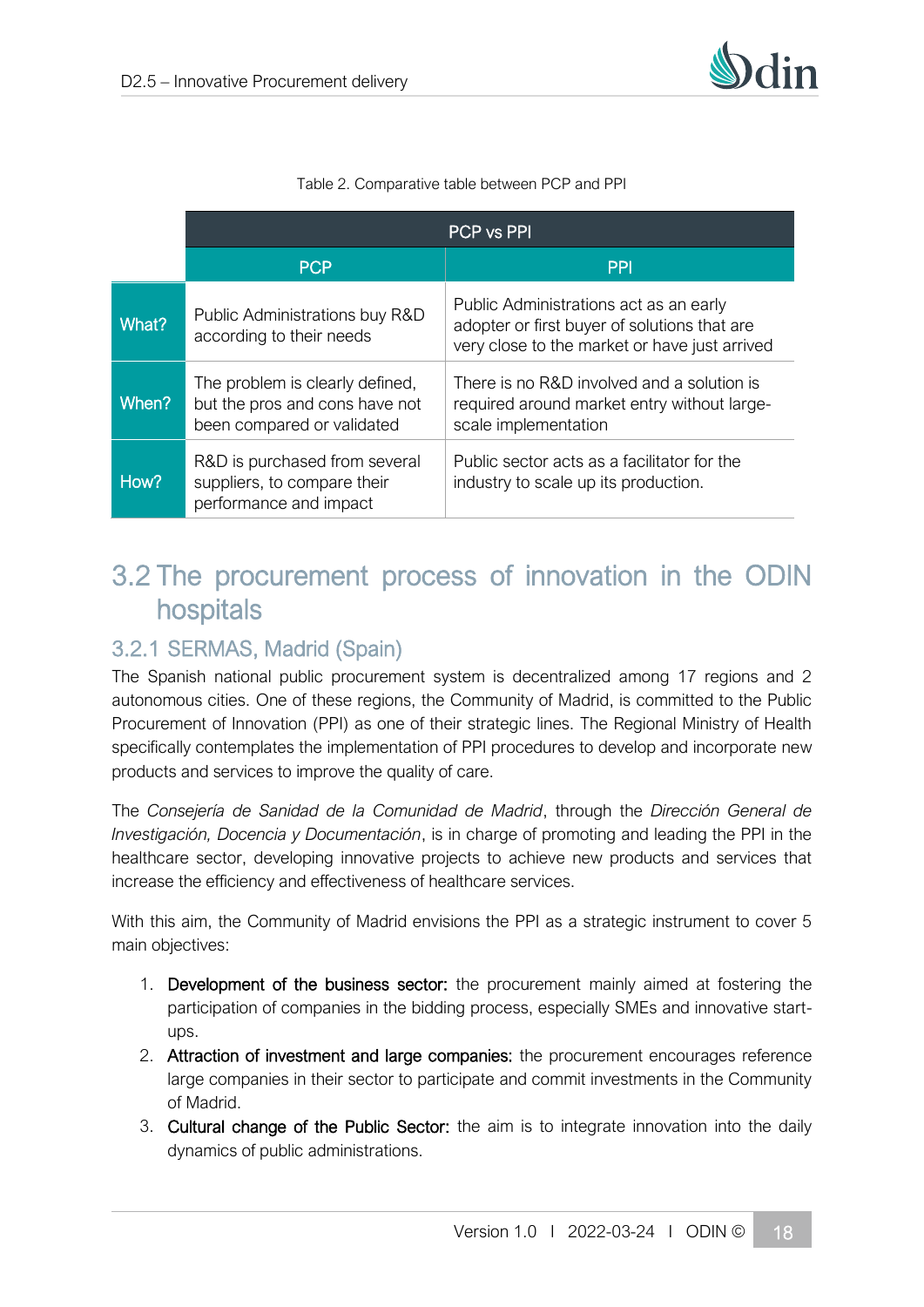

- 4. Procurement of goods and services: the procurement is focused on meeting the needs of the public administrations at the best cost/benefit ratio.
- 5. Innovation in Public Service: the procurement seeks to incorporate innovations that improve service delivery, even though this may entail a higher initial investment.

The PPI is conceived as a cycle that goes from the definition of the strategy to the execution of the project; aligned with the international best practices fostered by the European Commission [17].

This model is defined in 6 different steps and responds to the need of sequencing the necessary actions to get from the design of the intervention to its implementation. Furthermore, it solves potential successive problems, faced by the different agents involved: the political decisionmaker, the technical manager of a public service (who is the "owner of the need), the project's financier (often an innovation agency different than the procuring entity), the contracting manager, the contracting officer (accompanied by the legal and budgetary controller) and the potential supplier companies. Hereby, we describe the 6 steps depicted in Figure 1.



Figure 1. PPI model in Madrid Region (Spain) based on 6 steps

- <span id="page-18-0"></span>1. Definition of the strategy: the first step is to define the objectives in order to accordingly design the instruments. It is also understood that the nature of the "owner" of the policy determines to a large extent the strategy.
- 2. Preparatory activities and funding search: this step refers to all the related and necessary activities prior to starting the project. The most important activity is training. Before undertaking new procurements, a training program has to be performed to cover the legal and budget control services. These trainings not only set the basis for future projects, it is also essential for cultural change and to overcome prejudices. Another key activity in this step is to define the unmet challenges and create a list of potential projects. There are various techniques and approaches., The most recommended approach is involving the "need owners" and, when possible, the citizens who are users of public services.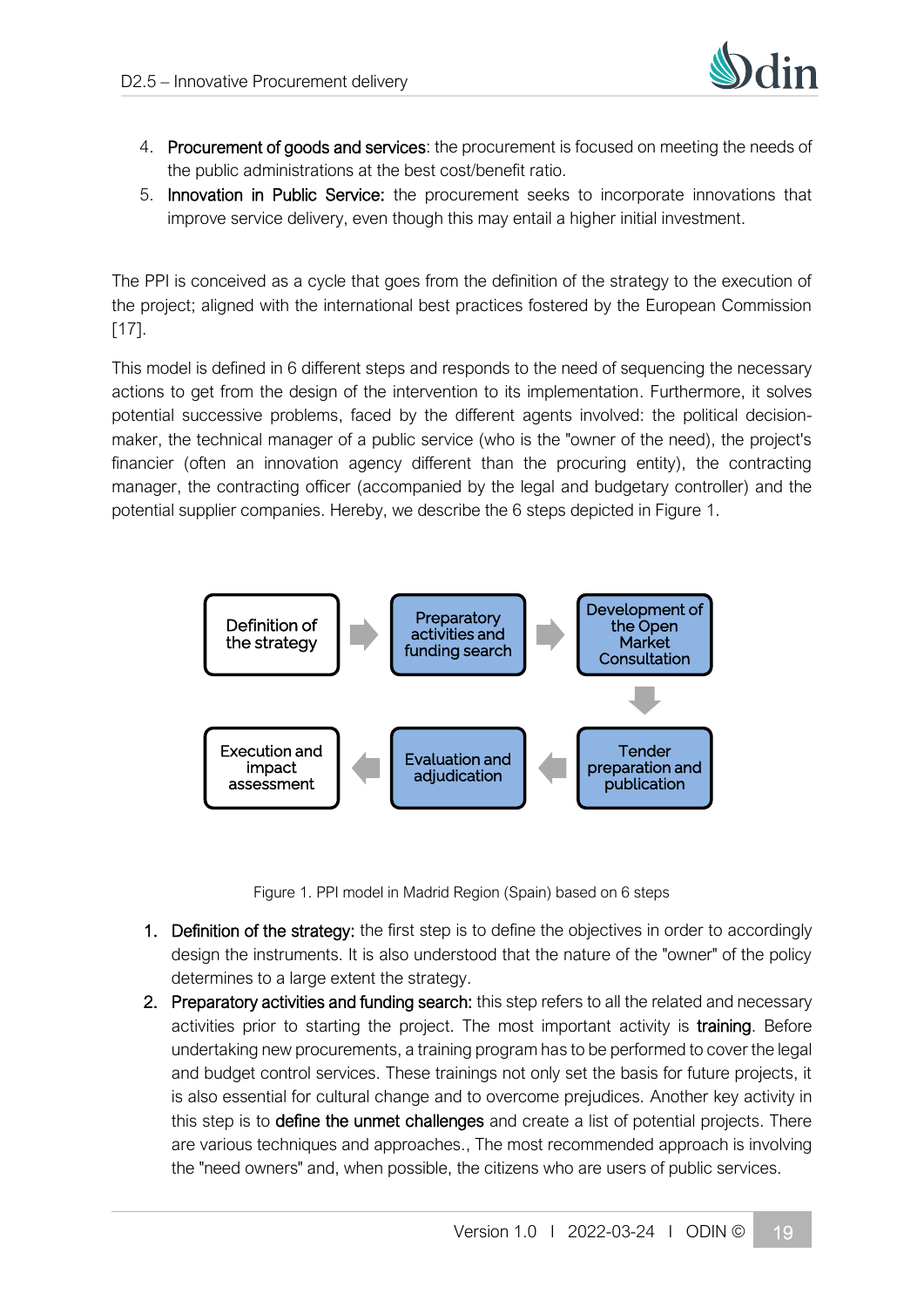

- 3. Open Market Consultation: in this process the procurer dialogues with the market, starting from the identified challenge. The goal is to obtain the necessary information for the procurement process in an efficient way, by balancing the interests of the institution with potential suppliers.
- 4. Tender preparation and publication: one of the key aspects of this step is the validation of the tender by the legal services. Madrid City Council has created PPI tender templates covering key recurrent aspects such as IP management, that have been validated and approved by their legal teams. These templates enable to speed up the process of the PPI tender publication, making possible to publish 8 PPI tenders in 2018.
- 5. Evaluation and adjudication: for this step, it is crucial to ensure transparency before the submission of tenders indicating the timeline and awarding criteria.
- 6. Execution and impact assessment: in the case of PPIs, provider company must develop a hand-in-hand solution with the public procurer, who is the real owner of the project, under the provisions of contracting law. These PPIs tend to be long period contracts, between 1 and 4 years. Then, robust management methodologies have to be applied.

Some of the examples of PPIs initiatives carried out in Madrid Region and Spain can be found in following tables (Tables 3-9):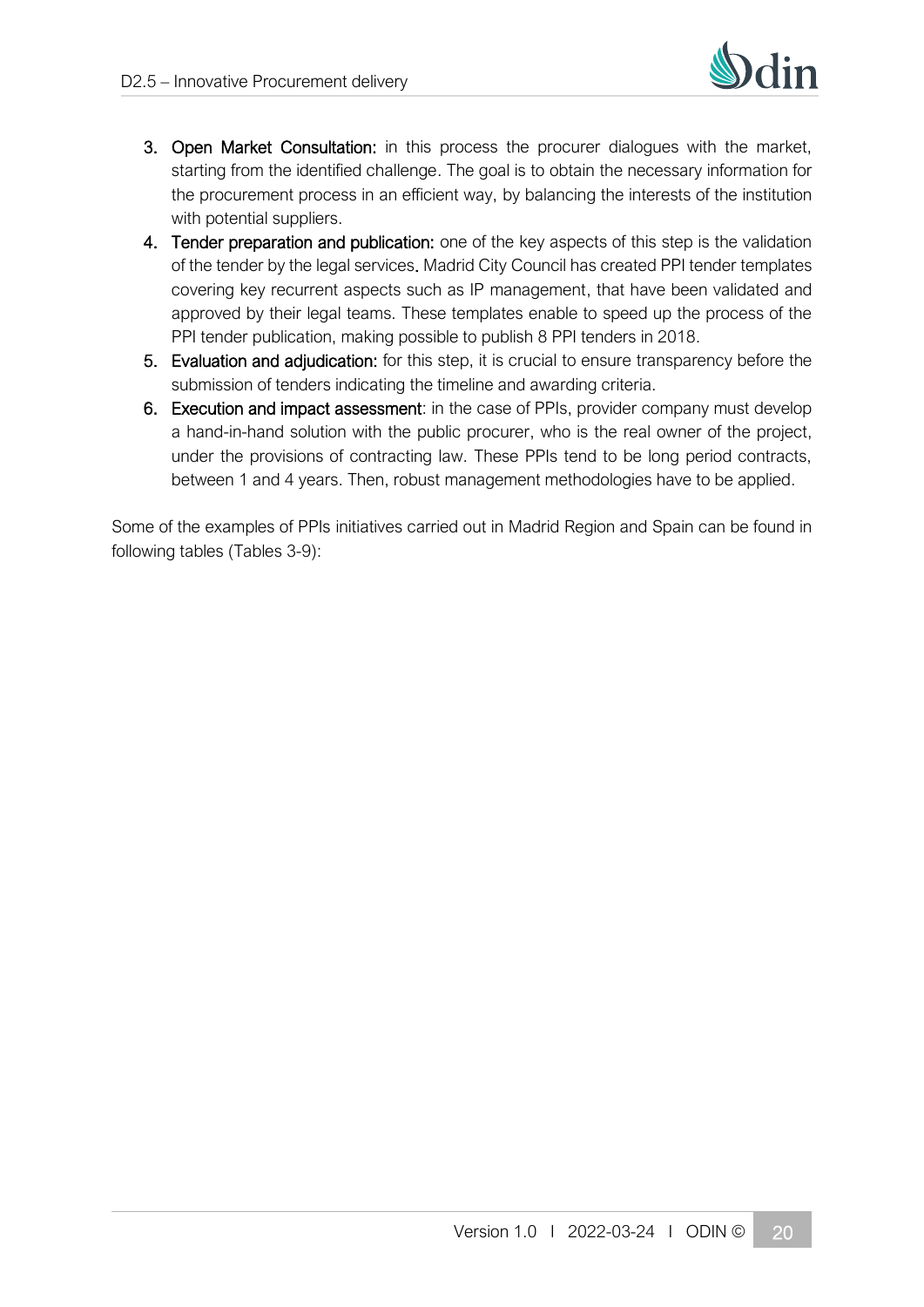

#### Table 3. INFOCANBANCO: Example of PPI process in Madrid Region

| <b>NAME OF THE PPI</b>                                                                                                                                                                                                                                                                                                                                                                                                                                                                                                                                                                                                                                                             |        |                                        |                                                                                                                                                                                                                                                                                                                                                                                                                                                                                                                                             |  |
|------------------------------------------------------------------------------------------------------------------------------------------------------------------------------------------------------------------------------------------------------------------------------------------------------------------------------------------------------------------------------------------------------------------------------------------------------------------------------------------------------------------------------------------------------------------------------------------------------------------------------------------------------------------------------------|--------|----------------------------------------|---------------------------------------------------------------------------------------------------------------------------------------------------------------------------------------------------------------------------------------------------------------------------------------------------------------------------------------------------------------------------------------------------------------------------------------------------------------------------------------------------------------------------------------------|--|
| <b>INFOBANCO</b>                                                                                                                                                                                                                                                                                                                                                                                                                                                                                                                                                                                                                                                                   |        |                                        |                                                                                                                                                                                                                                                                                                                                                                                                                                                                                                                                             |  |
| Country                                                                                                                                                                                                                                                                                                                                                                                                                                                                                                                                                                                                                                                                            | Spain  | Procuring<br><b>Agency</b>             | Comunidad de Madrid                                                                                                                                                                                                                                                                                                                                                                                                                                                                                                                         |  |
| <b>Budget</b>                                                                                                                                                                                                                                                                                                                                                                                                                                                                                                                                                                                                                                                                      | 2,5 M€ | <b>Duration</b>                        | 3 years                                                                                                                                                                                                                                                                                                                                                                                                                                                                                                                                     |  |
| Stage of the<br>procurement                                                                                                                                                                                                                                                                                                                                                                                                                                                                                                                                                                                                                                                        |        |                                        | Preliminary Open Market Consultation                                                                                                                                                                                                                                                                                                                                                                                                                                                                                                        |  |
| <b>Unmet need</b>                                                                                                                                                                                                                                                                                                                                                                                                                                                                                                                                                                                                                                                                  |        |                                        |                                                                                                                                                                                                                                                                                                                                                                                                                                                                                                                                             |  |
| interoperability requirements.                                                                                                                                                                                                                                                                                                                                                                                                                                                                                                                                                                                                                                                     |        |                                        | Spanish national solutions for clinical data does not necessarily consider standardized data model or                                                                                                                                                                                                                                                                                                                                                                                                                                       |  |
| What is being requested?                                                                                                                                                                                                                                                                                                                                                                                                                                                                                                                                                                                                                                                           |        |                                        |                                                                                                                                                                                                                                                                                                                                                                                                                                                                                                                                             |  |
|                                                                                                                                                                                                                                                                                                                                                                                                                                                                                                                                                                                                                                                                                    |        | knowledge and support decision making. | To develop a regional health data network architecture, conceived as a standardized repository of health<br>data, by combining information generated from different sources, both clinical and administrative and<br>research systems. INFOBANCO aims for this architecture to work as a platform that provides services to<br>clinicians, managers and researchers, and is intended to be equipped with governance tools as well as<br>tools for obtaining, transforming, interrogating, visualizing and analysing data in order to obtain |  |
| How is being requested?                                                                                                                                                                                                                                                                                                                                                                                                                                                                                                                                                                                                                                                            |        |                                        |                                                                                                                                                                                                                                                                                                                                                                                                                                                                                                                                             |  |
| - To design a functional and technological architecture, based on the state of the art, that will allow to<br>meet the proposed objectives.<br>- Implement the designed architecture in one or more SERMAS hospitals that meet the requirements<br>established in the project.<br>- Evaluate the health data platform for general quality dimensions: uniqueness, completeness,<br>consistency, multi-origin stability and accuracy.<br>- Determine the validity of the human health data platform against the manual registry taken as "gold<br>standard".<br>- To quantify the usefulness of the health data platform in research, knowledge generation and care<br>improvement. |        |                                        |                                                                                                                                                                                                                                                                                                                                                                                                                                                                                                                                             |  |
| <b>Project KPIs</b>                                                                                                                                                                                                                                                                                                                                                                                                                                                                                                                                                                                                                                                                |        |                                        |                                                                                                                                                                                                                                                                                                                                                                                                                                                                                                                                             |  |
| - Population covered by basic NHS eHealth services.<br>- Population benefiting from chronic disease management or other specific services in the area of health<br>and active and healthy aging.<br>- Number of tele-transferable procedures that are created or improve operations.<br>- Number of people impacted by dissemination, awareness and dynamization actions aimed at<br>promoting the use and demand for ICT networks, products and services.<br>- Population covered by health services.                                                                                                                                                                             |        |                                        |                                                                                                                                                                                                                                                                                                                                                                                                                                                                                                                                             |  |
| <b>Expected output</b>                                                                                                                                                                                                                                                                                                                                                                                                                                                                                                                                                                                                                                                             |        |                                        |                                                                                                                                                                                                                                                                                                                                                                                                                                                                                                                                             |  |
| - A more accurate identification of the different procedures operating in the health and social care sector<br>by having better information available.<br>- A reduction in the duplication of unnecessary tests through the information obtained from the<br>exploitation of large databases with information from the real world.<br>- Improved diagnostic accuracy with the consequent improvement in efficiency in the provision of health<br>services.                                                                                                                                                                                                                         |        |                                        |                                                                                                                                                                                                                                                                                                                                                                                                                                                                                                                                             |  |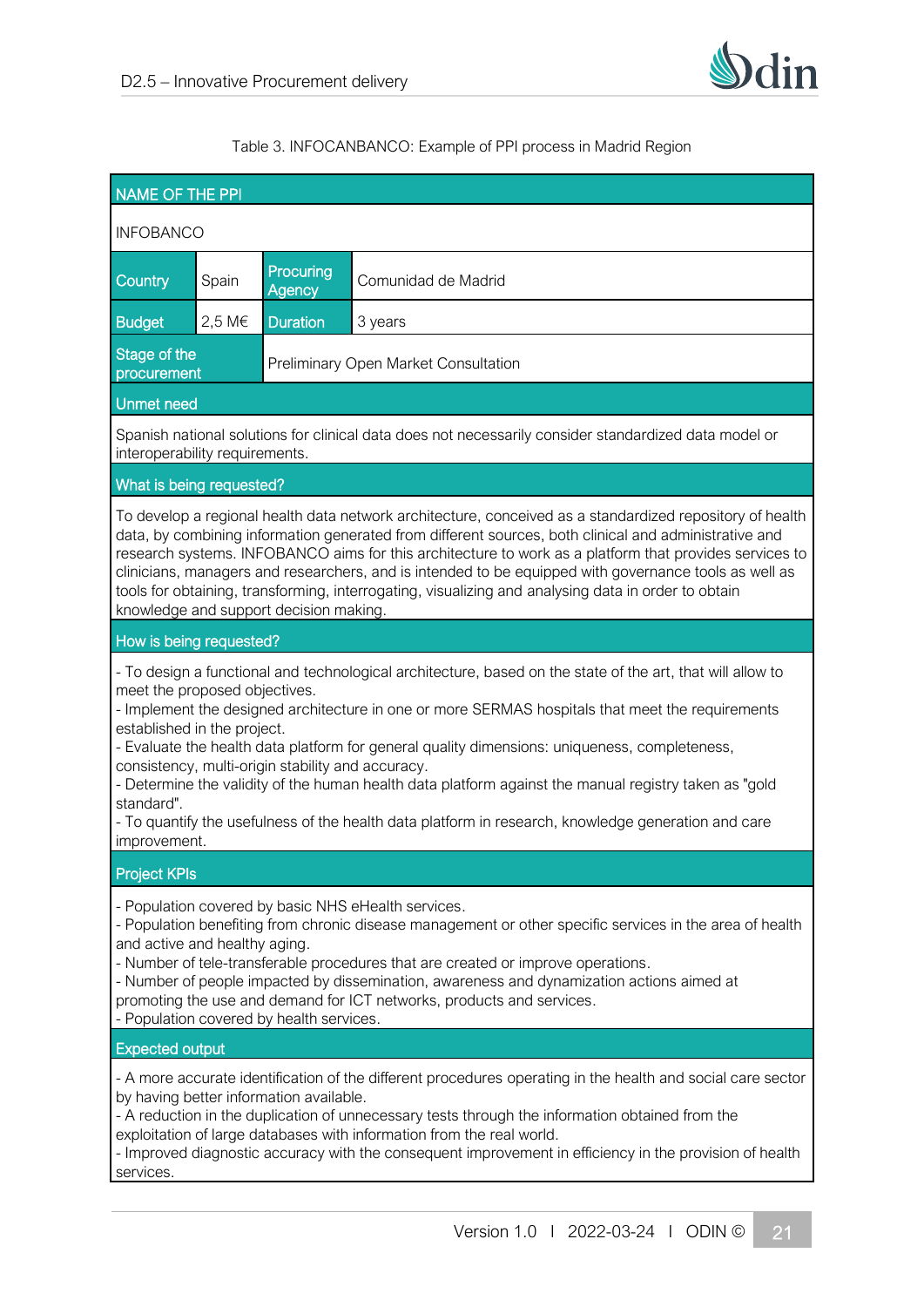

- Increased quantity and quality of information will result in more efficient treatments with a consequent reduction in hospitalizations and improved efficiency in the sector.

- Increased real-time visibility of operations, patient experience, patient opinions and behaviour of the different agents.

- It will improve system intelligence and, therefore, also the quality and accuracy of the decisions to be made.

- It will improve the user experience: greater availability of medical assistance, access to history, analysis and test results, possibility of early diagnosis and treatment of diseases, etc.

- Healthcare professionals will be able to better detect, better predict, better alert, better relate and better catalogue information.

The Procurement Process

- 1 Preparatory activities and funding search
- 2 Market Consultation
- 3 Tender publication
- 4 Evaluation and adjudication

#### Technological requirements

- ETL tools from architecture components as external systems.
- Tools for the extraction of structured data from unstructured text using NLP technologies.
- Data Lake with different processing areas as a core element of the architecture.
- Model and terminology server (SNOMED-CT).

- Standardized repository for secondary use (RWD) based on ISO 13606/openEHR/i2B2, OMOP standards).

- Platform for the elaboration of data collection notebooks.

- Standards-based interfaces (FHIR, CDISC) for the integration of decision support and AI systems
- Business intelligence tools.
- Tools for data quality evaluation.
- Tools to ensure data security and confidentiality.

#### Related Links

<https://cpisanidadcm.org/infobanco/>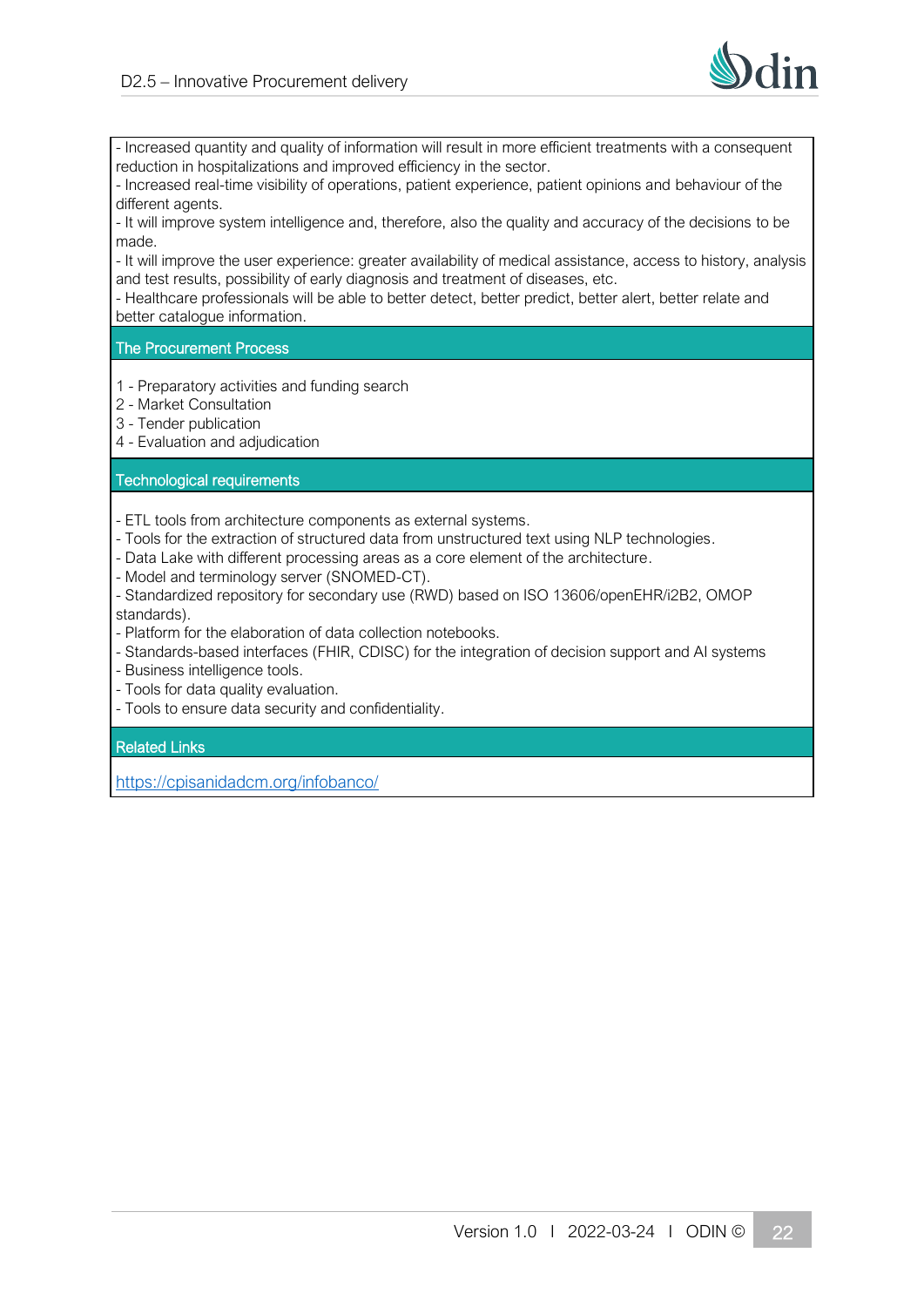

#### Table 4. Medigenomics: example of PPI process in Madrid Region

| NAME OF THE PPI                                                                                                                                                                                                                                                                                                                                                                                                                                                                                                      |                                |                                                |                                                                                                                                                                                                                                                                                                                                                                                                                                              |  |  |
|----------------------------------------------------------------------------------------------------------------------------------------------------------------------------------------------------------------------------------------------------------------------------------------------------------------------------------------------------------------------------------------------------------------------------------------------------------------------------------------------------------------------|--------------------------------|------------------------------------------------|----------------------------------------------------------------------------------------------------------------------------------------------------------------------------------------------------------------------------------------------------------------------------------------------------------------------------------------------------------------------------------------------------------------------------------------------|--|--|
| Genomisation and digitisation of Medicine (Medigenomics)                                                                                                                                                                                                                                                                                                                                                                                                                                                             |                                |                                                |                                                                                                                                                                                                                                                                                                                                                                                                                                              |  |  |
| Country                                                                                                                                                                                                                                                                                                                                                                                                                                                                                                              | <b>SPAIN</b>                   | <b>Procuring Agency</b><br>Comunidad de Madrid |                                                                                                                                                                                                                                                                                                                                                                                                                                              |  |  |
| <b>Budget</b>                                                                                                                                                                                                                                                                                                                                                                                                                                                                                                        | 2,5 M€                         | <b>Duration</b>                                | 3 years                                                                                                                                                                                                                                                                                                                                                                                                                                      |  |  |
| Stage of the procurement                                                                                                                                                                                                                                                                                                                                                                                                                                                                                             |                                | Preliminary Open Market Consultation           |                                                                                                                                                                                                                                                                                                                                                                                                                                              |  |  |
| <b>Unmet need</b>                                                                                                                                                                                                                                                                                                                                                                                                                                                                                                    |                                |                                                |                                                                                                                                                                                                                                                                                                                                                                                                                                              |  |  |
|                                                                                                                                                                                                                                                                                                                                                                                                                                                                                                                      |                                |                                                | There is a very important deficit of standardisation in the custody, storage, access and the custody,<br>storage, access and updating of patients' and citizens' genomic information of patients and citizens.                                                                                                                                                                                                                               |  |  |
|                                                                                                                                                                                                                                                                                                                                                                                                                                                                                                                      |                                |                                                | Expert systems based on machine learning, big data in healthcare and artificial intelligence applied to<br>clinical processes are a scientific reality that requires early implementation in healthcare systems.                                                                                                                                                                                                                             |  |  |
| What is being requested?                                                                                                                                                                                                                                                                                                                                                                                                                                                                                             |                                |                                                |                                                                                                                                                                                                                                                                                                                                                                                                                                              |  |  |
|                                                                                                                                                                                                                                                                                                                                                                                                                                                                                                                      |                                |                                                | To design, build and develop an integrated genetic service that combines in a single platform the entire<br>process of genomic study of an individual, in a simple and automated way, with continuous updating in<br>real time. The aim is to optimise the overall process of genetic diagnosis for the patient/citizen, improve<br>the diagnostic tools for genetic diseases, and improve the information available to the administrations. |  |  |
| How is being requested?                                                                                                                                                                                                                                                                                                                                                                                                                                                                                              |                                |                                                |                                                                                                                                                                                                                                                                                                                                                                                                                                              |  |  |
| Develop more efficient genomic diagnostic tools that are integrated into clinical management processes.<br>To develop a high-performance computerised genomic analysis system capable of integrating and<br>standardising patient genomic information in a centralised expert system, with future interaction with<br>patients/individuals.                                                                                                                                                                          |                                |                                                |                                                                                                                                                                                                                                                                                                                                                                                                                                              |  |  |
| <b>Project KPIs</b>                                                                                                                                                                                                                                                                                                                                                                                                                                                                                                  |                                |                                                |                                                                                                                                                                                                                                                                                                                                                                                                                                              |  |  |
| Improved diagnostics and clinical reporting from raw genomic data.<br>Replacing a static report versus real-time updated Genomic Medicine information in real time,<br>i.e. keeping the database updated as knowledge and information emerges in the medical<br>literature.<br>Integration of patients' genomic information in a centralised expert system within the regional<br>health system (in centralised EHR).<br>Computerisation using identical standards (FASTQ, BAM and VCF files) of genomic information |                                |                                                |                                                                                                                                                                                                                                                                                                                                                                                                                                              |  |  |
| and standardisation of clinical (HPO, MEDDRA) and disease coding (ICD11, Orpha, MONDO,<br>SNOMED-CT, Malacard, etc.).<br>Responsible and personal decision making for each patient/citizen through gradual or "layered"                                                                                                                                                                                                                                                                                              |                                |                                                |                                                                                                                                                                                                                                                                                                                                                                                                                                              |  |  |
|                                                                                                                                                                                                                                                                                                                                                                                                                                                                                                                      | access to genetic information. |                                                |                                                                                                                                                                                                                                                                                                                                                                                                                                              |  |  |
| <b>Expected outputs</b>                                                                                                                                                                                                                                                                                                                                                                                                                                                                                              |                                |                                                |                                                                                                                                                                                                                                                                                                                                                                                                                                              |  |  |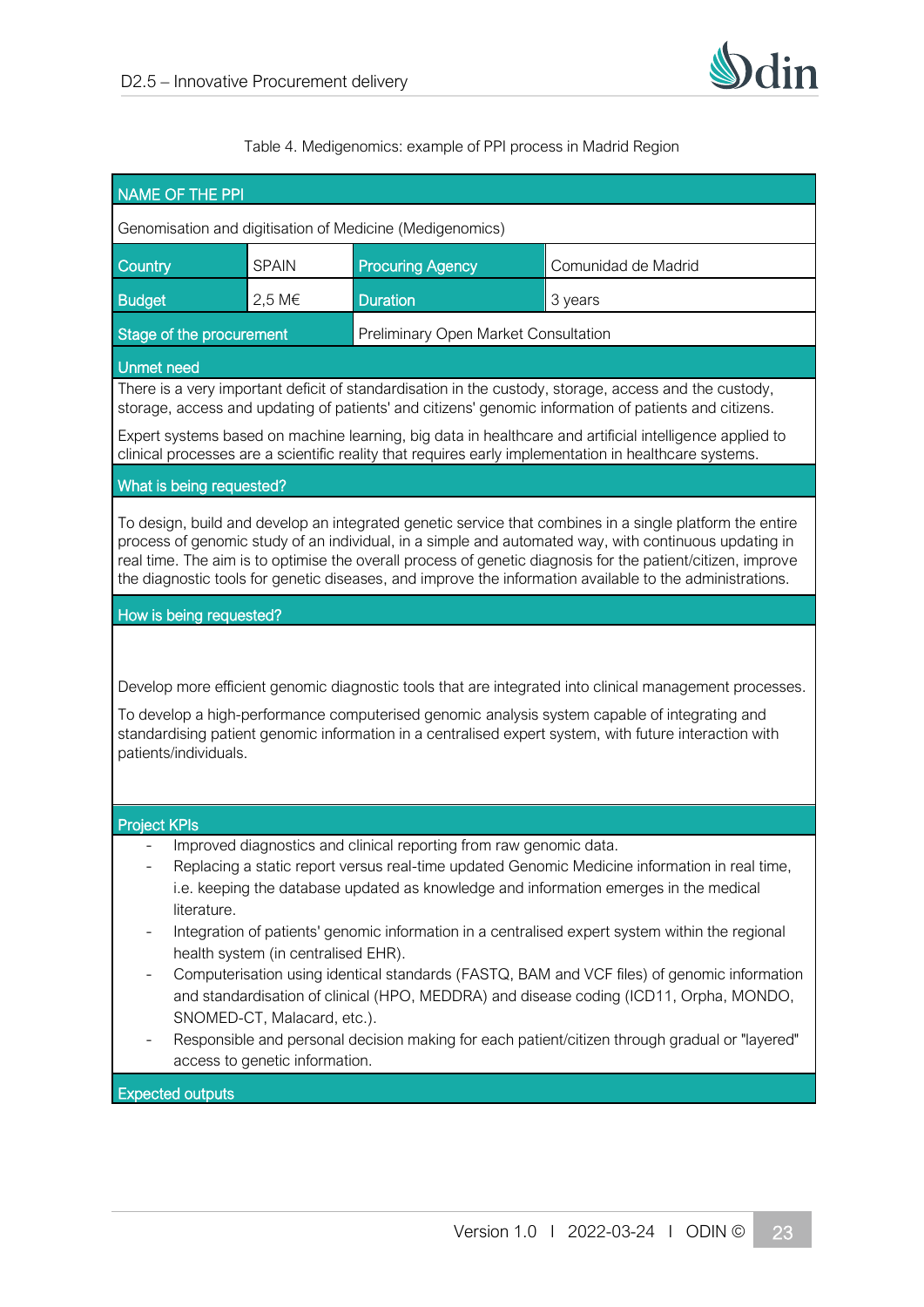

The added value of this project can be summarised as follows:

1. it would allow the integration of patients' genomic information in a centralised expert system, within the NHS (regional, national, supranational, etc.)

2. it facilitates the standardisation of genomic information (health/disease) of patients or individuals within the NHS, and the possibility of sharing it with other health systems, by computerising genomic information with identical standards (FASTQ, BAM and VCF files).

3. it enables interaction, updating and decision making between patients/individuals and health professionals

4. it optimises health information systems, electronic health records and patient management systems, improving the efficiency of healthcare big data and international EHR coding languages such as SNOMED-CT, HPO, etc.

The Procurement Process

1 - Preparatory activities and funding search

- 2 Market Consultation
- 3 Tender publication
- 4 Evaluation and adjudication

Technological requirements

1. System for automatic data collection (voice/text).

2 System for tertiary analysis of genomic information.

3 Storage and restricted/controlled access to genomic information.

4 Automatic updating of the medical information associated with the genomic information.

5 Updating of the information in the patient's medical history in the health system and alerts on each patient's personal device.

6. Alerts on each person's personal device.

7. Patient access to their medical records.

Related Links

https://cpisanidadcm.org/medigenomics/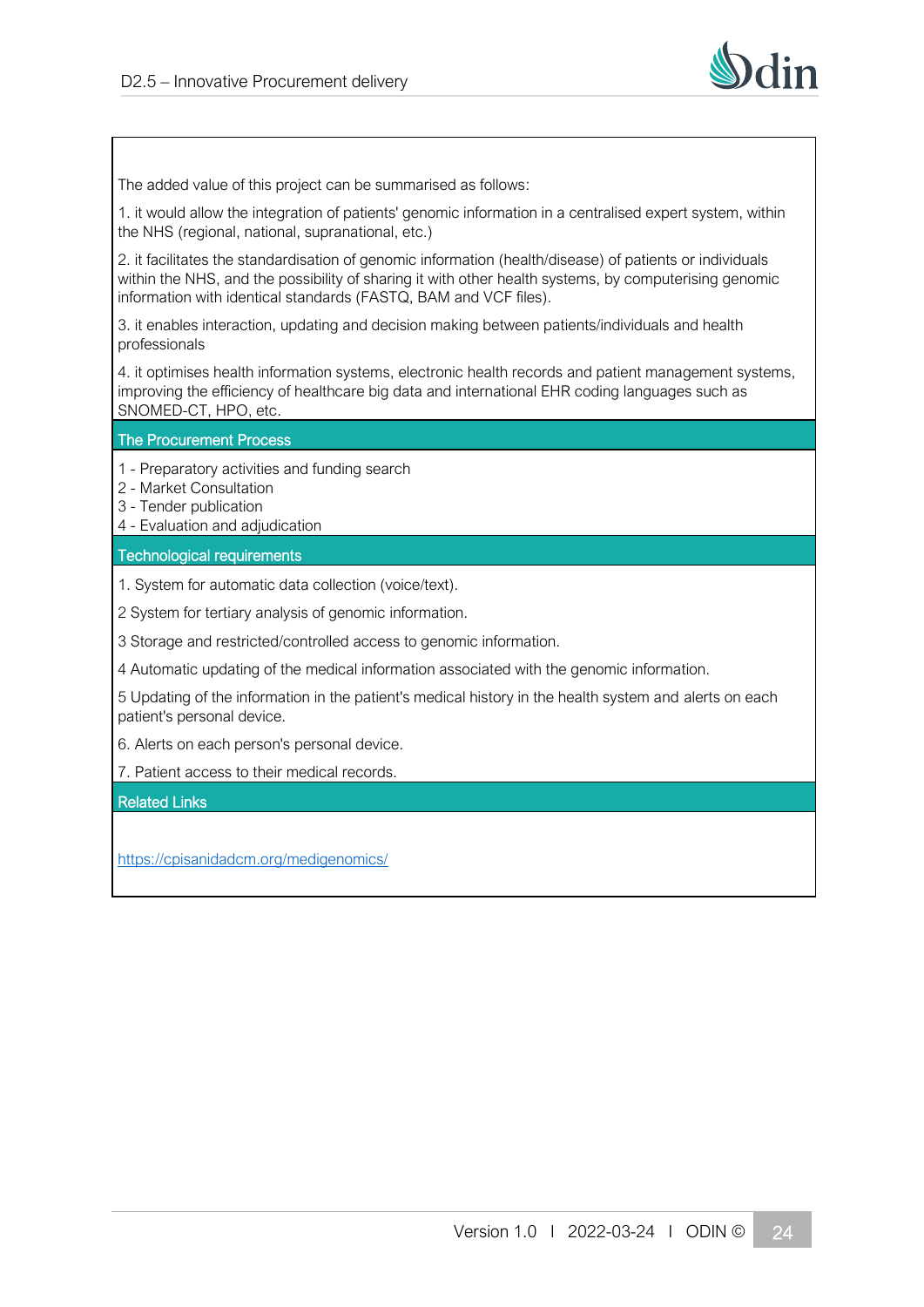

#### Table 5. MedP Bigdata: example of PPI process in Spain

| NAME OF THE PPI                                                                                                                                                                                                                                                                                                                                                                                                                                                                                                                                                                                                         |                                |                         |                                                                                                                                                                                                            |  |
|-------------------------------------------------------------------------------------------------------------------------------------------------------------------------------------------------------------------------------------------------------------------------------------------------------------------------------------------------------------------------------------------------------------------------------------------------------------------------------------------------------------------------------------------------------------------------------------------------------------------------|--------------------------------|-------------------------|------------------------------------------------------------------------------------------------------------------------------------------------------------------------------------------------------------|--|
| Personalized Big Data Medicine (MedP Bigdata)                                                                                                                                                                                                                                                                                                                                                                                                                                                                                                                                                                           |                                |                         |                                                                                                                                                                                                            |  |
| Country                                                                                                                                                                                                                                                                                                                                                                                                                                                                                                                                                                                                                 | Spain                          | <b>Procuring Agency</b> | Servicio Canario de Salud<br>٠<br>Conselleria de Sanitat Universal i<br>٠<br>Salut Pública de la Generalitat<br>Valenciana                                                                                 |  |
| <b>Budget</b>                                                                                                                                                                                                                                                                                                                                                                                                                                                                                                                                                                                                           | 4M€                            | <b>Duration</b>         | 4 years                                                                                                                                                                                                    |  |
| Stage of the procurement                                                                                                                                                                                                                                                                                                                                                                                                                                                                                                                                                                                                |                                | Tender preparation      |                                                                                                                                                                                                            |  |
| <b>Unmet need</b>                                                                                                                                                                                                                                                                                                                                                                                                                                                                                                                                                                                                       |                                |                         |                                                                                                                                                                                                            |  |
|                                                                                                                                                                                                                                                                                                                                                                                                                                                                                                                                                                                                                         | prognosis and integrated care. |                         | Inefficiencies in providing care due to a lack of personalization in prevention, early detection, diagnosis,                                                                                               |  |
| What is being requested?                                                                                                                                                                                                                                                                                                                                                                                                                                                                                                                                                                                                |                                |                         |                                                                                                                                                                                                            |  |
| rare disease; and cancer.                                                                                                                                                                                                                                                                                                                                                                                                                                                                                                                                                                                               |                                |                         | Technology platform to support multiple tools that operationalize the available data into useful<br>functionalities for patient care during diagnosis, treatment and research on chronic, degenerative and |  |
| How is being requested?                                                                                                                                                                                                                                                                                                                                                                                                                                                                                                                                                                                                 |                                |                         |                                                                                                                                                                                                            |  |
| Two different challenges to be addressed:<br>- Development of a tool based on dialogue techniques supported by artificial intelligence, capable of<br>mediating the flow of information between citizen, patient and HIS/EHR.<br>- Clinical decision support tools for chronic patients.                                                                                                                                                                                                                                                                                                                                |                                |                         |                                                                                                                                                                                                            |  |
| <b>Project KPIs</b>                                                                                                                                                                                                                                                                                                                                                                                                                                                                                                                                                                                                     |                                |                         |                                                                                                                                                                                                            |  |
| - Reduction in pharmacy spending / year.<br>- Reduction of avoidable admissions for more effective treatments.<br>- Reduction of avoided complementary tests by more powerful and selective data processing in the<br>evaluation of their demand.                                                                                                                                                                                                                                                                                                                                                                       |                                |                         |                                                                                                                                                                                                            |  |
| <b>Expected outputs</b>                                                                                                                                                                                                                                                                                                                                                                                                                                                                                                                                                                                                 |                                |                         |                                                                                                                                                                                                            |  |
| - Increase treatments effectiveness.<br>- Reduce the adverse effects of treatments.<br>- Increase knowledge of individual determinants of treatment efficacy.<br>- Increase adherence to treatment for complex chronic patients.<br>- Improve the planning and coordination of the different devices for the care of chronic patients.<br>- Obtain objective and reliable measures of the evaluation of chronic patient care.<br>- Identify and detect the risk of progression to frailty.<br>- Improve training and information on personalized treatments for associations and professionals in the<br>care settings. |                                |                         |                                                                                                                                                                                                            |  |
| <b>The Procurement Process</b>                                                                                                                                                                                                                                                                                                                                                                                                                                                                                                                                                                                          |                                |                         |                                                                                                                                                                                                            |  |
| 1 - Preparatory activities and funding search<br>2 - Market Consultation<br>3 - Tender publication<br>4 - Evaluation and adjudication                                                                                                                                                                                                                                                                                                                                                                                                                                                                                   |                                |                         |                                                                                                                                                                                                            |  |
| <b>Technological requirements</b>                                                                                                                                                                                                                                                                                                                                                                                                                                                                                                                                                                                       |                                |                         |                                                                                                                                                                                                            |  |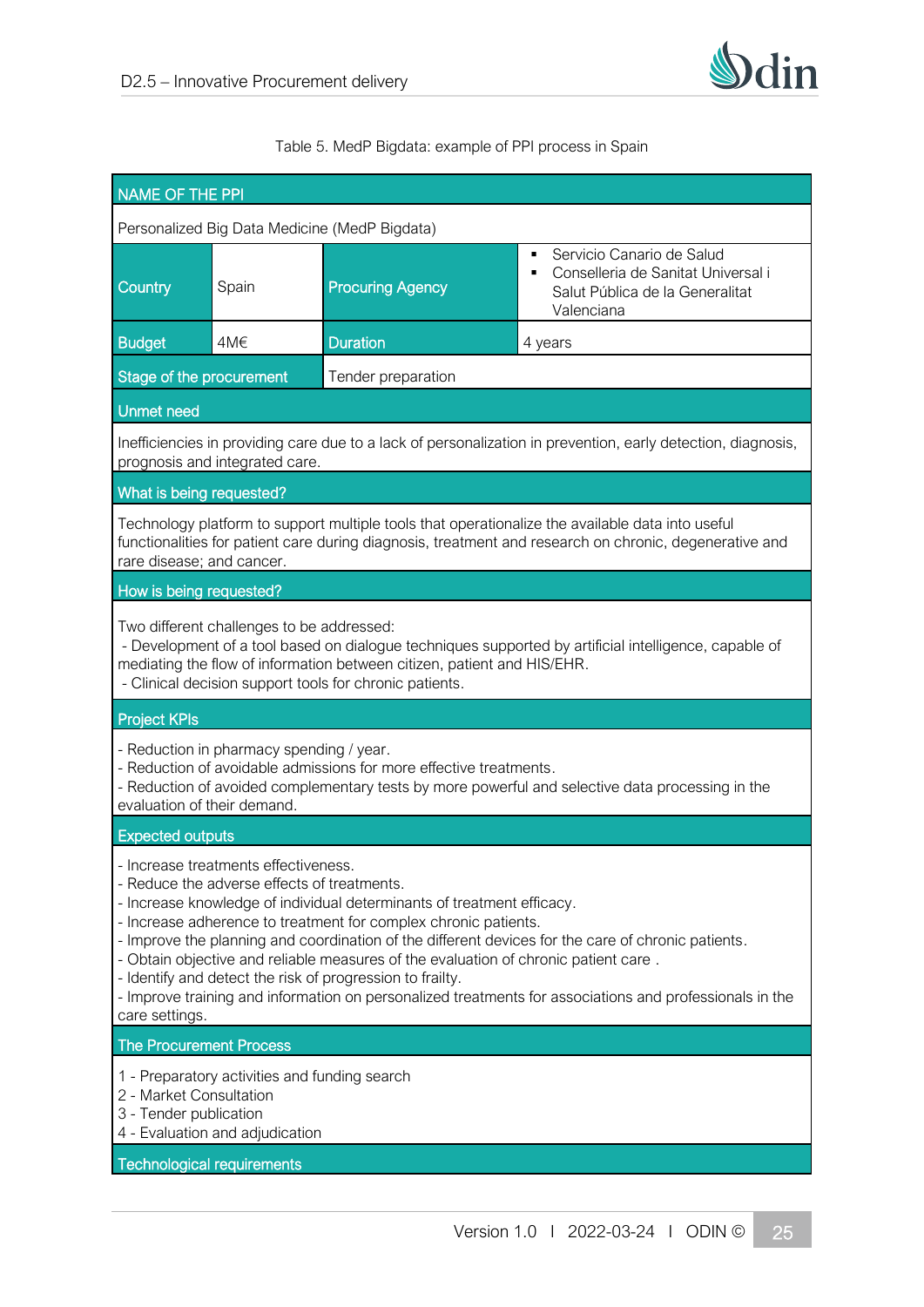

- Allow pairing with sensors, smartwatches and other fitness devices or specific apps. Even automated diagnostic devices, such as auto-analysers or automatic sphygmomanometers.

- Facilitate PREMS and PROMS.

- Multi-channel accessible by screens or voice, including technologies such as VR or AR.
- Accessibility strategies for people with functional and language diversity.
- Empathy with the user in order to maintain attention and trust.
- Open to interoperability with other healthcare applications.
- Bidirectionality, including data capture and access by patients.

#### Related Links

[https://contrataciondelestado.es/wps/portal/!ut/p/b0/04\\_Sj9CPykssy0xPLMnMz0vMAfGjzOKdgi0sHJ0MHQ0szJ1c](https://contrataciondelestado.es/wps/portal/!ut/p/b0/04_Sj9CPykssy0xPLMnMz0vMAfGjzOKdgi0sHJ0MHQ0szJ1cDBzNXI3NTAMNjQycjfULsh0VAXlVzSI!/pw/Z7_BS88AB1A0GIL20AMMG1VR100L7/ren/p=CTX=QCPPLACE_esQCPNoticiasQCASiteQCPNoticiasQCPCPMQCADireccionQCAdelQCAServicioQCACanarioQCAdeQCASaludQCA-QCAMedP-BigD/-/?param1=MenuHistorico) [DBzNXI3NTAMNjQycjfULsh0VAXlVzSI!/pw/Z7\\_BS88AB1A0GIL20AMMG1VR100L7/ren/p=CTX=QCPPLACE\\_esQ](https://contrataciondelestado.es/wps/portal/!ut/p/b0/04_Sj9CPykssy0xPLMnMz0vMAfGjzOKdgi0sHJ0MHQ0szJ1cDBzNXI3NTAMNjQycjfULsh0VAXlVzSI!/pw/Z7_BS88AB1A0GIL20AMMG1VR100L7/ren/p=CTX=QCPPLACE_esQCPNoticiasQCASiteQCPNoticiasQCPCPMQCADireccionQCAdelQCAServicioQCACanarioQCAdeQCASaludQCA-QCAMedP-BigD/-/?param1=MenuHistorico) [CPNoticiasQCASiteQCPNoticiasQCPCPMQCADireccionQCAdelQCAServicioQCACanarioQCAdeQCASaludQCA-](https://contrataciondelestado.es/wps/portal/!ut/p/b0/04_Sj9CPykssy0xPLMnMz0vMAfGjzOKdgi0sHJ0MHQ0szJ1cDBzNXI3NTAMNjQycjfULsh0VAXlVzSI!/pw/Z7_BS88AB1A0GIL20AMMG1VR100L7/ren/p=CTX=QCPPLACE_esQCPNoticiasQCASiteQCPNoticiasQCPCPMQCADireccionQCAdelQCAServicioQCACanarioQCAdeQCASaludQCA-QCAMedP-BigD/-/?param1=MenuHistorico)[QCAMedP-BigD/-/?param1=MenuHistorico](https://contrataciondelestado.es/wps/portal/!ut/p/b0/04_Sj9CPykssy0xPLMnMz0vMAfGjzOKdgi0sHJ0MHQ0szJ1cDBzNXI3NTAMNjQycjfULsh0VAXlVzSI!/pw/Z7_BS88AB1A0GIL20AMMG1VR100L7/ren/p=CTX=QCPPLACE_esQCPNoticiasQCASiteQCPNoticiasQCPCPMQCADireccionQCAdelQCAServicioQCACanarioQCAdeQCASaludQCA-QCAMedP-BigD/-/?param1=MenuHistorico)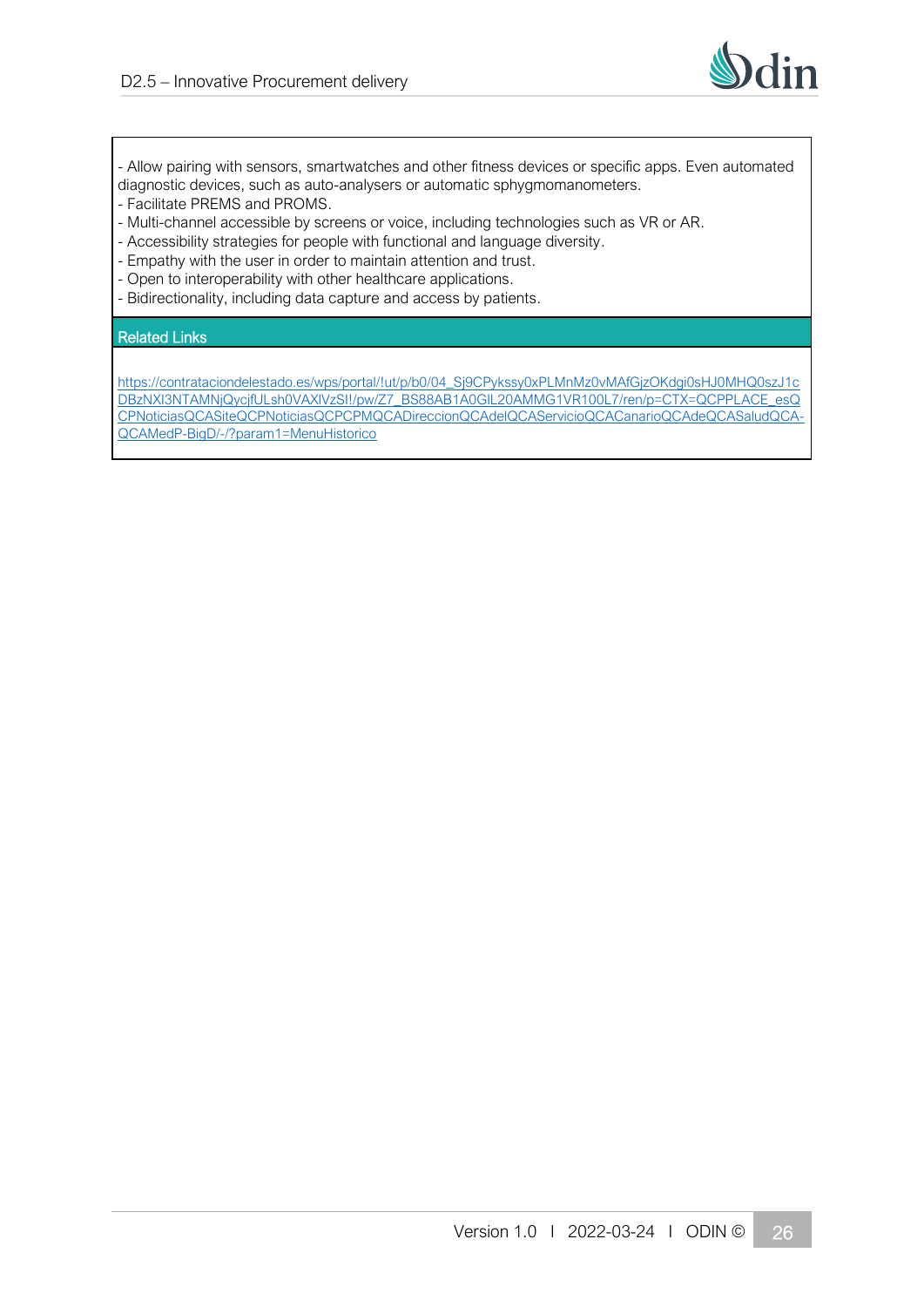

### <span id="page-26-0"></span>3.2.2 France

#### Table 6. example of Public Procurement process in France

| Country                                                                                                                                                                                                                                                                                  | <b>FRANCE</b>                                                                                                                                                                                                                                                          | <b>Procuring Agency</b> | <b>UNIHA</b>                                                                                                                                                                                                                                                                                                                              |  |  |
|------------------------------------------------------------------------------------------------------------------------------------------------------------------------------------------------------------------------------------------------------------------------------------------|------------------------------------------------------------------------------------------------------------------------------------------------------------------------------------------------------------------------------------------------------------------------|-------------------------|-------------------------------------------------------------------------------------------------------------------------------------------------------------------------------------------------------------------------------------------------------------------------------------------------------------------------------------------|--|--|
| <b>Budget</b>                                                                                                                                                                                                                                                                            |                                                                                                                                                                                                                                                                        | <b>Duration</b>         |                                                                                                                                                                                                                                                                                                                                           |  |  |
|                                                                                                                                                                                                                                                                                          | Stage of the procurement<br>Notification                                                                                                                                                                                                                               |                         |                                                                                                                                                                                                                                                                                                                                           |  |  |
| <b>Unmet needs</b>                                                                                                                                                                                                                                                                       |                                                                                                                                                                                                                                                                        |                         |                                                                                                                                                                                                                                                                                                                                           |  |  |
| Access to surgical robots.<br>Improve the utilization rate and the ROI of robotic surgery.<br>Use Data as a enabler to improve physician's training, practices and optimize the usage of the robots.                                                                                     |                                                                                                                                                                                                                                                                        |                         |                                                                                                                                                                                                                                                                                                                                           |  |  |
| What is being requested?                                                                                                                                                                                                                                                                 |                                                                                                                                                                                                                                                                        |                         |                                                                                                                                                                                                                                                                                                                                           |  |  |
|                                                                                                                                                                                                                                                                                          |                                                                                                                                                                                                                                                                        |                         | The tender requires the provider to deliver a global solution for robotic surgery. The solution needs to be<br>composed of an advanced surgical robots and innovative services to optimize the care pathway, the usage of the<br>equipment and use the data as an enabler to reduce surgical variabilities and improve surgical outcomes. |  |  |
| How is being requested?                                                                                                                                                                                                                                                                  |                                                                                                                                                                                                                                                                        |                         |                                                                                                                                                                                                                                                                                                                                           |  |  |
|                                                                                                                                                                                                                                                                                          | Setup, training, and maintenance of the robot.<br>Operational support on site to facilitate the utilization of the robot and its integration in a care pathway.<br>Data collection, mining, and implementation of specific actions to improve the usage of the robots. |                         |                                                                                                                                                                                                                                                                                                                                           |  |  |
| <b>The Procurement Process</b>                                                                                                                                                                                                                                                           |                                                                                                                                                                                                                                                                        |                         |                                                                                                                                                                                                                                                                                                                                           |  |  |
| Scouting of the potential providers.<br>$\equiv$<br>Exploration of their services' offering.<br>Tender's preparation.<br>Publication.<br>Proposal's evaluation.<br>Rounds of discussion and negotiation.<br>$\overline{\phantom{a}}$<br>Selection of the best provider.<br>Notification. |                                                                                                                                                                                                                                                                        |                         |                                                                                                                                                                                                                                                                                                                                           |  |  |
| <b>Related Links</b>                                                                                                                                                                                                                                                                     |                                                                                                                                                                                                                                                                        |                         |                                                                                                                                                                                                                                                                                                                                           |  |  |
|                                                                                                                                                                                                                                                                                          | https://www.francemarches.com/appel-offre/3boamp21146090-2021-uniha-fourniture-robots                                                                                                                                                                                  |                         |                                                                                                                                                                                                                                                                                                                                           |  |  |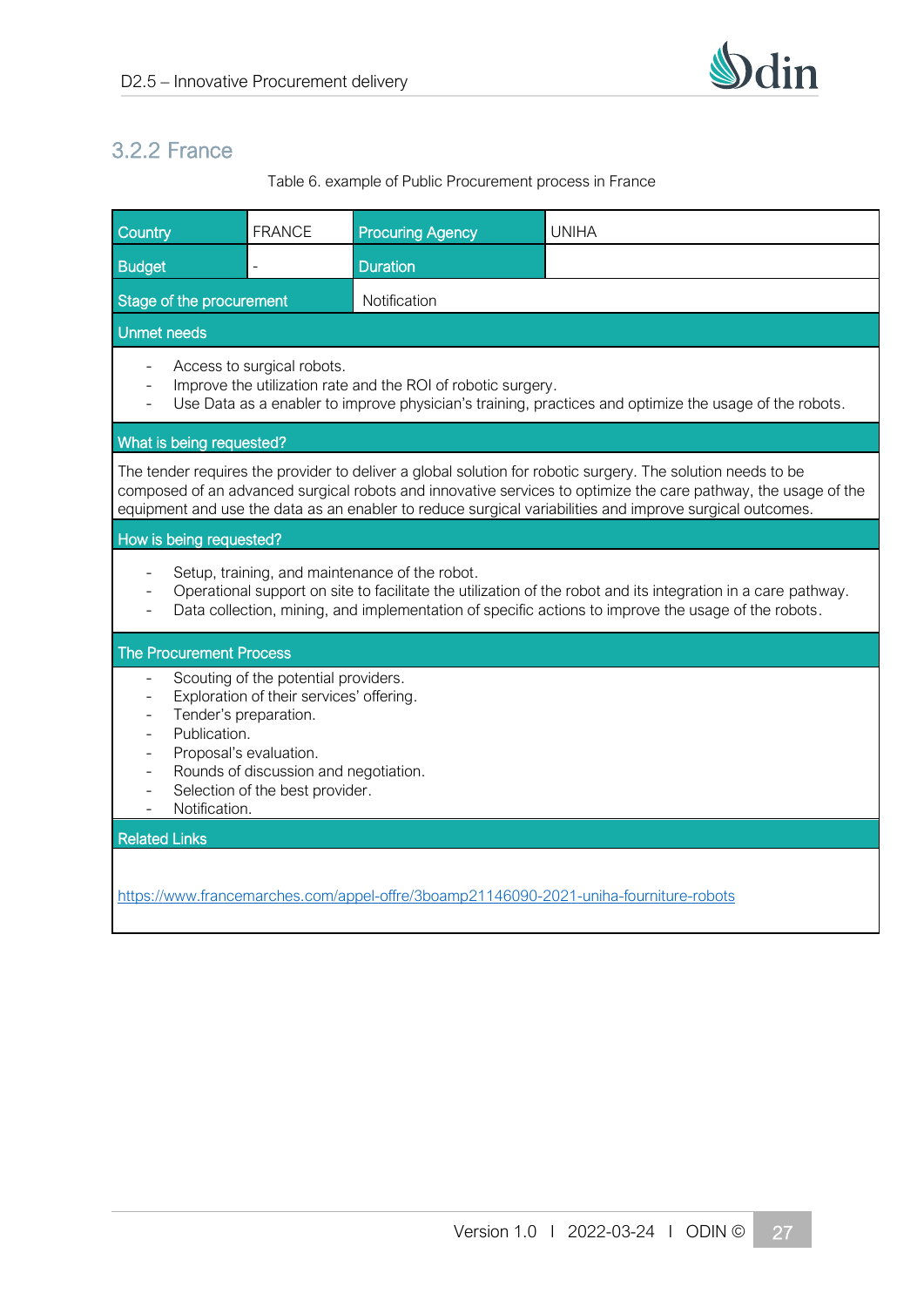

### <span id="page-27-0"></span>3.2.3 Germany

The Master template for procurement of innovations in Germany is shown in the following table. Depending on the specific project it is possible that some of the steps mentioned below can be skipped.

| 1. | <b>Identification of needs</b>                       | Identification of user needs.                                                                                                                                                                                    |
|----|------------------------------------------------------|------------------------------------------------------------------------------------------------------------------------------------------------------------------------------------------------------------------|
| 2. | <b>Project planning</b>                              | Compilation<br>of a<br>team<br>with<br>the<br>relevant<br>interdisciplinary capabilities and experiences.                                                                                                        |
| 3. | Consolidation of goals and duties                    | Interviews with all relevant groups of interest and<br>first market analysis. Course functional definitions<br>of demands and goals.                                                                             |
| 4. | <b>Preliminary information of market</b>             | Early market information about the<br>planned<br>procurement activities, in order to give potential<br>tenders enough time for their planning<br>and<br>preparation of tender submissions.                       |
| 5. | Market exploration and market<br>research            | Intense exchange of information between<br>potential tenders and procurers, evaluation of<br>potential solutions and future developments.                                                                        |
| 6. | Selection of the procurement<br>procedure            | Selection of the specific procurement procedure<br>(open procurement, negotiation procurement,<br>competing dialog procurement, innovation<br>partnership procurement, or pre-commercial<br>tender procurement). |
| 7. | Preparation of the procedure,<br>publication of this | Preparation of the exact functional requirements<br>and procurement criteria, inclusion of contract<br>contents which promote innovations.                                                                       |
| 8. | Procedure execution and<br>process management        | Electronic procurement, evaluation of incoming<br>tenders, if needed then negotiations or<br>discussions, checking of quality and performance<br>criteria.                                                       |
| 9. | <b>Finalizing the project</b>                        | Procurement execution, if needed signing<br>Οf<br>additional agreements, implementation of the<br>cooperation.                                                                                                   |

Table 7. Phases for processes in procurement of innovation in Germany

In the following table, THALEA and THALEA II PPIs processes can be found: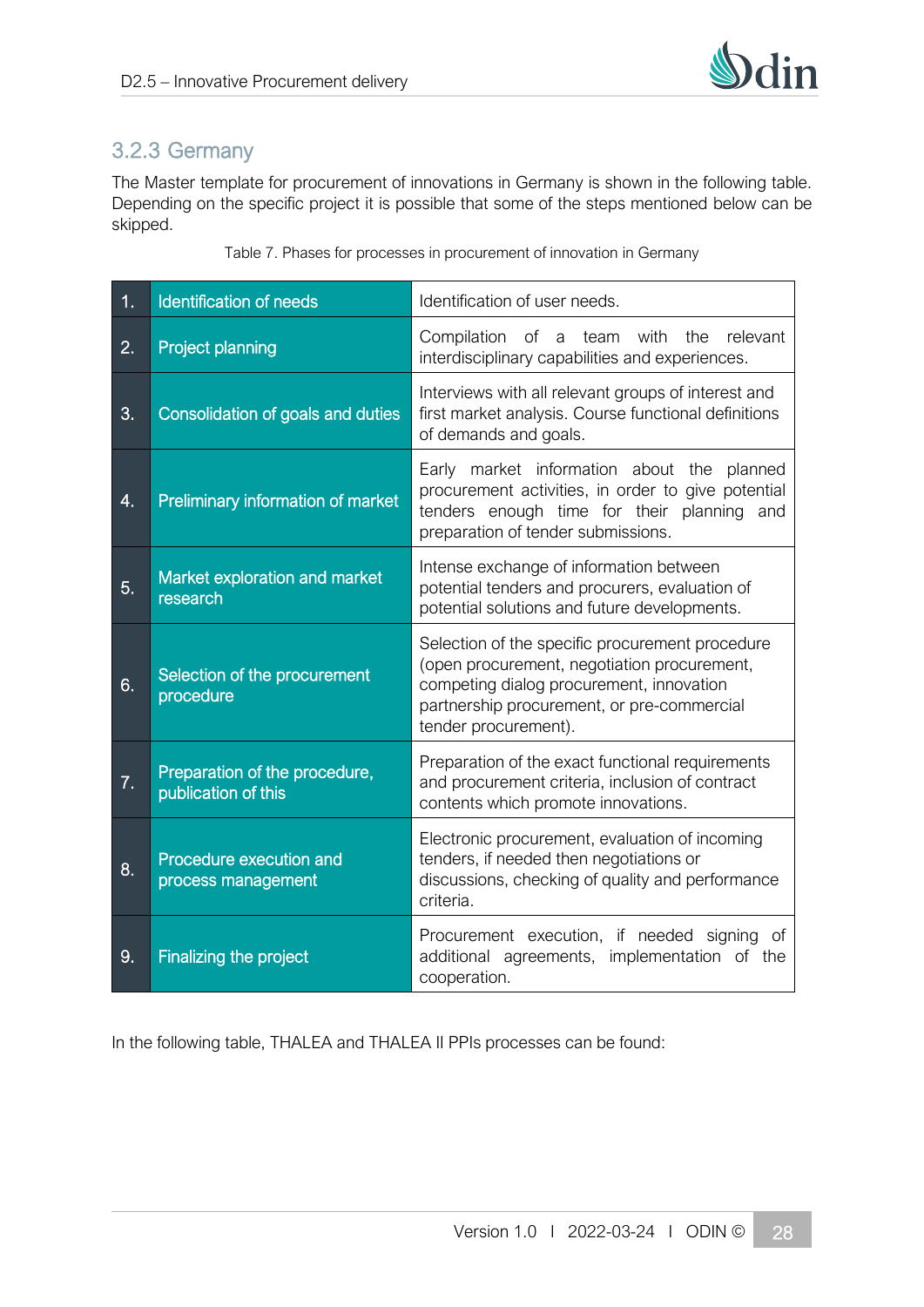

#### Table 8. THALEA and THALEA II: Examples of PPI processes in Germany

| <b>NAME OF THE PPI</b>                                                                                                                                                                                                                                                                                                                                                                                                       |                                                                             |                                         |                                                                                                                                                                                                                                                                                                                                                  |  |
|------------------------------------------------------------------------------------------------------------------------------------------------------------------------------------------------------------------------------------------------------------------------------------------------------------------------------------------------------------------------------------------------------------------------------|-----------------------------------------------------------------------------|-----------------------------------------|--------------------------------------------------------------------------------------------------------------------------------------------------------------------------------------------------------------------------------------------------------------------------------------------------------------------------------------------------|--|
| THALEA und THALEA II                                                                                                                                                                                                                                                                                                                                                                                                         |                                                                             |                                         |                                                                                                                                                                                                                                                                                                                                                  |  |
| Country                                                                                                                                                                                                                                                                                                                                                                                                                      | Germany                                                                     | <b>Procuring Agency</b>                 | University Hospital RWTH Aachen                                                                                                                                                                                                                                                                                                                  |  |
|                                                                                                                                                                                                                                                                                                                                                                                                                              | THALEA - 1,8 Mio. EUR                                                       |                                         | THALEA - January 2015 - October 2016                                                                                                                                                                                                                                                                                                             |  |
| <b>Budget</b>                                                                                                                                                                                                                                                                                                                                                                                                                | THALEA II - 0,8 Mio. EU                                                     | <b>Duration</b>                         | THALEA II - June 2016 - May 2019                                                                                                                                                                                                                                                                                                                 |  |
| Stage of the procurement                                                                                                                                                                                                                                                                                                                                                                                                     |                                                                             | The project has already been completed. |                                                                                                                                                                                                                                                                                                                                                  |  |
| <b>Unmet need</b>                                                                                                                                                                                                                                                                                                                                                                                                            |                                                                             |                                         |                                                                                                                                                                                                                                                                                                                                                  |  |
| THALEA stands for "Telemonitoring and Telemedicine System for the demand of Hospitals need in Early Warning<br>of Live Threatening Conditions Assisted by innovative ICT for Life saving co-morbid patients in Europe as part of a<br>Patient personalised care programme of the EU". The projects aim to make patient care in the ICU (intensive care<br>unit) even safer through additional, computer-assisted monitoring. |                                                                             |                                         |                                                                                                                                                                                                                                                                                                                                                  |  |
| What is being requested?                                                                                                                                                                                                                                                                                                                                                                                                     |                                                                             |                                         |                                                                                                                                                                                                                                                                                                                                                  |  |
|                                                                                                                                                                                                                                                                                                                                                                                                                              | physician on patient monitoring on a screen.                                |                                         | In order to secure the best possible patient care, all data concerning a patient's condition are to be brought<br>together by means of a software solution, the "cockpit". The data agglomerated with the help of intelligent<br>software tools allow dual control from two perspectives: attending physician at the patient's bed and attending |  |
| How is being requested?                                                                                                                                                                                                                                                                                                                                                                                                      |                                                                             |                                         |                                                                                                                                                                                                                                                                                                                                                  |  |
| THALEA and THALEA II are the first project tandem in the area of innovative public procurement where, building<br>on the results of pre-commercial procurement (PCP), in the first step, software products are purchased; and in a<br>second step, in the framework of public procurement of innovative solutions (PPI).                                                                                                     |                                                                             |                                         |                                                                                                                                                                                                                                                                                                                                                  |  |
| <b>The Procurement Process</b>                                                                                                                                                                                                                                                                                                                                                                                               |                                                                             |                                         |                                                                                                                                                                                                                                                                                                                                                  |  |
| Thanks to two EU-funded projects coordinated by Aachen Telemedicine Centre at University Hospital RWTH<br>Aachen, it has been possible in recent years to develop solutions that are now to be established in the<br>marketplace.                                                                                                                                                                                            |                                                                             |                                         |                                                                                                                                                                                                                                                                                                                                                  |  |
| PCP - Pre-Commercial Procurement: From January 2015 to October 2016, three different prototypes for<br>telemonitoring and telemedicine systems were developed in the framework of the THALEA project and tested and<br>evaluated in practice. The project was funded under the EU's 7th Framework Programme for Research and<br>Technological Development.                                                                   |                                                                             |                                         |                                                                                                                                                                                                                                                                                                                                                  |  |
| PPI - Public Procurement of Innovative Solutions: THALEA II, the successor project, started in June 2016, with<br>the purpose of purchasing such innovative telemonitoring and telemedicine systems. The project is funded under<br>Horizon 2020, the current EU Framework Programme for Research and Innovation.                                                                                                            |                                                                             |                                         |                                                                                                                                                                                                                                                                                                                                                  |  |
| Procurement phases:                                                                                                                                                                                                                                                                                                                                                                                                          |                                                                             |                                         |                                                                                                                                                                                                                                                                                                                                                  |  |
|                                                                                                                                                                                                                                                                                                                                                                                                                              | Phase 0 (project idea)                                                      |                                         |                                                                                                                                                                                                                                                                                                                                                  |  |
| Phase 1 (solution exploration)                                                                                                                                                                                                                                                                                                                                                                                               |                                                                             |                                         |                                                                                                                                                                                                                                                                                                                                                  |  |
| Phase 2 (prototype development)                                                                                                                                                                                                                                                                                                                                                                                              |                                                                             |                                         |                                                                                                                                                                                                                                                                                                                                                  |  |
| Phase 3 (testing)                                                                                                                                                                                                                                                                                                                                                                                                            |                                                                             |                                         |                                                                                                                                                                                                                                                                                                                                                  |  |
| Phase 4 (Marketing and Commercial Procurement).                                                                                                                                                                                                                                                                                                                                                                              |                                                                             |                                         |                                                                                                                                                                                                                                                                                                                                                  |  |
| <b>Related Links</b>                                                                                                                                                                                                                                                                                                                                                                                                         |                                                                             |                                         |                                                                                                                                                                                                                                                                                                                                                  |  |
| https://www.rwth-aachen.de/go/id/smme?lidx=1                                                                                                                                                                                                                                                                                                                                                                                 |                                                                             |                                         |                                                                                                                                                                                                                                                                                                                                                  |  |
|                                                                                                                                                                                                                                                                                                                                                                                                                              | https://www.koinno-bmwi.de/en/eu-funding/best-practices/pcp-and-ppi-thalea/ |                                         |                                                                                                                                                                                                                                                                                                                                                  |  |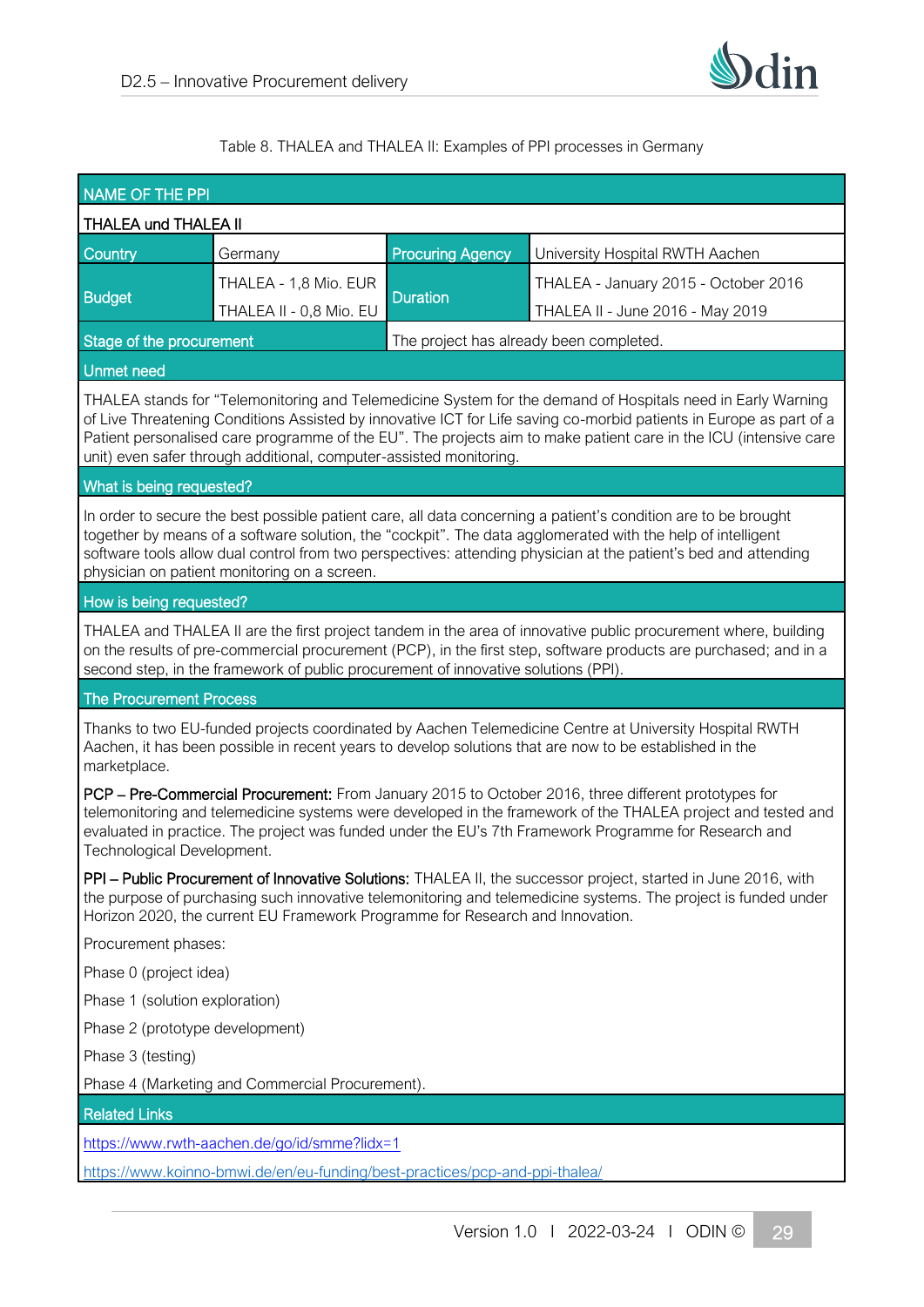

### <span id="page-29-0"></span>3.2.4 Netherlands

### <span id="page-29-1"></span>3.2.5 Lazio (Italy)

The Public Procurement of Innovation process in Italy and Lazio follows the same rules provided at national level. In the framework of innovative procurement, there are multiple available solutions, each one with a complex set of formal steps that PAs are required to rigorously follow, including:

- Open procedure;
- Competitive dialogue;
- Competitive procedure with negotiation;
- Partnership for innovation;
- Pre-commercial contract;
- R&D supply contract.

The PAs select the most suitable solution based on two aspects (see Figure 2): (i) the degree of technical knowledge of the product/service; and (ii) the availability on the market of the requested product/service.



<span id="page-29-2"></span>Figure 2. Diagram of Public Procurement models considering technical knowledge and availabity

In Italy, issuing a public tender is extremely risky, complex and time consuming. This consideration does not encourage the PAs to search for solutions with innovative contents and it explains the widespread preference towards more traditional technologies, which are purchased by means of simpler procurement procedures.

Moreover, to further simply and speed up the procurement process and reducing the risks of procedural errors, many PAs prioritize the use of pre-defined instruments provided by *Consip S.P.A.,* typically following the guidelines defined by the *Programme for the rationalization of public spending of the PA*. This programme supports PAs with innovative e-procurement solutions within all the economic fields (e.g., ICT, biomedical devices, drugs, etc). The process is based on the following steps:

- Regardless of the nature of the product/service, the *Ministry of Economy and Finance*, through *Consip S.P.A.*, defines the guidelines of the programme;
- PAs cooperate to define the procurement needs;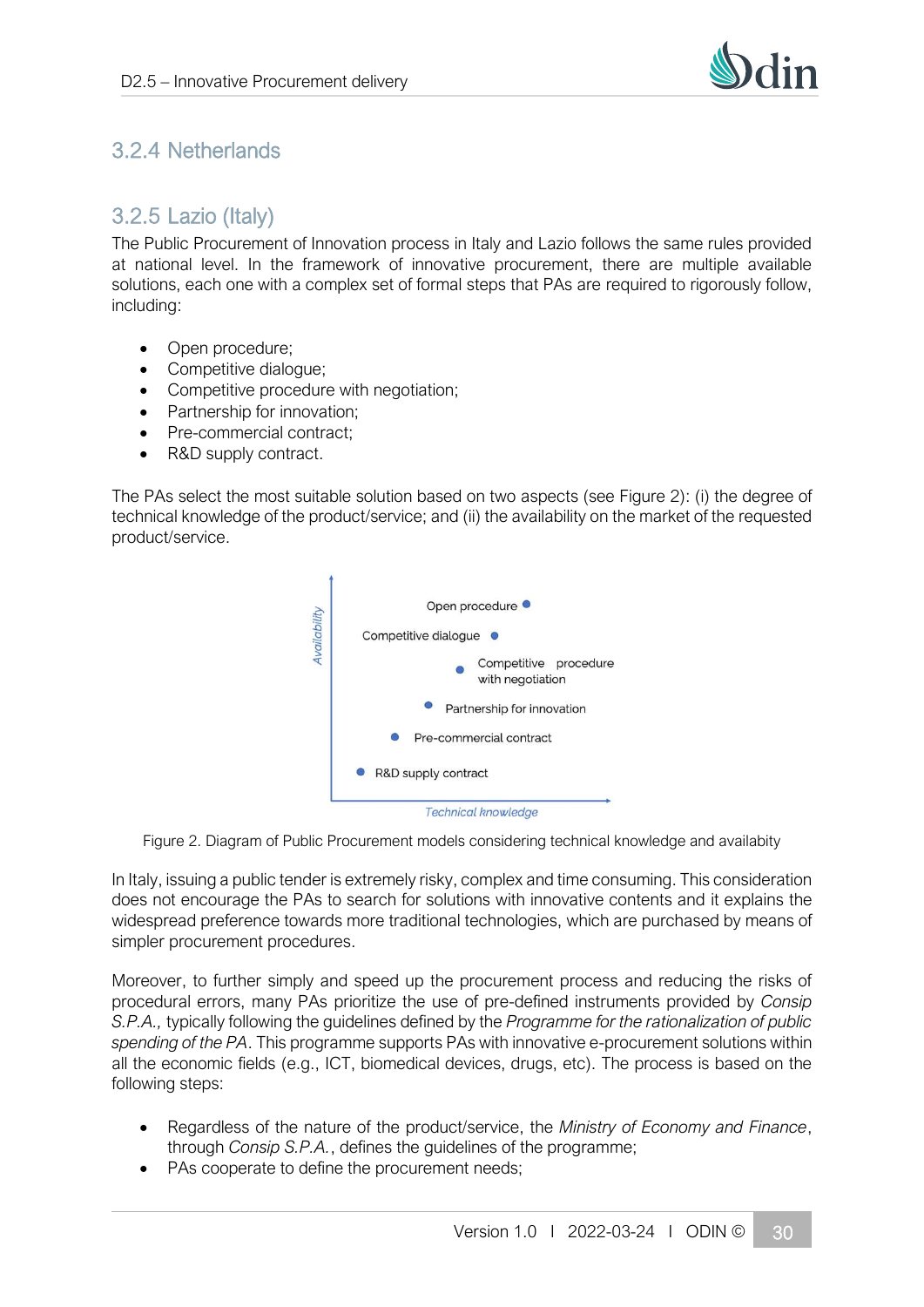

- Economic providers contribute to the definition of market analysis:
- *Consip S.P.A.* publishes tender procedures according to the defined needs and market analysis;
- Economic providers participate to the tender procedures;
- *Consip S.P.A.* activates the procurement initiatives (e.g., but not limited to, in the form of Framework agreement or SDA (Dynamic Purchasing System);
- PAs procure goods and services.

The process is innovative itself since is totally digitalized.

If the solution is not fully traditional and not technically well-defined nor available off- the-shelf on the market, each PA (either local or national) will pursue available innovative procedures depending on the specific needs.

Several procedures can be adopted with extremely heterogenous needs and operative conditions. In the following, the innovation partnership, as one representative examples, will be briefly described. The innovation partnership is a specific procurement procedure which responds to specific needs that cannot be met by solutions already available on the market, and it aims, at: i) developing innovative products, services and works and ii) purchasing the resulting supplies, services or works.

The innovation partnership consists mainly of the following steps:

- **Selection of private providers.** Those who have applied to the procedure and who owns the general, technical-professional and economic-financial skills indicated in the Tender Regulations;
- Proposal submission. Providers who have passed phase 1 submit the project proposal for their solution. They are assessed according to the degree of innovation and adherence to the need of the PA. At the end of this phase, 3 providers are selected;
- Presentation of offers. This phase includes: initial offers (technical and economic), negotiation process and presentation of final offers. At this stage, the technical offer includes a proof of concept. At the end of this phase, the providers are invited to present their own final offers (technical and economic), which are evaluated according to the procedures and selection criteria set in the invitation letter referred to in phase 2.
- Selection of the provider and prototyping. Award, stipulation, and execution of the partnership contract with the winning economic operator are pursued within this phase. Furthermore, during this phase, the delivery of the solution is pursued with a step- wise advancement of activities based on intermediate objectives. The main activities include *solution design* (during which the partner collaborates with the client) and *solution prototyping* (during which the partner develops the first working prototype).
- Finalization of developments. Later stages of development are pursued, and they consist of development and release of modular components by the partner.

It is worth noticing that, if the design and deployment activities are not properly executed, the PAs have the legal power of end any partnership with providers

Given the complexity of Italian procedures, as also reported in the AgID official webpage for innovative procurement [\(http://www.appaltinnovativi.gov.it\)](http://www.appaltinnovativi.gov.it/), the PPI is often not adopted and most advanced procedures are detrimental for both the PAs (who perceive them at high risk of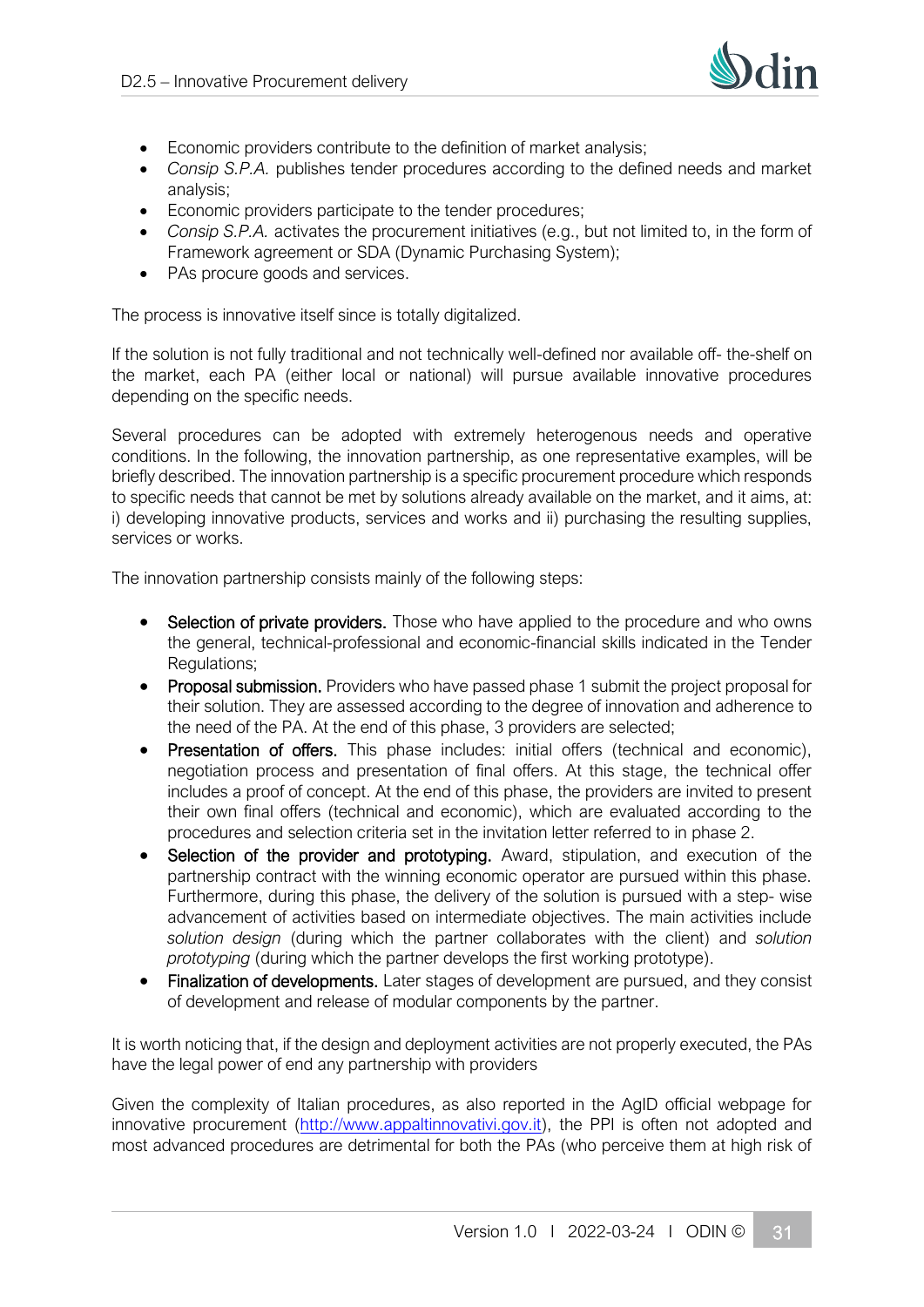

procedural errors) and for the private providers (who are in the position to accept an extremely high level of risk, for example in developing solutions from scratch).

| Country                                                                                                                                                                                                                                                                                                                                    | Italy  | <b>Procuring Agency</b> | Consip S.P.A. |
|--------------------------------------------------------------------------------------------------------------------------------------------------------------------------------------------------------------------------------------------------------------------------------------------------------------------------------------------|--------|-------------------------|---------------|
| <b>Budget</b>                                                                                                                                                                                                                                                                                                                              | 540 M€ | <b>Duration</b>         | 3 years       |
| Stage of the procurement                                                                                                                                                                                                                                                                                                                   |        | Open tender procedure   |               |
| What is being requested?                                                                                                                                                                                                                                                                                                                   |        |                         |               |
| Coherently with mission 6 of Italian Recovery and Resilience Plan (healthcare), the tender requests the following<br>services: application services for healthcare central booking services, interoperability of healthcare data, application<br>platforms for healthcare structures, support services.                                    |        |                         |               |
| How is being requested?                                                                                                                                                                                                                                                                                                                    |        |                         |               |
| Development of ex-novo software applications Green Field.<br>$\bullet$<br>Development of evolutionary maintenance of existing applications.<br>$\bullet$<br>Cloud application migration.<br>٠<br>Development of improvement of software in co-working with PA.<br>Customization and adaptation of open-source solutions.                   |        |                         |               |
| <b>Expected outputs</b><br>Evolutionary, Corrective and Adaptive Maintenance.<br>$\bullet$<br>Application management and databases.<br>$\bullet$<br>Digital front management services.<br>٠<br>Publishing and website content.<br>٠<br>Specialized support.<br>Handover.<br>Know-how transfer/data exit strategy.<br>Technical management. |        |                         |               |
| <b>The Procurement Process</b><br>Tender publication.<br>٠<br>Evaluation.<br>Tender adjudication and award.                                                                                                                                                                                                                                |        |                         |               |
| <b>Related Links</b>                                                                                                                                                                                                                                                                                                                       |        |                         |               |
| https://www.consip.it/bandi-di-gara/gare-e-avvisi/gara-sanit-digitale-sistemi-informativi-sanitari-e-servizi-al-<br>cittadino-per-le-pubbliche-amministrazioni-del-snn                                                                                                                                                                     |        |                         |               |

Table 9. Example of an Open Tender in Italy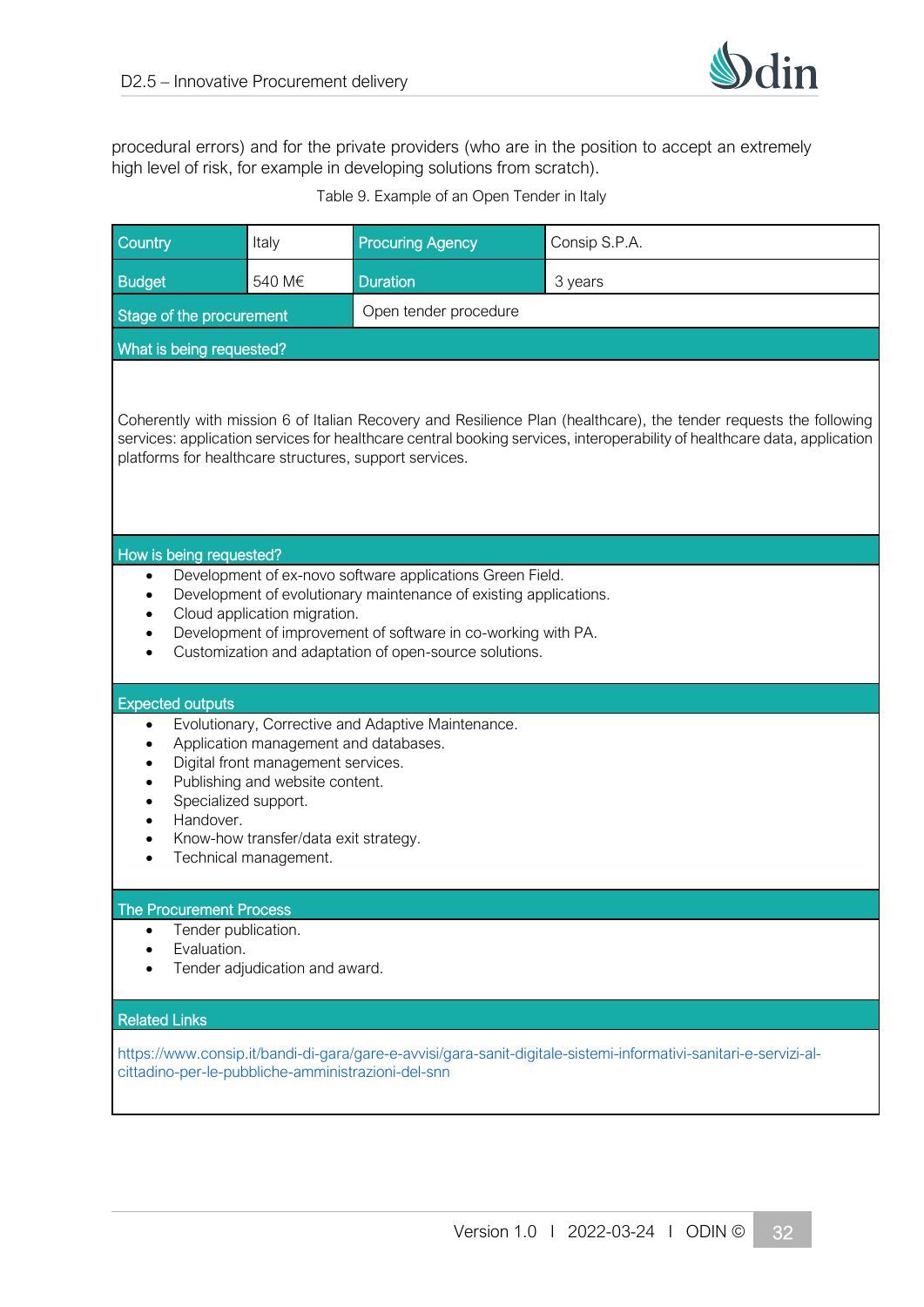

### <span id="page-32-0"></span>3.2.6 Medical University of Lodz, Lodz (Poland)

For a long time, The Public Procurement Law has contained a number of elements and instruments conducive to the implementation of public procurement for innovation. The new Public Procurement Law links the procurement of innovations by public entities with a broader perspective of the national policy and strategy in this area. According to the act, it is necessary to develop a separate government document, which is the state purchasing policy. Pursuant to Art. 21 of the Public Procurement Law, the state purchasing policy defines the priority activities of the Republic of Poland in the field of public procurement, as well as the desired direction of the contracting authority's activities in the field of contracts awarded, which includes the purchase of innovative or sustainable products and services, taking into account:

- 1. standardization aspects;
- 2. cost calculation in the life cycle of products;
- 3. corporate social responsibility;
- 4. disseminating good practices and purchasing tools;
- 5. applying social aspects.

The state purchasing policy is adopted by the Council of Ministers, as a resolution, at the request of the minister responsible for economy, whose task is to prepare a draft document as well as to coordinate the implementation of the policy. The document is prepared every 4 years, specifying the planned activities of the government administration while taking into account the goals and directions set out in the country's medium-term development strategy.

Pursuant to Article 22 of the Public Procurement Law, awarding entities, being central government administration bodies, are required to prepare their own management strategies for individual purchasing categories, consistent with the state purchasing policy. Such strategies define orders of a key nature for the implementation of the state's purchasing policy.

The new act introduced a number of new instruments of importance from the perspective of Public Procurement for innovation, including:

1. Analysis of the client's needs and requirements. Such analysis includes, inter alia, market research in terms of alternative means of satisfying the identified needs or in terms of possible variants of the contract. Market research in terms of alternatives and variants may lead to the decision to include innovative solutions in the next steps as best suited to the needs of the contracting authority.

2. Initial market consultations. The contracting authority, prior to commencing the procurement procedure, may conduct preliminary market consultations in order prepare the procedure and inform contractors of your procurement plans and requirements. When conducting market consultations, the contracting authority may, use the advice of experts, public authorities or contractors. This advice may be used in planning, preparing or conducting a procurement procedure, provided that it does not distort competition or infringe the principles of equal treatment of economic operators and transparency.

3. Requirements related to the execution of the order. The contracting authority may specify in the contract notice or procurement documents, the requirements related to the performance of the contract, which may include aspects related to innovation. If the contracting authority provides such requirements, the procurement documents shall specify the manner of documenting the requirement fulfilment by the contractor, and the contracting authority's powers in the scope of control of the contractor's compliance with the requirements and sanctions for failure to meet them.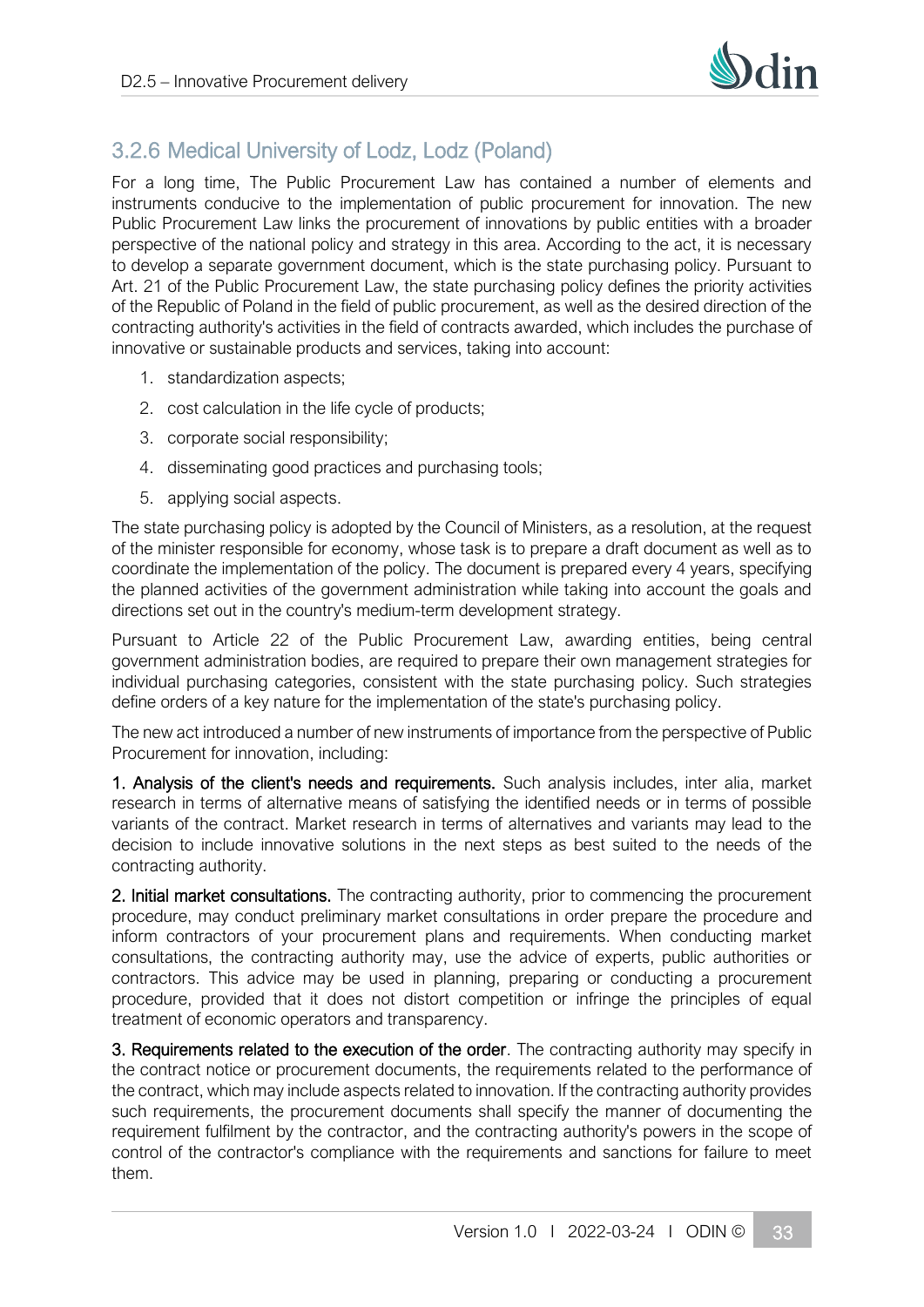

#### 4. Innovation-friendly public procurement modes:

- a) Negotiation with publication
- b) Competitive dialogue
- c) Innovation partnership
- d) Negotiated without publication
- e) Competition

5. Exclusions from the act - exclusion from the public procurement regime of supplies and services for research and development purposes. Pursuant to the Act, it does not apply to contracts with a value lower than the EU thresholds. Their subject are supplies or services used solely for the purposes of research, experimental, scientific or development works, which are not aimed at mass production by the ordering party aimed at achieving market profitability or covering the costs of research or development.

### <span id="page-33-0"></span>3.2.7 Overview

According to section *3.2 The procurement process of innovation in the ODIN hospitals*, the hospitals and/or regions from ODIN project follow similar public procurement schemes. This is understandable, considering that the national and regional laws of the European Union countries are transpositions of the European Directives explained in section 2. European Reference Regulation for Innovative Procurements.

As a result, the procurement processes follow similar phases that can be established as follows:

- 1. Identification of needs within the organization or region.
- 2. Market consultations to dialogue with suppliers in the market and obtain the information necessary to subsequently detail the tender.
- 3. Selection of the most appropriate procurement model, preparation of the tender and publication. The proposed procurement models are similar in all cases: open procedure, competitive dialogue, procedure with negotiation, PPI, PCPs, etc.
- 4. Submission of offers by economic operators
- 5. Evaluation and selection of the provider
- 6. Execution and impact assessment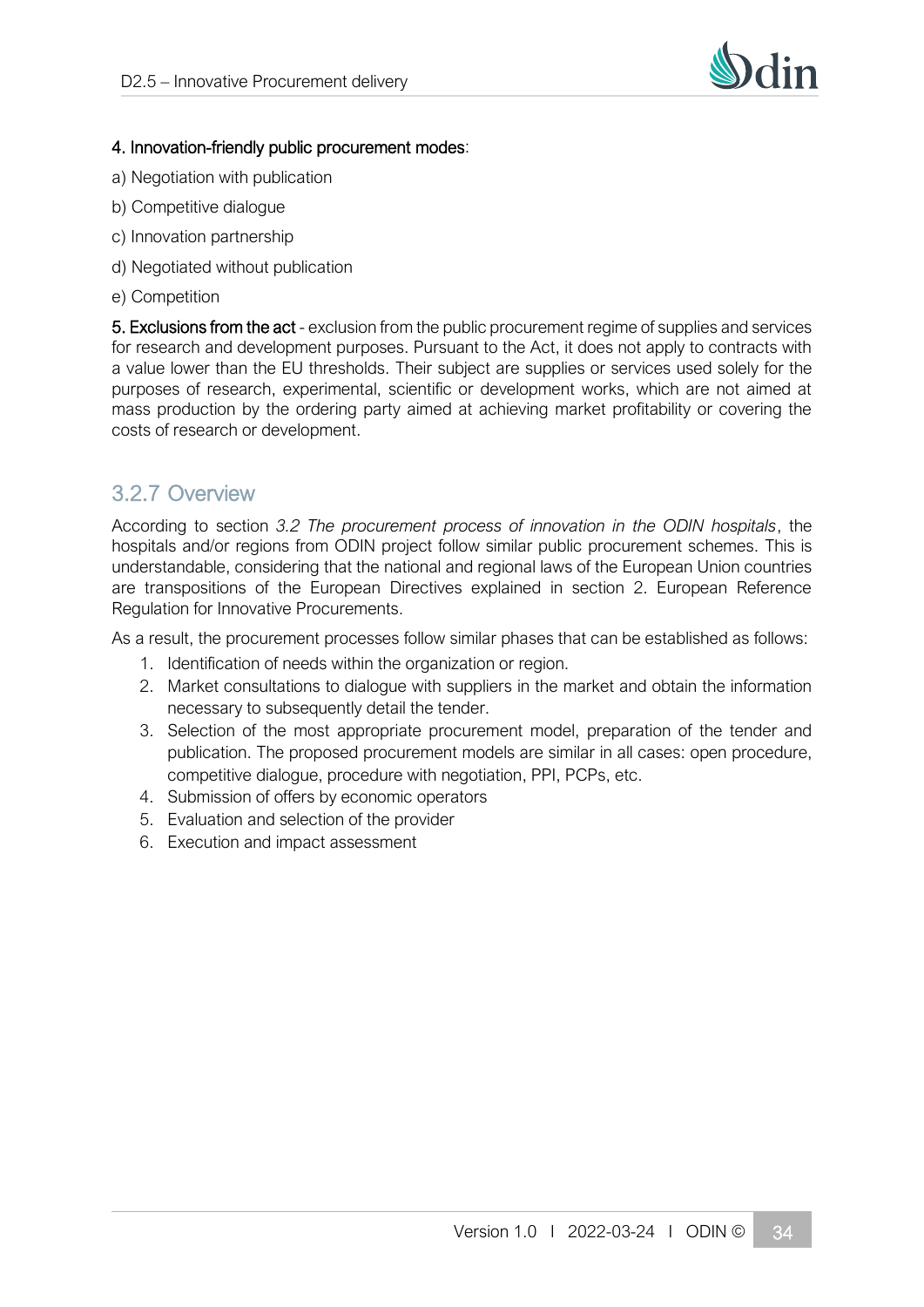

## <span id="page-34-0"></span>**4 Value-based healthcare paradigm**

Value-based Healthcare (VBHC) is understood as the need to provide clinical results with minimum costs [18]. VBHC is based on Lean thinking approach, which aims to create value as defined by the client. The approach changes from an individual perspective of improvement to an improvement in the flow of products and services from the supplier to the customer.

In healthcare, the clients are the patients. In a traditional approach, patients are aware that processes are not created for their benefit, but that the benefits accrue for the convenience of the health service provider or health institution. In addition, this fact discourages healthcare providers since they have to force patients through inefficient processes, resulting in a poor and uncoordinated healthcare system. In this way, healthcare, by its nature, must be focused on patients' health, resulting in a patient-centred, and therefore in a value-based approach [19].

This way of managing healthcare systems is based on the major transformations that are being experienced due to the ageing of population, the increase in chronic diseases and the introduction of new technologies. Patients with complex needs (e.g. patients with multiple chronic diseases) are characterised by high resource consumption, which compromises the economic state of Health Systems [20]. As a result, costs in Health Systems are skyrocketing due to this ageing and the new medical advances, which are costly [21].

VBHC emerges in America to resolve an unsustainable USA Health System trajectory [8]. In the traditional fee-for-service model, service providers are paid on the basis of services provided, whether or not they are medically necessary. This may encourage some healthcare providers to schedule healthcare to an excessive number of patients so that they provide services simply to receive reimbursement [22].

In contrast to other sectors, the actors involved in the health sector generally have different and often contradictory objectives. This results in different approaches and mismanagement of changes within organisations [18]. Costs are managed by moving from one place to another: one actor loses and another wins, so care is not focused on welfare of the patient and maximizing value throughout the cycle of care, but on minimizing the costs of each intervention and limiting the services provided [21] [23].

Actions are paid for the volume of work and not for the value provided to patients, which should be the primary objective of a Health System. In this way, obtaining value in the healthcare of patients can be an element that benefits everyone and improves the sustainability of the system. To do so, indicators must be established to measure the value of a patient's health caring during the entire healthcare cycle. This will allow studies to be carried out on the effectiveness and evaluation of health services which will help to use this knowledge to make future decisions. Furthermore, a fact to be taken into account is that there is a false belief in cost reduction in a fee-for-service model. However, the results achieved are not considered, leading to consider "false savings" and limitations that may then have a negative impact on the economic efficiency of the system. The responsibility must lie with all the stakeholders in the environment and achieve an integrated clinical practice centred on the patient and his or her environment [20], where both the results and the costs associated with the services received by the patient are tracked over time [18].

Due to strategies focused on preventing the development of diseases and promoting a better health status, a lower expenditure in healthcare will be achieved. This will imply reduction of resources, causing a decrease in the cost associated to them. Moreover, although initial investment is needed to tackle prevention, control of chronic diseases will be better and more efficient. Finally, providers will benefit from their capacity to align their portfolio of products and services with positive results for patients [18].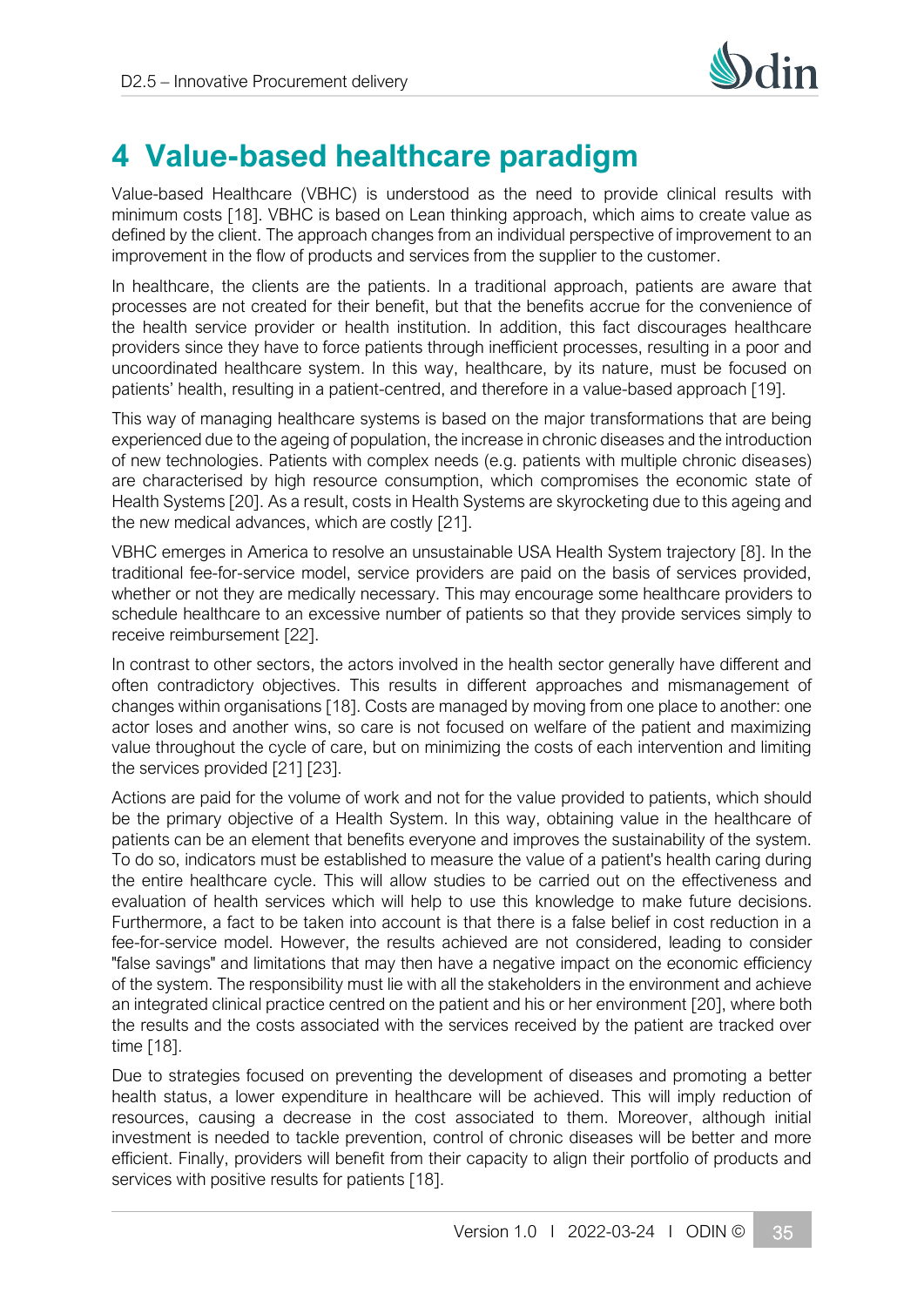

In addition, the use of new technologies can play a very important role in the paradigm shift, as they can facilitate the management of different care processes, integrated care, communication between professionals in the sector, knowledge management and patient empowerment. The challenge is to find a management model that allows us to advance towards a coordinated technological innovation in order to obtain a greater benefit from the services [18].

However, some restrictions found in this model are a perfect coordination between primary care and specialized care is needed. A structure is needed to provide specific prevention and wellness services, by not overloading Primary Care professionals and not involving them in disparate services with limited staff attempting to cover a wide range of patients. Furthermore, an effective exchange of information through computer systems would reduce redundant care and associated costs [18] [21].

This paradigm shift also means that companies face a number of challenges. Firstly, business models must be changed, as reimbursements made for different reasons. Also, the performance of the system must be measured in order to improve the final results of the patients. This means developing data management capabilities. On the other hand, the value-based model advocates comprehensive and coordinated patient care where all stakeholders need to communicate effectively, which also has an impact on companies. Finally, a VBHC model implies a financial risk that is shared since the final results of the patient depend on the joint actions of all parties involved [24].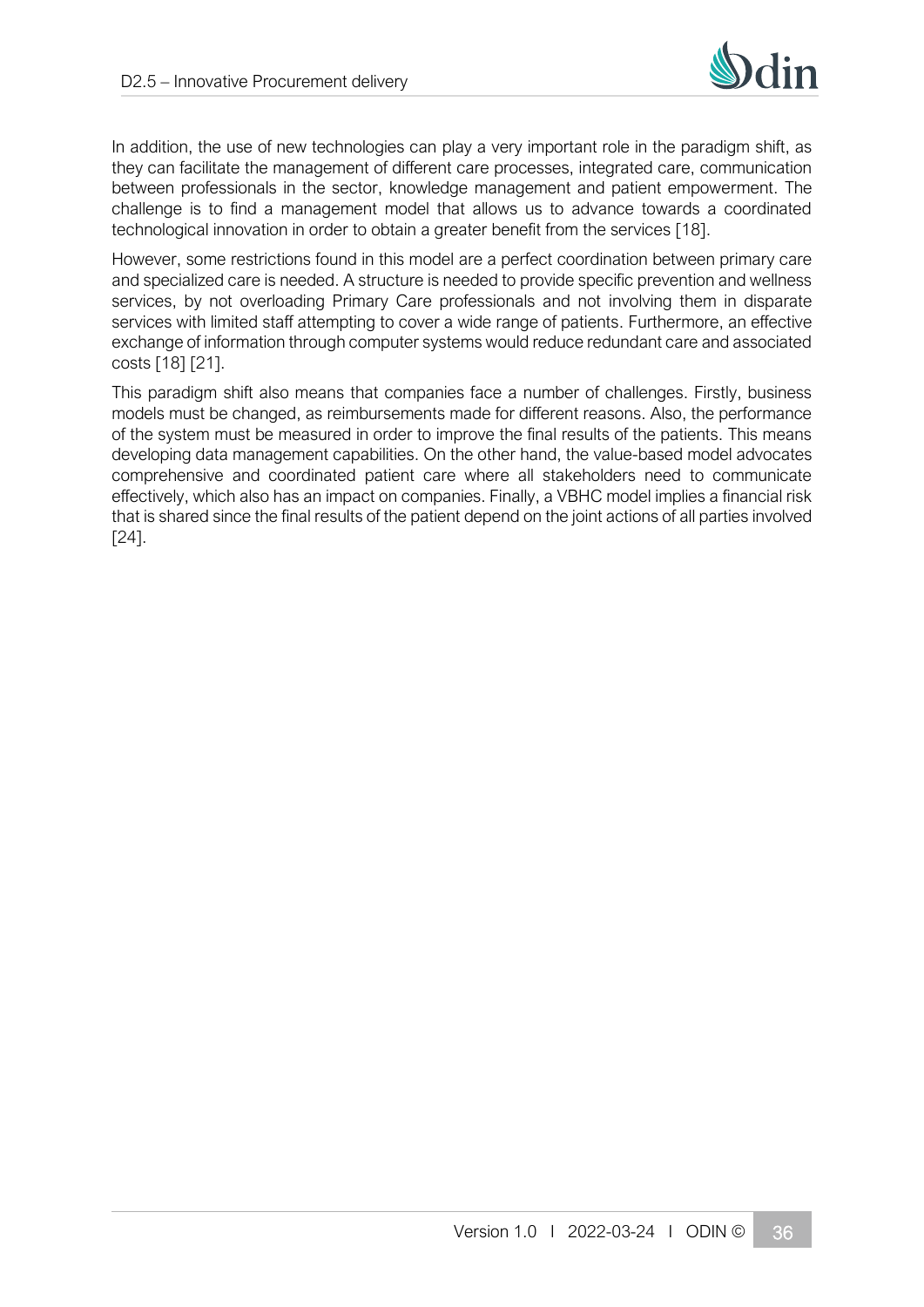

## <span id="page-36-0"></span>**5 Initial analysis of the status in the adoption of PPI in the ODIN hospitals: best practices and barriers**

The first stage for establishing the basis and framework for the implementation of PPI in hospitals, is to understand the current situation regarding the adoption of this type of public procurement models. Therefore, this situation has been analysed in the hospitals that are part of the ODIN consortium.

The first results show the low penetration of these innovative models in these hospitals, as only Amiens Hospital and Utrecht Hospital indicate that they have worked on PPIs, while PCPs have only been carried out in SERMAS and Utrecht.

In general, all stakeholders (Regional authorities, Hospital manager, Chief Medical Officer (CMO)/Chief Nursing Officer (CNO), Economy Director, Chief Information Officer, Innovation units and Head of departments) are involved either in the prescription, development, approval, or execution of public procurement investment plans by these hospitals. This demonstrates the multidisciplinary character of these processes. In case of UCBM as a private healthcare provider, it should be noted that profiles such as Operations Manager and CEO are particularly relevant.

As for the support of other teams within the organisation in carrying out public procurement processes, more than half of the ODIN hospitals have a technology assessment group in their organisations. Therefore, they are supported in the evaluation of existing technologies, their added value, their user experience, and the possible gaps that may exist in their organisations. In addition, entities such as SERMAS and UMC Utrecht report that there are specific stakeholders and bodies that participate in public procurement processes for innovation: Innovation Units, Biomedical Research Foundation of the Hospital; and Technology Transfer Office and a specific PPP-office, respectively. On the other hand, the legal support services provide support for any type of procurement process, whether it involves procurement of innovation or not.

Finally, the success points those hospitals highlight about public procurement of innovation are getting the innovation to the market faster, considering a multidisciplinary approach to succeed in project management, support from top managers, having an open-minded spirit to discover new approaches and solutions, carefully consider the weights for technical and economic aspects in the final decision, fair and constructive competition and transparency in the process. On the other hand, the pain points are lack of internalization by some health authorities, which lengthens the process of public procurement of innovation, causing solutions to lose their innovative value proposition; and difficulty in accessing funds to finance this innovation. It is noteworthy to mention that UCBM as private healthcare service provider does not usually rely on public procurement.

The inputs provided by each hospital in the ODIN consortium can be found in the following sections (Tables 10-15).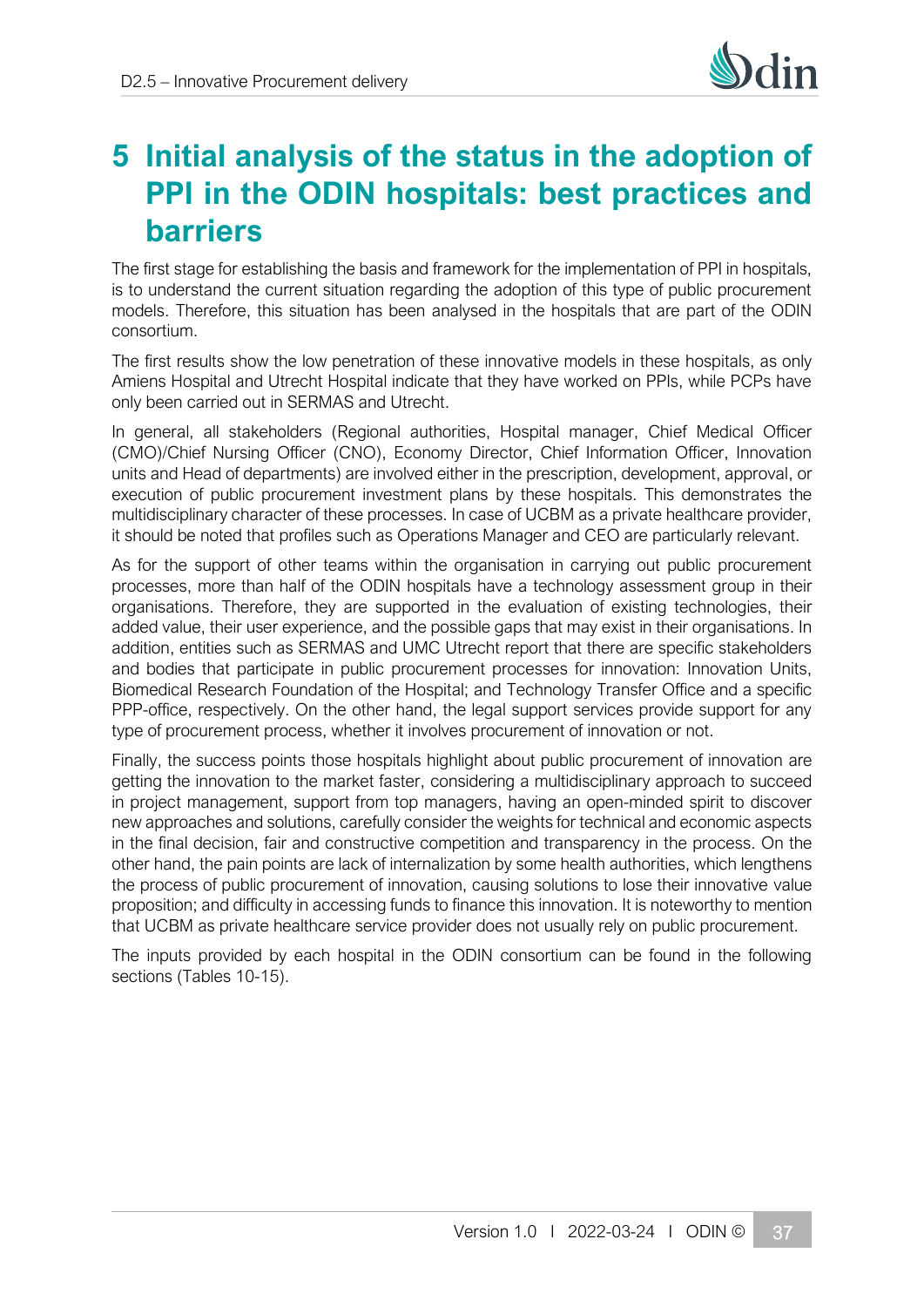

## <span id="page-37-0"></span>5.1.1 Hospital Clínico San Carlos – SERMAS (Spain)

#### Table 10. Inputs for PPI processes provided by Hospital Clínico San Carlos (SERMAS)

|                                                      | HOSPITAL CLÍNICO SAN CARLO - SERMAS                                         |                                                                              |                                                                                                                                                                                                                                                                                                                                                                               |
|------------------------------------------------------|-----------------------------------------------------------------------------|------------------------------------------------------------------------------|-------------------------------------------------------------------------------------------------------------------------------------------------------------------------------------------------------------------------------------------------------------------------------------------------------------------------------------------------------------------------------|
| Type of entity                                       | Public healthcare service provider                                          |                                                                              |                                                                                                                                                                                                                                                                                                                                                                               |
| Procurement<br>models                                | Open Tender (>50)<br>Direct Purchase (>50)<br>Negotiated purchase<br>( >50) | Accelerated public<br>tender $($ >50)<br>Pre-Commercial<br>Procurement (>50) |                                                                                                                                                                                                                                                                                                                                                                               |
|                                                      | Regional authorities                                                        | Economy director                                                             | There are 4 levels of requests for procurement.                                                                                                                                                                                                                                                                                                                               |
|                                                      | Hospital manager                                                            | Head of departments                                                          | • The first level is given by the Regional Health Agency,<br>Consejería de Sanidad, the 34 public hospitals in<br>Madrid follow the general guidelines set by it.                                                                                                                                                                                                             |
|                                                      |                                                                             |                                                                              | • The second level is set by the hospital management.                                                                                                                                                                                                                                                                                                                         |
| Prescriber of<br>solutions                           |                                                                             |                                                                              | • The third level comes from the procurement<br>department.                                                                                                                                                                                                                                                                                                                   |
|                                                      |                                                                             |                                                                              | . The fourth level comes from the Heads of the<br>departments: clinical and non-clinical departments.                                                                                                                                                                                                                                                                         |
|                                                      |                                                                             |                                                                              | For certain items, it is the clinical specialists<br>themselves who indicate the need for procurement.                                                                                                                                                                                                                                                                        |
| Stakeholders in                                      | Regional authorities                                                        | Economy director                                                             | Similar to the previous questions.                                                                                                                                                                                                                                                                                                                                            |
| development of<br>investment                         | Hospital manager                                                            | Head of department                                                           | For certain items/services the research strategy lines                                                                                                                                                                                                                                                                                                                        |
| plan                                                 | CMO/CNO                                                                     | Clinician staff                                                              | and its Principal Investigators are the promoters                                                                                                                                                                                                                                                                                                                             |
| <b>Stakeholders</b><br>approve<br>investment<br>plan | Regional authorities                                                        | Economy director                                                             | The approval of the budget dedicated to the<br>purchasing chapter is given by the economic director.<br>This in turn follows the guidelines set by the Regional<br>Health Agency. The margin of decision for each public<br>hospital of the Madrid network (SERMAS) is limited.<br>Each year the procurement process is audited by the<br>Regional Economic Agency of Madrid. |
| <b>Stakeholders</b><br>execute<br>investment<br>plan | Head of department                                                          | Clinician staff                                                              | The Heads of every department of the Hospital are the<br>responsible of the execution.                                                                                                                                                                                                                                                                                        |
| Technology<br>assessment<br>group                    | Yes                                                                         |                                                                              |                                                                                                                                                                                                                                                                                                                                                                               |
| Stakeholders in<br><b>PPI</b>                        | Innovation Unit                                                             | <b>Biomedical Research</b><br>Foundation of the<br>Hospital                  | Each public hospital in the Madrid hospital network has<br>or belongs to a biomedical research foundation. These<br>foundations are the managing bodies of the research<br>activities carried out in the hospitals. Therefore, the<br>foundations are in charge of all procurement<br>processes related to research activities. Innovative                                    |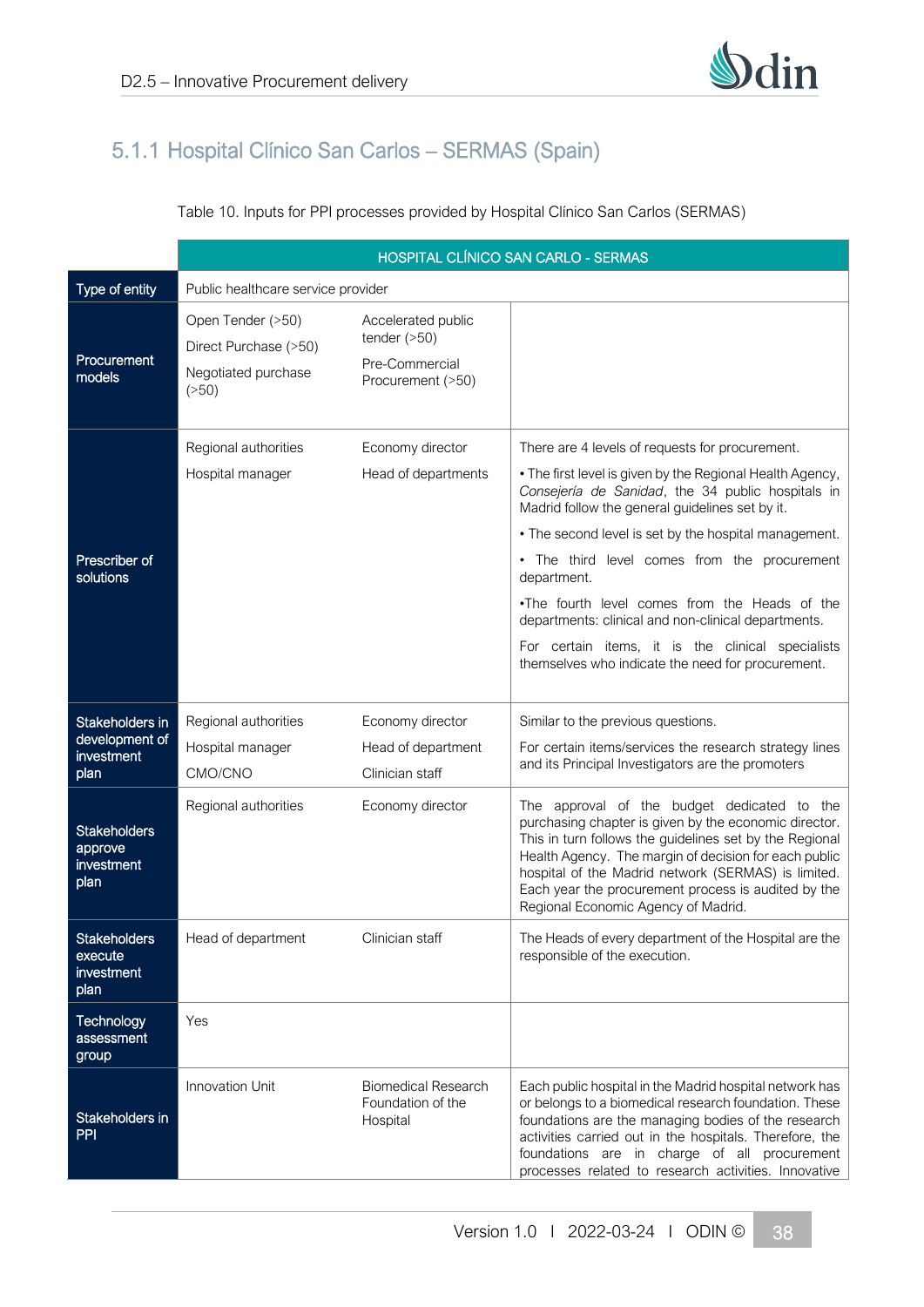

|                                           | <b>HOSPITAL CLÍNICO SAN CARLO - SERMAS</b>                                                                                                                                                                                                                                                                                    |                                                                                                                                                                                                               |  |
|-------------------------------------------|-------------------------------------------------------------------------------------------------------------------------------------------------------------------------------------------------------------------------------------------------------------------------------------------------------------------------------|---------------------------------------------------------------------------------------------------------------------------------------------------------------------------------------------------------------|--|
|                                           |                                                                                                                                                                                                                                                                                                                               | public procurement procedures are managed through<br>these foundations.                                                                                                                                       |  |
| Legal services:<br>advice on PPI          | Yes                                                                                                                                                                                                                                                                                                                           | Biomedical research foundations have their own legal<br>departments independent of the hospitals' legal<br>departments. These departments are responsible for<br>all innovative public procurement processes. |  |
| Points of<br>success in<br><b>PPI/PCP</b> | The key to the success of innovative public procurement is the ability to bring innovative solutions to the market<br>that are still in the development phase. These speeds up the time to market for these products.                                                                                                         |                                                                                                                                                                                                               |  |
| Pain points in<br><b>PPI/PCP</b>          | Unfortunately, the Regional Health Agency of Madrid has not internalized innovative public procurement<br>processes and execution times are extremely long, > 3 years. As a result, all the competitive advantages of this<br>procedure are lost in this time. The solutions are no longer innovative after such a long time. |                                                                                                                                                                                                               |  |
|                                           | The lack of experience in the promotion and development of the PPI in the Regional Health Agency of Madrid<br>has meant that the first PPI project has been immersed in administrative processes for more than 4 years.                                                                                                       |                                                                                                                                                                                                               |  |
| Other<br>observations                     | Having learned from previous mistakes, it can be concluded that the new INFOBANCO and Medigenomics<br>projects are being managed in a more agile manner and their implementation is expected to be a milestone<br>for the Madrid region.                                                                                      |                                                                                                                                                                                                               |  |
|                                           | It should be added that the successful use of PPI in the Regional Health Agency of Madrid is due to the drive<br>of the project managers who have a very advanced vision of data-driven healthcare management and are<br>champions of digital transformation in the public hospital sector in the Madrid region.              |                                                                                                                                                                                                               |  |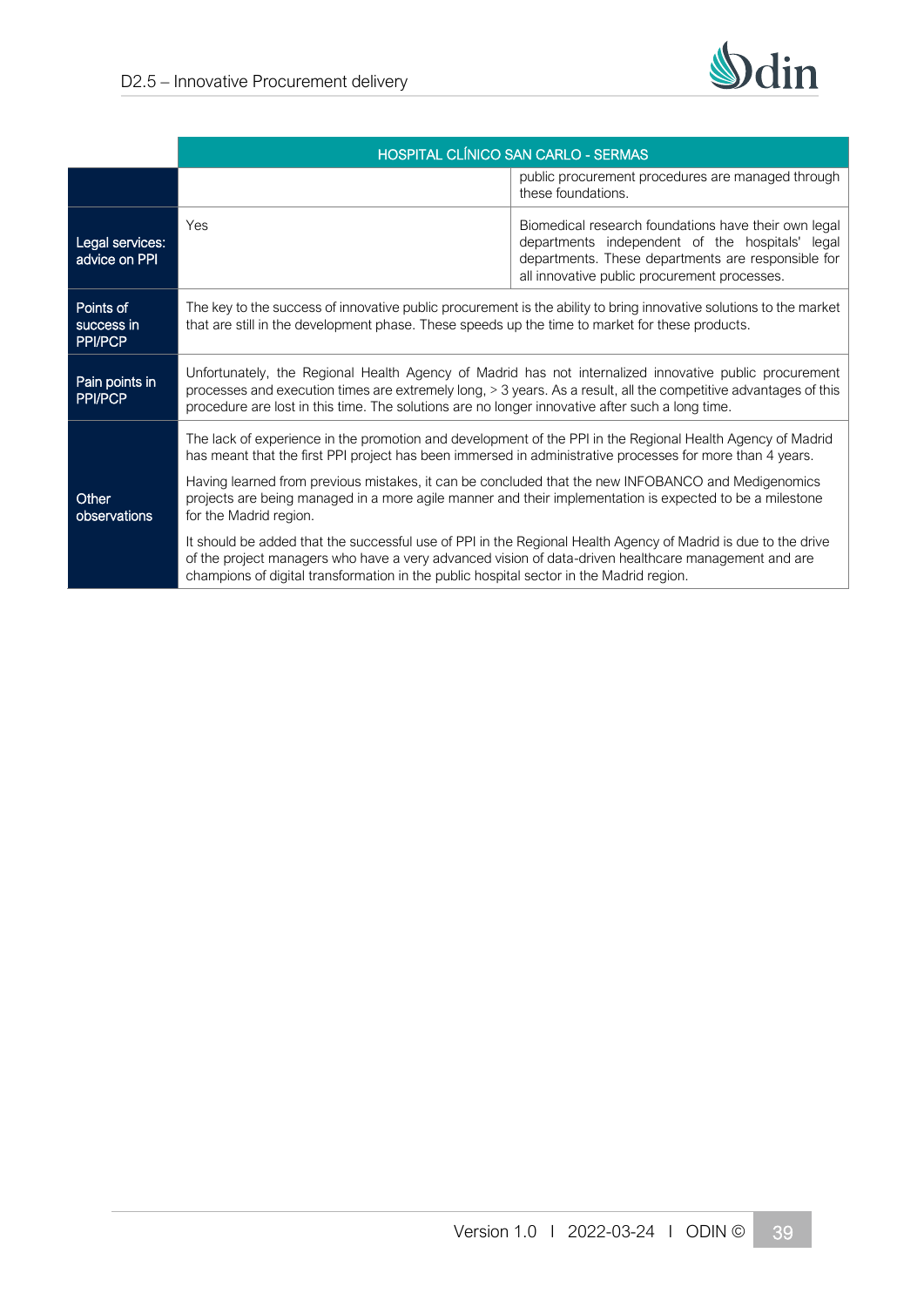

## <span id="page-39-0"></span>5.1.2 CHU Amiens – Picardie (France)

#### Table 11. Inputs for PPI processes provided by CHU Amiens

|                                                         | <b>CHU AMIENS - PICARDIE</b>                           |                                                  |                                                                                                                                                                                                                                              |
|---------------------------------------------------------|--------------------------------------------------------|--------------------------------------------------|----------------------------------------------------------------------------------------------------------------------------------------------------------------------------------------------------------------------------------------------|
| Type of entity                                          | Public healthcare service provider                     |                                                  |                                                                                                                                                                                                                                              |
| Procurement<br>models                                   | Open Tender (weekly)<br>Direct Purchase<br>(monthly)   | Negotiated purchase<br>(monthly)<br>PPI (Yearly) |                                                                                                                                                                                                                                              |
| Prescriber of<br>solutions                              | Hospital manager<br>Economy director                   | Head of departments                              | The clinicians propose a medical project including<br>innovative solutions. Then, the hospital managers are<br>analysing the project regarding their strategic priorities<br>and financial capabilities.                                     |
| Stakeholders in<br>development of<br>investment<br>plan | Hospital manager<br>CMO/CNO<br>Economy director<br>CIO | <b>Innovation Units</b><br>Head of department    | When we develop a new project, we are building up<br>multidisciplinary team in order to cover all the potential<br>topics of the project.                                                                                                    |
| <b>Stakeholders</b><br>approve<br>investment<br>plan    | Hospital manager<br>Economy director                   | Head of department                               | The C-suits get the approval responsibility in<br>collaboration with the end users, the physicians, in<br>order to validate that the solution fits their needs and<br>can be implemented without complex efforts or<br>additional resources. |
| <b>Stakeholders</b><br>execute<br>investment<br>plan    | Hospital manager                                       | Head of department                               | HCP's are implemented those services with the<br>support of transversal department when needed and<br>external partners (industrial, start-ups) to facilitate<br>the integration of those new technologies in a care<br>pathway              |
| Technology<br>assessment<br>group                       | Yes                                                    |                                                  |                                                                                                                                                                                                                                              |
| Stakeholders in<br>$\overline{PP}$                      | Hospital manager                                       |                                                  |                                                                                                                                                                                                                                              |
| Legal services:<br>advice on PPI                        | Yes                                                    |                                                  | They are also discovering those new procurement<br>models. they lack sometimes of knowledge, expertise<br>and resources to dare publishing innovating tender.                                                                                |
| Points of<br>success in<br><b>PPI/PCP</b>               | implement complex projects.                            |                                                  | Engaged all the stakeholders in the organization: Multidisciplinary team to succeed the project management<br>tasks. Support of the top managers and open-minded spirit in order to discover new approach and solutions to                   |
| Pain points in<br>PPI/PCP                               | innovation funds.                                      |                                                  | Not enough experienced and organized to deal with this kind of tenders. Difficulties to get access to specific                                                                                                                               |
| Other<br>observations                                   |                                                        |                                                  |                                                                                                                                                                                                                                              |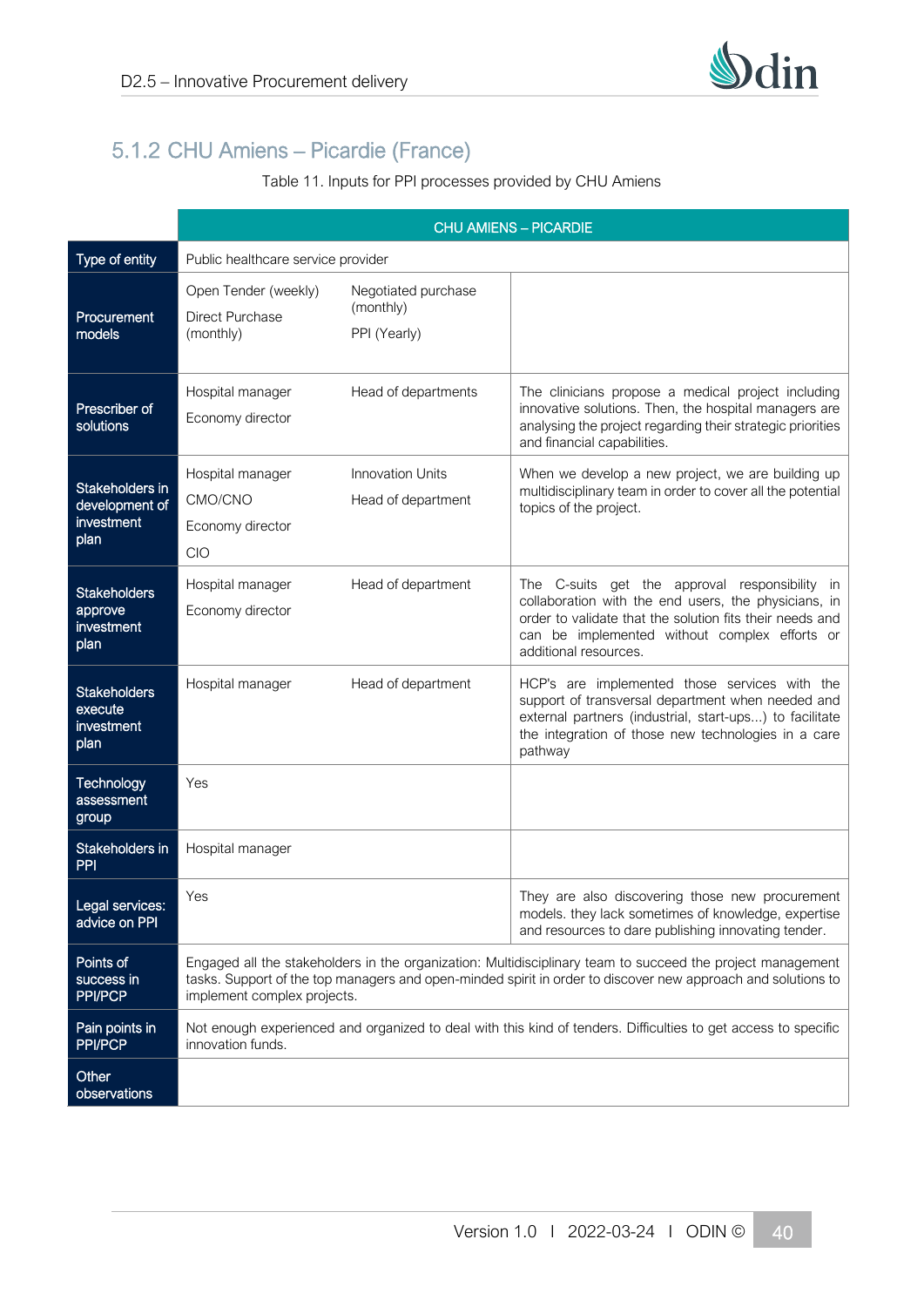

### <span id="page-40-0"></span>5.1.3 Charité Universitätmedizin Berlin (Germany)

Table 12. Inputs for PPI processes provided by Charité Universitätmedizen Berlin

|                                                         | CHARITÉ UNIVERSITÄTMEDIZIN BERLIN                   |                           |                                                                                                                                                                                                                              |
|---------------------------------------------------------|-----------------------------------------------------|---------------------------|------------------------------------------------------------------------------------------------------------------------------------------------------------------------------------------------------------------------------|
| Type of entity                                          | Public healthcare service provider                  |                           |                                                                                                                                                                                                                              |
| Procurement<br>models                                   | Open Tender                                         |                           |                                                                                                                                                                                                                              |
| Prescriber of<br>solutions                              | Economy director                                    |                           |                                                                                                                                                                                                                              |
| Stakeholders in<br>development of<br>investment<br>plan | Regional authorities<br>CMO/CNO<br>Economy director | CIO<br>Head of department | The administrative board of the university hospital<br>makes the decision. It consists of the economy<br>director, the medical director, and the nursing director.<br>They together with the heads of all clinics decide.    |
| <b>Stakeholders</b><br>approve<br>investment<br>plan    | CMO/CNO<br>Economy director                         | CIO<br>Head of department | The administrative board of the university hospital<br>makes the decision. It consists of the economy<br>director, the medical director, and the nursing director.<br>They together with the heads of all clinics decide.    |
| <b>Stakeholders</b><br>execute<br>investment<br>plan    | CMO/CNO<br>Economy director                         | CIO<br>Head of department | The administrative board of the university hospital<br>makes the decision. It consists of the economy<br>director, the medical director, and the nursing director.<br>They together with the heads of all clinics decide.    |
| Technology<br>assessment<br>group                       | No                                                  |                           |                                                                                                                                                                                                                              |
| Stakeholders in<br><b>PPI</b>                           | CMO/CNO<br>Economy director                         | CIO<br>Head of department |                                                                                                                                                                                                                              |
| Legal services:<br>advice on PPI                        | Yes                                                 |                           | They provide their service for any contract they are<br>asked for.                                                                                                                                                           |
| Points of<br>success in<br><b>PPI/PCP</b>               |                                                     |                           |                                                                                                                                                                                                                              |
| Pain points in<br>PPI/PCP                               |                                                     |                           |                                                                                                                                                                                                                              |
| Other<br>observations                                   | create a conflict of interest.                      |                           | All the tender, the procurement, the negotiations are done by the administration independent in order not to<br>PPI processes have never been carried out at our institution. This experience is missing at our institution. |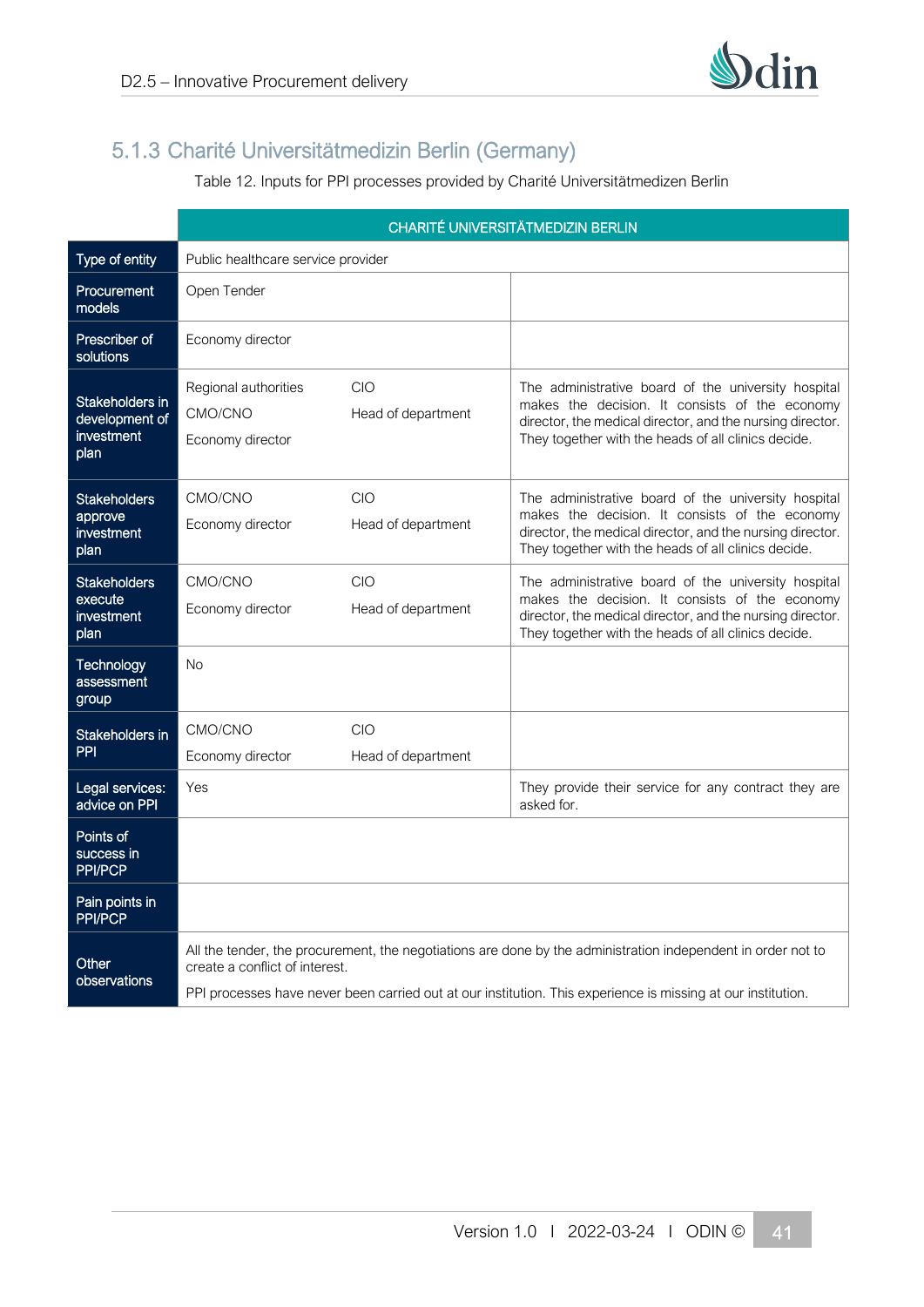

## <span id="page-41-0"></span>5.1.4 UMC Utrecht (Netherlands)

#### Table 13. Inputs for PPI processes provided by UMC Utrecht

|                                                         | <b>UMC UTRECHT</b>                                                 |                                                                              |                                                                                                                                                                                                                                                                                                                                                                                                                                                                                                        |
|---------------------------------------------------------|--------------------------------------------------------------------|------------------------------------------------------------------------------|--------------------------------------------------------------------------------------------------------------------------------------------------------------------------------------------------------------------------------------------------------------------------------------------------------------------------------------------------------------------------------------------------------------------------------------------------------------------------------------------------------|
| Type of entity                                          |                                                                    | Public healthcare service provider (semi-public, not 100% government funded) |                                                                                                                                                                                                                                                                                                                                                                                                                                                                                                        |
| Procurement<br>models                                   | Open Tender (48)<br>Direct purchase<br>Negotiated purchase<br>(30) | <b>PCP</b><br>PPI                                                            |                                                                                                                                                                                                                                                                                                                                                                                                                                                                                                        |
| Prescriber of<br>solutions                              | Hospital manager                                                   | Head of department                                                           | We have a decentralized governance structure where<br>divisions negotiate management contracts with the<br>board of directors. There is a lot of freedom for<br>divisions to purchase whatever they want as long as<br>they meet the financial deals they made with the board<br>of directors. The board of directors is involved when it<br>comes to overarching purchases like a new Hospital<br>Information System or something (where they 100%<br>involve the Chief Medical Information Officer). |
| Stakeholders in<br>development of<br>investment<br>plan | Hospital manager<br>CIO                                            | <b>Innovation Units</b><br>Head of department                                | See above                                                                                                                                                                                                                                                                                                                                                                                                                                                                                              |
| <b>Stakeholders</b><br>approve<br>investment<br>plan    | Hospital manager                                                   | CIO<br>Head of department                                                    | See above                                                                                                                                                                                                                                                                                                                                                                                                                                                                                              |
| Stakeholders<br>execute<br>investment<br>plan           | Hospital manager                                                   | Head of department                                                           | See above                                                                                                                                                                                                                                                                                                                                                                                                                                                                                              |
| <b>Technology</b><br>assessment<br>group                | Yes                                                                |                                                                              |                                                                                                                                                                                                                                                                                                                                                                                                                                                                                                        |
| Stakeholders in<br><b>PPI</b>                           | Other                                                              |                                                                              | We have a technology transfer office and a specific<br>PPP-office that helps our departments to collaborate<br>with commercial entities.                                                                                                                                                                                                                                                                                                                                                               |
| Legal services:<br>advice on PPI                        | Yes                                                                |                                                                              | Yes, they provided legal input to come to the specific<br>arrangements for the TTT and PPP offices                                                                                                                                                                                                                                                                                                                                                                                                     |
| Points of<br>success in<br><b>PPI/PCP</b>               |                                                                    |                                                                              |                                                                                                                                                                                                                                                                                                                                                                                                                                                                                                        |
| Pain points in<br>PPI/PCP                               |                                                                    | Commercial businesses are not so interested in early-TRL procurement         | *Start-ups that invent expensive innovation have to take part in a formal tender which for them is impossible to<br>win because of the requirements. Some innovation thus never makes it to the market.                                                                                                                                                                                                                                                                                                |
| Other<br>observations                                   | deals and division of royalties.                                   |                                                                              | We have several specific departments that deal with PPP and TTT. Our local PPP department has a specific<br>approach that they are now expanding to the rest of the Netherlands, it deals with co-ownership, licensing                                                                                                                                                                                                                                                                                 |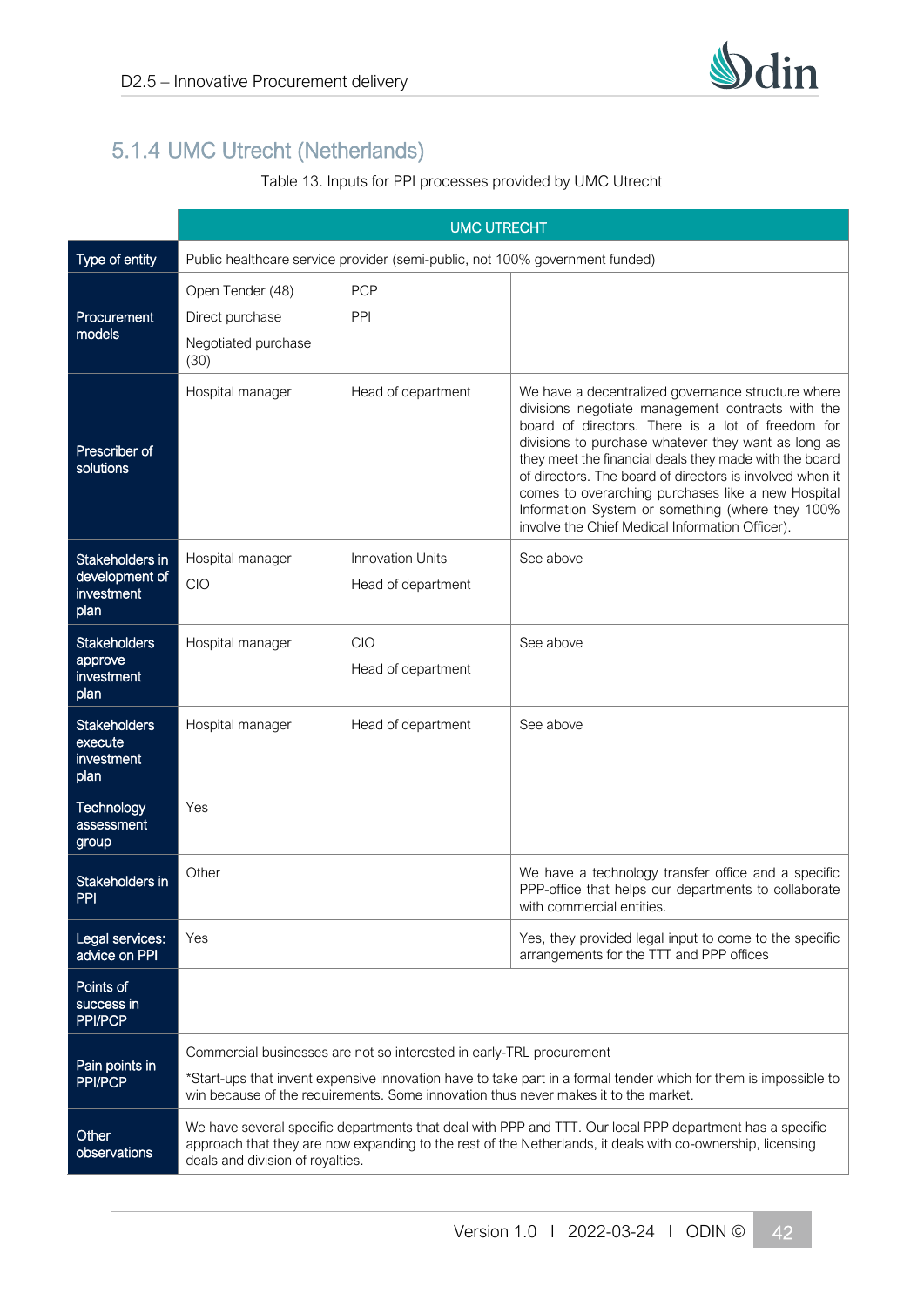

## <span id="page-42-0"></span>5.1.5 Università Campus Bio-Medico di Roma (Italy)

Table 14. Inputs for PPI processes provided by Università Campus Bio-Medico di Roma (Italy)

|                                                      | UNIVERSITÀ CAMPUS BIO-MEDICO DI ROMA                                                                                                                                                                                                                                                                                                                                                     |                                                                         |                                                                                                                        |
|------------------------------------------------------|------------------------------------------------------------------------------------------------------------------------------------------------------------------------------------------------------------------------------------------------------------------------------------------------------------------------------------------------------------------------------------------|-------------------------------------------------------------------------|------------------------------------------------------------------------------------------------------------------------|
| Type of entity                                       | Private healthcare service provider                                                                                                                                                                                                                                                                                                                                                      |                                                                         |                                                                                                                        |
| Procurement<br>models                                | Direct purchase                                                                                                                                                                                                                                                                                                                                                                          | Negotiated purchase                                                     |                                                                                                                        |
| Prescriber of<br>solutions                           | Operation manager                                                                                                                                                                                                                                                                                                                                                                        |                                                                         |                                                                                                                        |
| Stakeholders in                                      | CMO/CNO                                                                                                                                                                                                                                                                                                                                                                                  | BOD and CEO                                                             |                                                                                                                        |
| development of<br>investment                         | Economy director                                                                                                                                                                                                                                                                                                                                                                         | <b>Operations Manager</b>                                               |                                                                                                                        |
| plan                                                 | CIO                                                                                                                                                                                                                                                                                                                                                                                      |                                                                         |                                                                                                                        |
| <b>Stakeholders</b><br>approve<br>investment<br>plan | <b>BOD and CEO</b>                                                                                                                                                                                                                                                                                                                                                                       | <b>Operations Manager</b>                                               | Approval depends on amount of the expense. Below<br>100 k€ the cost is approved by the Operations<br>Manager.          |
| <b>Stakeholders</b><br>execute<br>investment<br>plan | <b>Operations Manager</b>                                                                                                                                                                                                                                                                                                                                                                | Procurement Area                                                        | The Procurement Are is under the responsibility of the<br>Operations Manager. In this case the CEO is not<br>involved. |
| Technology<br>assessment<br>group                    | Yes                                                                                                                                                                                                                                                                                                                                                                                      |                                                                         |                                                                                                                        |
| Stakeholders in<br><b>PPI</b>                        | <b>Operations Manager</b>                                                                                                                                                                                                                                                                                                                                                                | Procurement Area                                                        |                                                                                                                        |
| Legal services:<br>advice on PPI                     | Yes                                                                                                                                                                                                                                                                                                                                                                                      |                                                                         | They do not provide advice on PPI because it does not<br>fall within the assigned competences                          |
| Points of<br>success in<br><b>PPI/PCP</b>            | Good price/quality ratio. Normally is important to evaluate the technical and economic aspects of the offer and<br>it is important to define the weights for a good balance in the final decision (weights are defined by the BOD).<br>Fair and constructive competition.<br>Transparency in the process.                                                                                |                                                                         |                                                                                                                        |
| Pain points in<br><b>PPI/PCP</b>                     | Extended time with respect to direct purchase.                                                                                                                                                                                                                                                                                                                                           |                                                                         |                                                                                                                        |
|                                                      |                                                                                                                                                                                                                                                                                                                                                                                          |                                                                         | UCBM as a private healthcare service provider only seldom relies on public procurement.                                |
| Other<br>observations                                | Addendum to point 1: In case of purchase the preliminary steps are: i) internal market analysis; ii) selection of<br>short-list of potential provider companies (also based on previous experiences); iii) verification of solvency of<br>companies; and iv) verification of reliability of the companies. This is made still taking into account the quality<br>of the product/service. |                                                                         |                                                                                                                        |
|                                                      | supervision of the CEO.                                                                                                                                                                                                                                                                                                                                                                  |                                                                         | Addendum to point 2: procurement is under the responsibility of the Operations Director, who is under the              |
|                                                      |                                                                                                                                                                                                                                                                                                                                                                                          | Addendum to point 6: HTA group is within the Clinical Engineering area. |                                                                                                                        |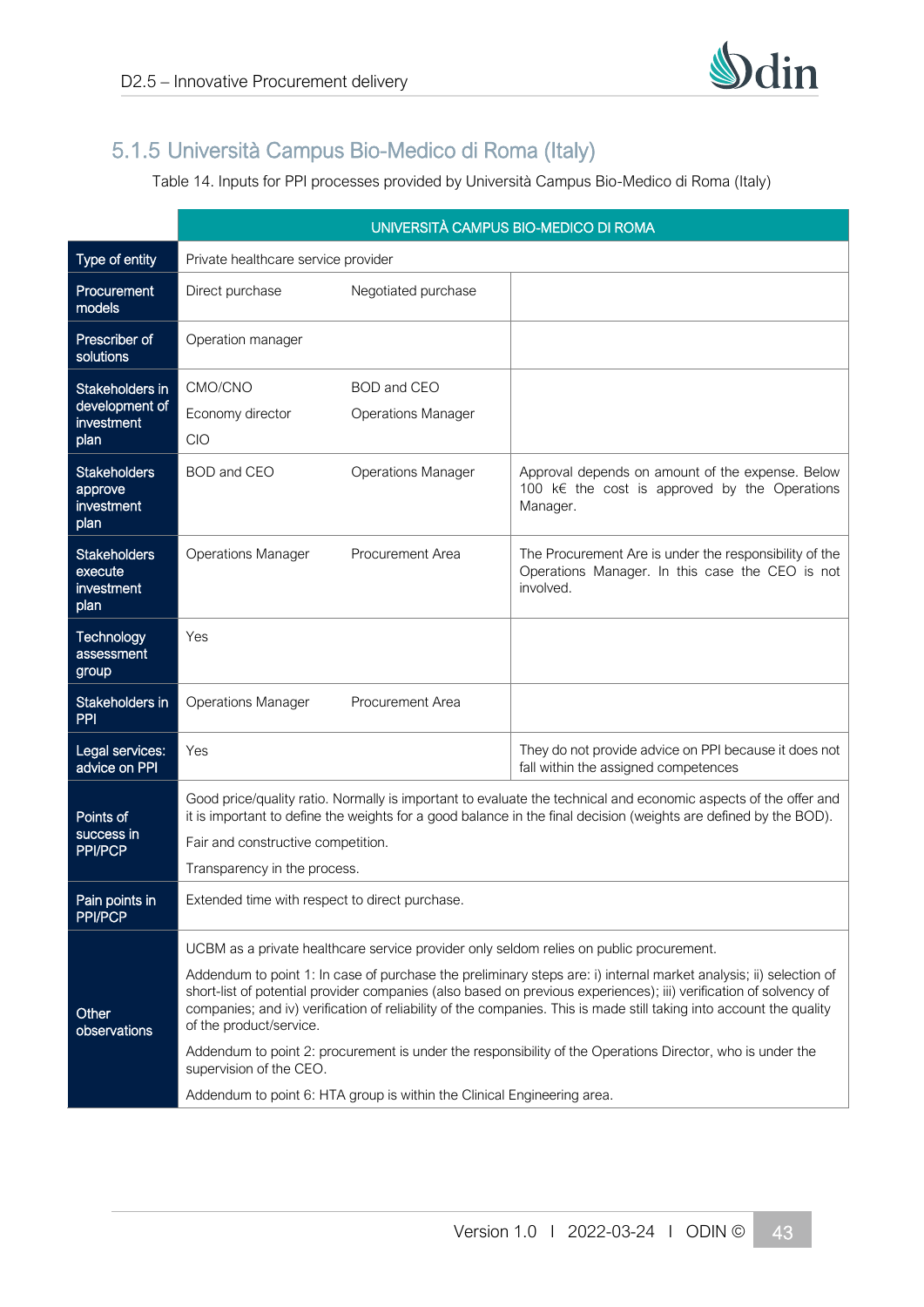

## <span id="page-43-0"></span>5.1.6 Medical University of Lodz (Poland)

Table 15. Inputs for PPI processes provided by Medical University of Lodz

|                                                         | MEDICAL UNIVERSITY OF LODZ                                              |                                                             |                                                                                        |
|---------------------------------------------------------|-------------------------------------------------------------------------|-------------------------------------------------------------|----------------------------------------------------------------------------------------|
| Type of entity                                          | Public healthcare service provider                                      |                                                             |                                                                                        |
| Procurement<br>models                                   | Open Tender (114/year)<br>Direct purchase<br>(5513/year)                | Negotiated purchase<br>$(19$ /year)                         |                                                                                        |
| Prescriber of<br>solutions                              | Other: Dzial Zamówien<br>Publicznych                                    |                                                             |                                                                                        |
| Stakeholders in<br>development of<br>investment<br>plan | Regional authorities<br>Hospital manager<br>CMO/CNO<br>Economy director | <b>CIO</b><br><b>Innovation Units</b><br>Head of department |                                                                                        |
| <b>Stakeholders</b><br>approve<br>investment<br>plan    | Hospital manager                                                        |                                                             |                                                                                        |
| <b>Stakeholders</b><br>execute<br>investment<br>plan    | Hospital manager                                                        |                                                             |                                                                                        |
| Technology<br>assessment<br>group                       | <b>No</b>                                                               |                                                             |                                                                                        |
| Stakeholders in<br>PPI                                  |                                                                         |                                                             | Medical University of Lodz is not involved in Innovative<br><b>Public Procurements</b> |
| Legal services:<br>advice on PPI                        | Yes                                                                     |                                                             |                                                                                        |
| Points of<br>success in<br><b>PPI/PCP</b>               |                                                                         |                                                             |                                                                                        |
| Pain points in<br>PPI/PCP                               |                                                                         |                                                             |                                                                                        |
| Other<br>observations                                   |                                                                         |                                                             |                                                                                        |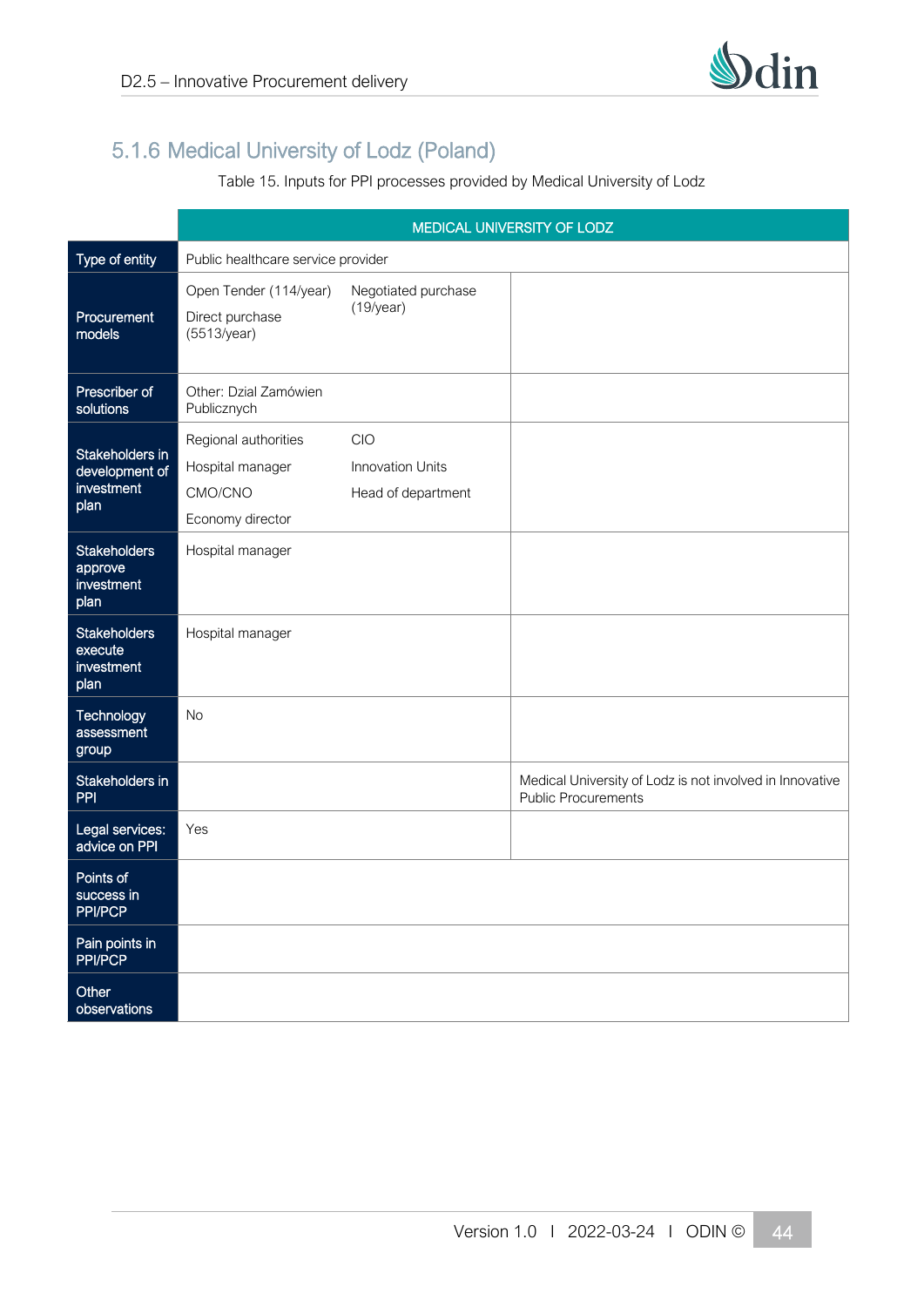

## <span id="page-44-0"></span>6 Conclusions and Future Work

D2.5 Innovative Procurement delivery is a document created in the framework of Task 2.5 Innovative Procurement Phases Delivery, and aims to design the overall procedure for public procurement of innovative AI-based solutions that transform care delivery in hospitals. To succeed in this, it is important to make profit of the perspective of the different stakeholders involved in public procurement processes, supporting the success points they identify and proposing solutions for the identified unmet needs or gaps.

To achieve this goal, this deliverable represents the first step. It provides an analysis to understand the legal framework applied by the European Union and described in the Directives on public procurement of goods, services and works promoted by the European Commission. In this way, each country transposes the Directive into its national decrees and laws, and even into regional and local laws.

Having understood the current legislation in this area, it is important to analyse the types of procurement that exist in public hospitals in Europe and how they are carried out. As an approximation, the hospitals in the ODIN consortium have shared the concrete and detailed innovation procurement procedures that are carried out in their organisations and/or regions. It is important to highlight that the European Commission promotes the adoption of this type of procedures, supporting the inclusion of different stakeholders as SMEs, and encouraging the application of criteria beyond price, such as Best Price-Quality ratio.

For this reason, it is crucial to understand the basis of the value-based healthcare paradigm, which is based on obtaining the best benefits (or best value) at minimum cost. Strategies are based on preventing the development of disease and improving patient health outcomes. This is leading to a perspective shift from the provision of traditional healthcare to the deployment of innovative solutions and services that position the patient at the centre of the system.

For all these reasons, the ODIN project serves as an excellent forum to encourage the participation of all stakeholders in public procurement processes for innovation. D2.5 has also benefited from inputs from the consortium hospitals, which have shared the profiles and professional groups involved in their procurement processes, as well as the success points and pain points currently identified. This valuable information will be further used and developed in T10.2 DEMAND Open Innovation. On the other hand, the perspective of suppliers (medical technology providers) will be further investigated on in T10.3 SUPPLY Open Innovation.

This Deliverable is framed based on the activities established at the end of T2.5:

- Requiring and analysing Supply Side inputs regarding their participation and opinion in public procurement processes for innovation (T10.3).
- Carrying out two focus groups for the Demand Side (T10.2) and the Supply Side (10.3), with the aim of finding out needs, best practices, success and pain points.
- Undertaking a co-creation workshop to foster discussion between both stakeholders, to describe the final implementation plan of the procedure for the procurement of AI-based solutions for care delivery in hospitals in Europe.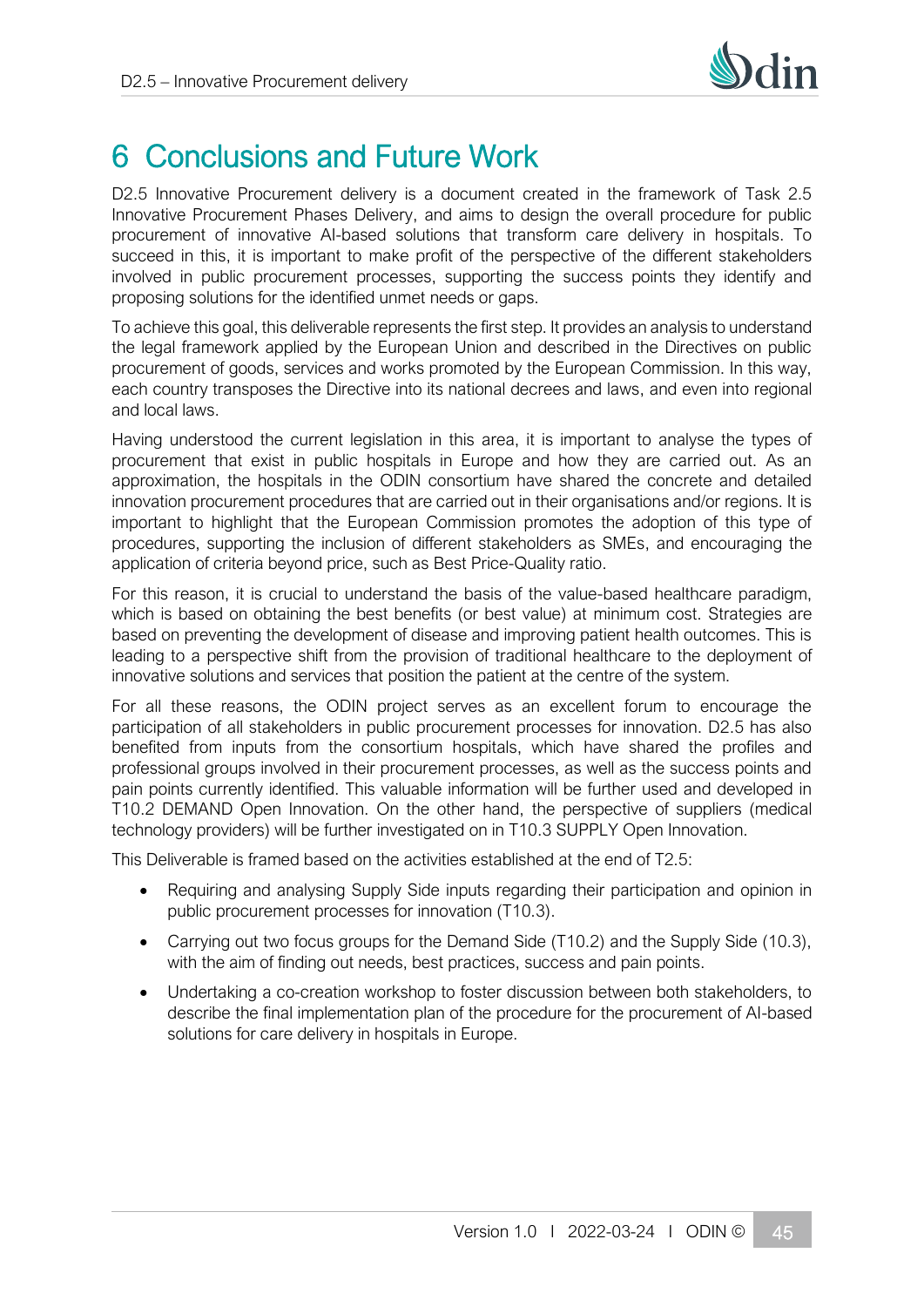

# <span id="page-45-0"></span>7 References

- [1] 'DIRECTIVE 2014/24/EU OF THE EUROPEAN PARLIAMENT AND OF THE COUNCIL of 26 February 2014 on public procurement and repealing Directive 2004/18/EC', *Off. J. Eur. Com.*, Mar. 2014.
- [2] 'EURIPHI Reflection Paper Advancing health systems in Europe through cross-border value-based innovation procurement', EURIPHI: European wide innovation Procurement in Health and Care.
- [3] 'WHITE PAPER On Artificial Intelligence A European approach to excellence and trust', European Comission, Brussels, Feb. 2020. [Online]. Available: https://ec.europa.eu/info/sites/default/files/commission-white-paper-artificial-intelligencefeb2020\_en.pdf
- [4] 'France Country Profile'. [Online]. Available: https://ec.europa.eu/regional\_policy/sources/policy/how/improving-investment/publicprocurement/study/country\_profile/fr.pdf
- [5] G. L. Group, 'International Comparative Legal Guides', *International Comparative Legal Guides International Business Reports*. https://iclg.com/practice-areas/public-procurementlaws-and-regulations/france (accessed Feb. 13, 2022).
- [6] 'Legal framework procurement in The Netherlands | PIANOo Dutch Public Procurement Expertise Centre'. https://www.pianoo.nl/en/legal-framework-procurement-netherlands (accessed Feb. 13, 2022).
- [7] 'Italy Selling to the Public Sector'. https://www.trade.gov/country-commercial-guides/italyselling-public-sector (accessed Feb. 13, 2022).
- [8] G. L. Group, 'International Comparative Legal Guides', *International Comparative Legal Guides International Business Reports*. https://iclg.com/practice-areas/public-procurementlaws-and-regulations/italy (accessed Feb. 13, 2022).
- [9] '4 Types of Tender and Tendering Processes', *Opus Kinetic*, Apr. 17, 2019. https://www.opuskinetic.com/2019/04/4-types-of-tender-and-tendering-processes/
- [10] 'Negotiated tendering', *Designing Buildings Wiki*, Jan. 09, 2020. https://www.designingbuildings.co.uk/wiki/Negotiated\_tendering
- [11] 'The new EU Directive on Public Procurement: Accelerated Procedures', *Tenders Direct*, Jan. 05, 2014. https://blog.tendersdirect.co.uk/2014/05/01/the-new-eu-directive-on-publicprocurement-accelerated-procedures/
- [12] S. Appelt and F. Galindo-Rueda, 'Measuring the Link between Public Procurement and Innovation', Jul. 2016, doi: https://doi.org/10.1787/5jlvc7sl1w7h-en.
- [13] 'Pre-commercial Procurement (PCP) vs Public Procurement of Innovation (PPI)', *Helix Nebula*. http://picse.eu/pre-commercial-procurement-pcp-vs-public-procurement-ofinnovation-ppi (accessed Jan. 18, 2021).
- [14] 'Innovation Procurement PCP and PPI', ETNA 2020.
- [15] 'Innovation procurement', *Internal Market, Industry, Entrepreneurship and SMEs*. https://ec.europa.eu/growth/single-market/public-procurement/innovative\_en
- [16] 'Innovation brocurement H2020 Online Manual'. https://ec.europa.eu/research/participants/docs/h2020-funding-guide/cross-cuttingissues/innovation-procurement en.htm (accessed Jan. 18, 2021).